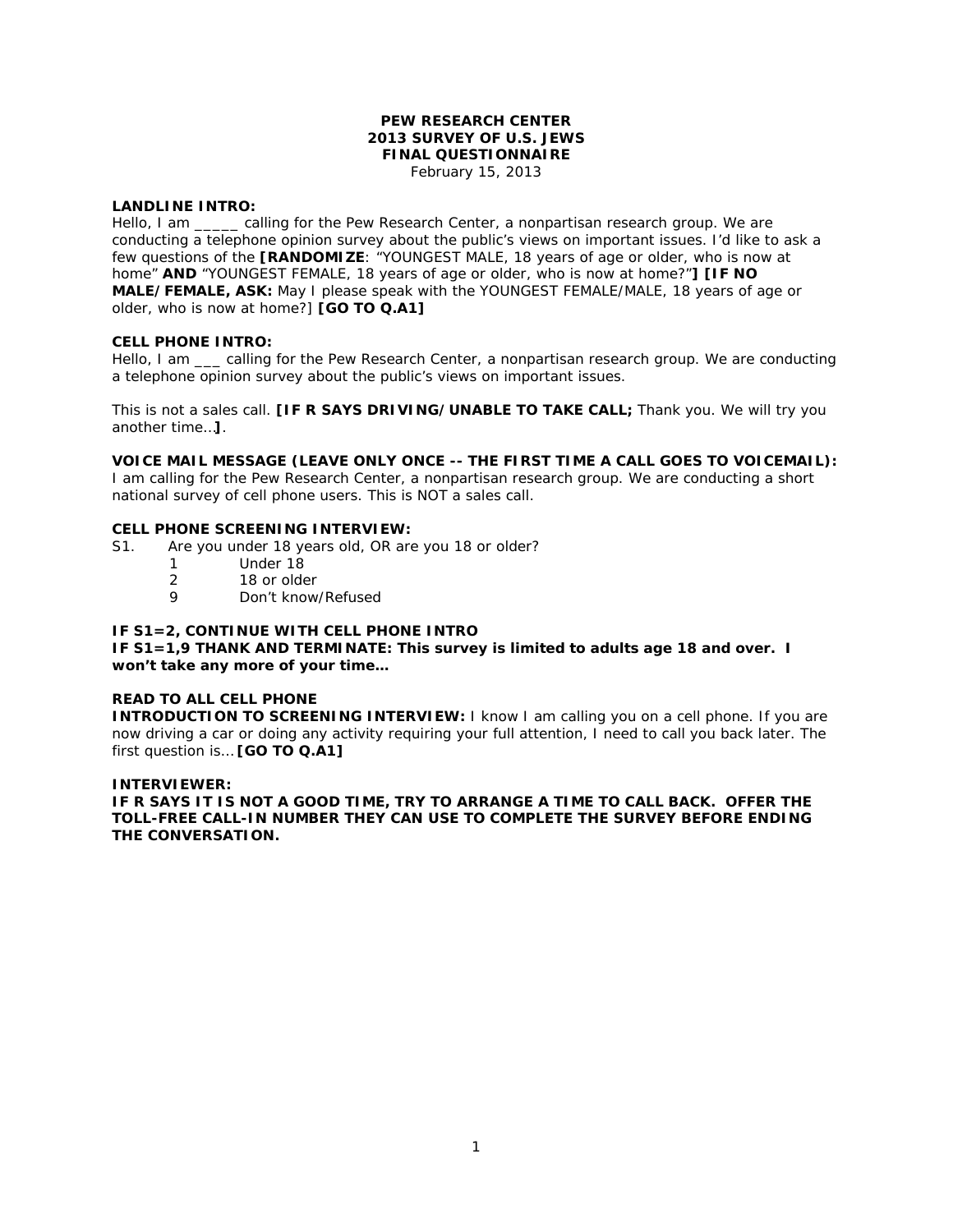## **SCREENING INTERVIEW**

## **ASK ALL:**

Q.A1 Overall, how would you rate your community as a place to live? **[READ]** 

- 1 Excellent
- 2 Good
- 3 Only fair **[OR]**
- 4 Poor
- 9 **[VOL. DO NOT READ]** Don't know/Refused

## **ASK ALL:**

Q.A2 Are you a homeowner, or not?

- 
- 1 Yes<br>2 No No.
- 9 Don't know/Refused **(VOL.)**

# **ASK ALL:**

What is your present religion, if any? Are you **[READ LIST; DO NOT READ MATERIAL IN PARENTHESES; IF RESPONDENT GIVES ANY INDICATION OF BEING A MESSIANIC JEW OR PART OF THE "JEWS FOR JESUS" MOVEMENT OR A "COMPLETED JEW" CODE AS 15 AND BE SURE TO RECORD THIS AS THEIR VERBATIM SPECIFIED RESPONSE]**?

**INTERVIEWER: IF R VOLUNTEERS** "nothing in particular, none, no religion, etc." **BEFORE REACHING END OF LIST, PROMPT WITH:** and would you say that's atheist, agnostic, or just nothing in particular?]

- 1 Protestant (Baptist, Methodist, Non-denominational, Lutheran, Presbyterian, Pentecostal, Episcopalian, Reformed, Church of Christ, Jehovah's Witness, etc.)
- 2 Roman Catholic (Catholic)
- 5 Jewish (Judaism)
- 6 Muslim (Islam)<br>7 Buddhist
- **Buddhist**
- 8 Hindu
- 9 Atheist (do not believe in God)
- 10 Agnostic (not sure if there is a God)
- 11 Something else **(SPECIFY:\_\_\_\_\_\_)**
- 12 Or nothing in particular
- 13 **[VOL. - DO NOT READ]** Christian
- 15 **[VOL. - DO NOT READ]** Jewish and Christian (including Protestant, Catholic, Baptist, etc.; also includes "Messianic Jew," "Jews for Jesus," and "Completed Jew") **(SPECIFY CHRISTIAN IDENTITY:\_\_\_\_\_)**
- 16 **[VOL. - DO NOT READ]** Jewish and something else **(SPECIFY WHAT SOMETHING ELSE IS:\_\_\_\_\_)**
- 99 **[VOL. - DO NOT READ]** Don't Know/Refused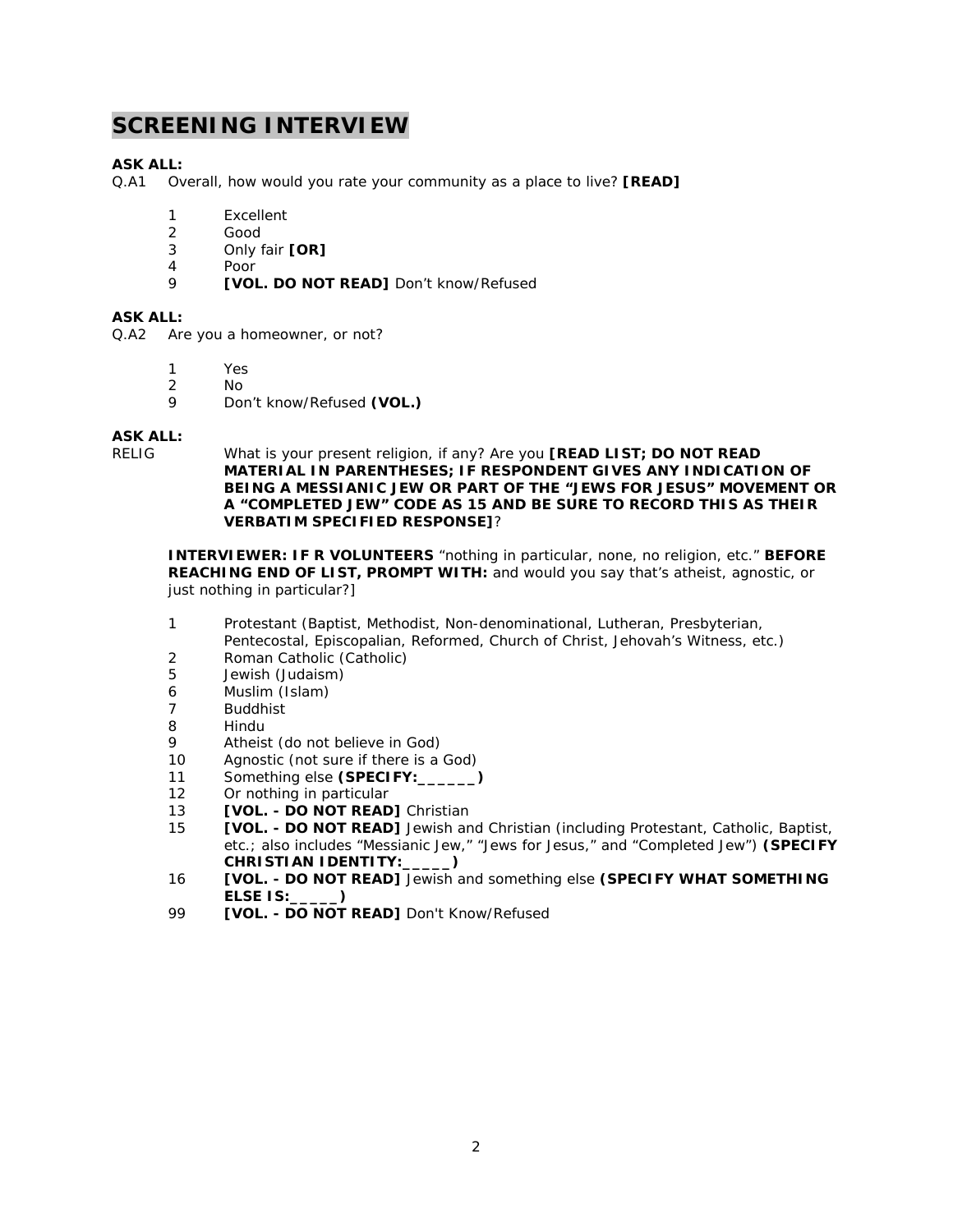## **ASK IF NOT JEWISH IN RELIG (RELIG≠5,15,16):**

- Q.A4 ASIDE from religion, do you consider yourself Jewish or partially Jewish, or not? **[INTERVIEWER NOTES: RESPONDENTS VOLUNTEERING "culturally Jewish" SHOULD BE COUNTED AS JEWISH. FOR ALL RESPONDENTS INDICATING THEY ARE JEWISH OR PARTIALLY JEWISH, PROBE TO DISTINGUISH BETWEEN "Yes, Jewish" and "Yes, partially Jewish." DO NOT READ MATERIAL IN PARENTHESES]**
	- 1 Yes
	- 2 Yes, partially Jewish (includes "half Jewish")
	- 3 No, do not
	- 9 Don't know/refused **(VOL.)**

#### **ASK IF NOT JEWISH IN RELIG AND NOT JEWISH IN Q.A4 (RELIG≠5,15,16 AND Q.A4>2):**

Q.A5 And did you have a Jewish parent or were you raised Jewish or partially Jewish – or not? [**DO NOT READ MATERIAL IN PARENTHESES]**

- 1 Yes (includes partially Jewish/raised Jewish and something else/mother or father was partially Jewish)
- 2 No
- 9 Don't know/refused **(VOL.)**

#### **IF JEWISH BY RELIGION (RELIG=5,15,16) OR JEWISH FOR OTHER REASON (Q.A4=1,2) OR HAD JEWISH PARENT/RAISED JEWISH (Q.A5=1), GO TO PROGRAMMING NOTE AT END OF PAGE 5, THEN TO MAIN INTERVIEW**

#### **IF NOT JEWISH (Q.A5=2,9), ASK:**

- Q.A10 Are there any other adults in your household who are Jewish or had a Jewish parent or were raised Jewish or partially Jewish?
	- 1 Yes
	- 2 No
	- 9 Don't know/refused **(VOL.)**

#### **IF NO ADULTS IN THE HOUSEHOLD ARE QUALIFIED FOR INTERVIEW (Q.A10=2,9), PROCEED TO SCREENER DEMOGRAPHICS FOR RANDOM 50% OF RESPONDENTS; FOR OTHER 50%, READ:**

Thank you very much for your time. That's all the questions I have. Have a good day/evening.

#### **IF OTHER JEWISH ADULT(S) IN HH (Q.A10=1 OR ALT-Q.A10=1), ASK:**

- Q.A11 You indicated that someone else in the household is Jewish or of Jewish background, and we would like to speak to them in order to reach a representative sample of respondents. Could I please speak with the **[RANDOMIZE**: "YOUNGEST MALE, 18 years of age or older, who is Jewish or partially Jewish or had a Jewish parent or was raised Jewish or partially Jewish and is now at home" **AND** "YOUNGEST FEMALE, 18 years of age or older, who is Jewish or partially Jewish or had a Jewish parent or was raised Jewish or partially Jewish and is now at home?"**] [IF NO MALE/FEMALE, ASK:** May I please speak with the YOUNGEST FEMALE/MALE, 18 years of age or older, who is Jewish or partially Jewish or had a Jewish parent or was raised Jewish or partially Jewish and is now at home?]
	- 1 New respondent called to phone who is Jewish/of Jewish background
	- 2 Not available now –**SET UP CALLBACK**
	- 9 Don't know/Refused **SOFT REFUSAL**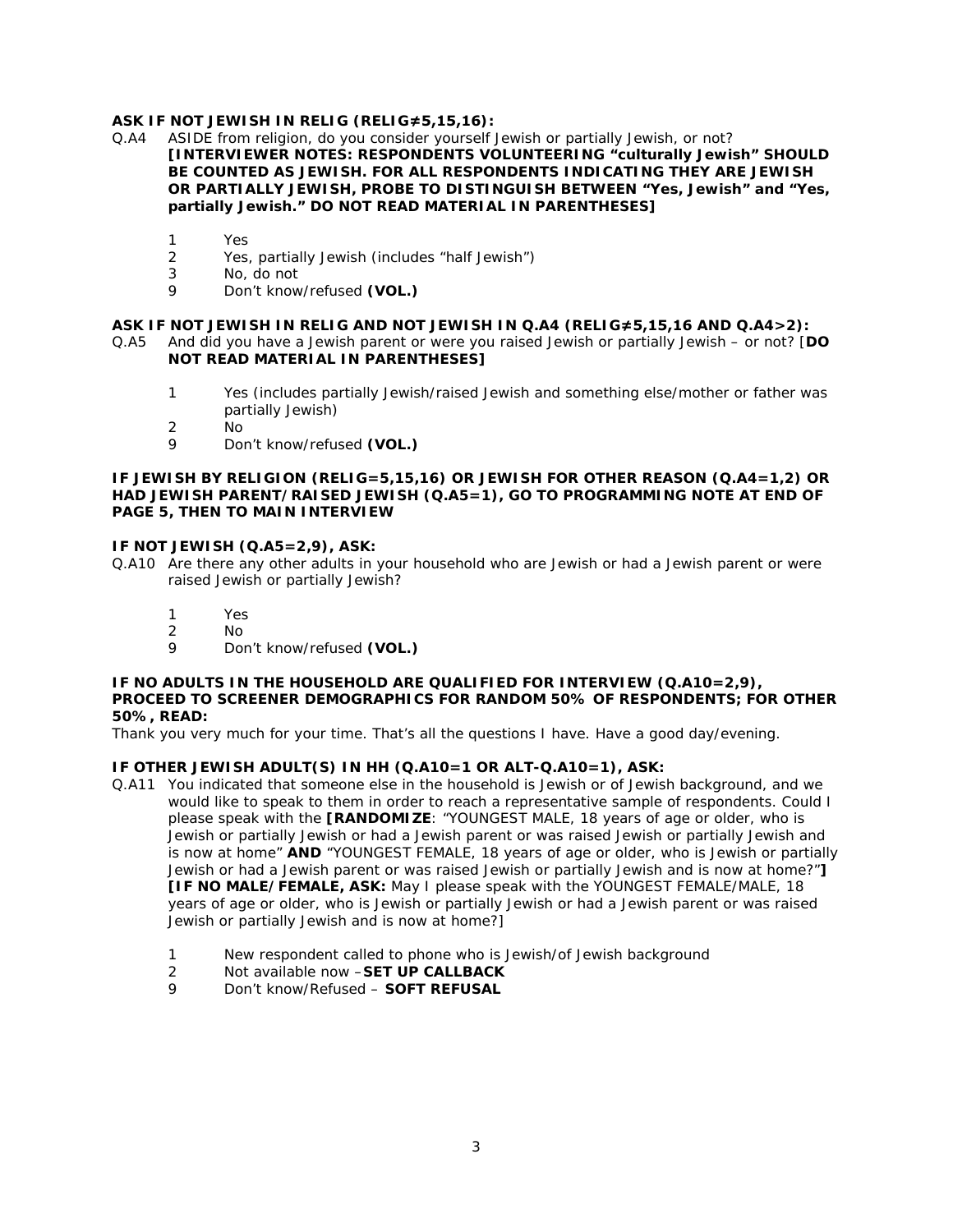#### **READ NEW INTRODUCTION IF RESPONDENT CHANGES HERE (Q.A11=1), AND PROCEED WITH INTERVIEW USING ALT-Qs TO BEGIN:**

Hello, I am \_\_\_\_\_\_\_\_\_ calling for the Pew Research Center, a nonpartisan research group. We are conducting a telephone opinion survey about the public's views on important issues.

## **ASK IF Q.A11=1:**

ALT-RELIG What is your present religion, if any? Are you **[READ LIST; DO NOT READ MATERIAL IN PARENTHESES; IF RESPONDENT GIVES ANY INDICATION OF BEING A MESSIANIC JEW OR PART OF THE "JEWS FOR JESUS" MOVEMENT OR A "COMPLETED JEW" CODE AS 15 AND BE SURE TO RECORD THIS AS THEIR VERBATIM SPECIFIED RESPONSE]**?

**INTERVIEWER: IF R VOLUNTEERS** "nothing in particular, none, no religion, etc." **BEFORE REACHING END OF LIST, PROMPT WITH:** and would you say that's atheist, agnostic, or just nothing in particular?]

- 1 Protestant (Baptist, Methodist, Non-denominational, Lutheran, Presbyterian, Pentecostal, Episcopalian, Reformed, Church of Christ, Jehovah's Witness, etc.)
- 2 Roman Catholic (Catholic)
- 5 Jewish (Judaism)
- 6 Muslim (Islam)
- 7 Buddhist<br>8 Hindu
- **Hindu**
- 9 Atheist (do not believe in God)
- 10 Agnostic (not sure if there is a God)
- 11 Something else **(SPECIFY:\_\_\_\_\_\_)**
- 12 Or nothing in particular
- 13 **[VOL. - DO NOT READ]** Christian
- 15 **[VOL. - DO NOT READ]** Jewish and Christian (including Protestant, Catholic, Baptist, etc.; also includes "Messianic Jew," "Jews for Jesus," and "Completed Jew") **(SPECIFY CHRISTIAN IDENTITY:\_\_\_\_\_)**
- 16 **[VOL. - DO NOT READ]** Jewish and something else **(SPECIFY WHAT SOMETHING ELSE IS:\_\_\_\_\_)**
- 99 **[VOL. - DO NOT READ]** Don't Know/Refused

## **ASK IF NOT JEWISH IN ALT-RELIG (ALT-RELIG≠5,15,16):**

ALT-Q.A4 ASIDE from religion, do you consider yourself Jewish or partially Jewish, or not? **[INTERVIEWER NOTES: RESPONDENTS VOLUNTEERING "culturally Jewish" SHOULD BE COUNTED AS JEWISH. FOR ALL RESPONDENTS INDICATING THEY ARE JEWISH OR PARTIALLY JEWISH, PROBE TO DISTINGUISH BETWEEN "Yes, Jewish" and "Yes, partially Jewish." DO NOT READ MATERIAL IN PARENTHESES]**

- 1 Yes
- 2 Yes, partially Jewish (includes "half Jewish")
- 3 No, do not
- 9 Don't know/refused **(VOL.)**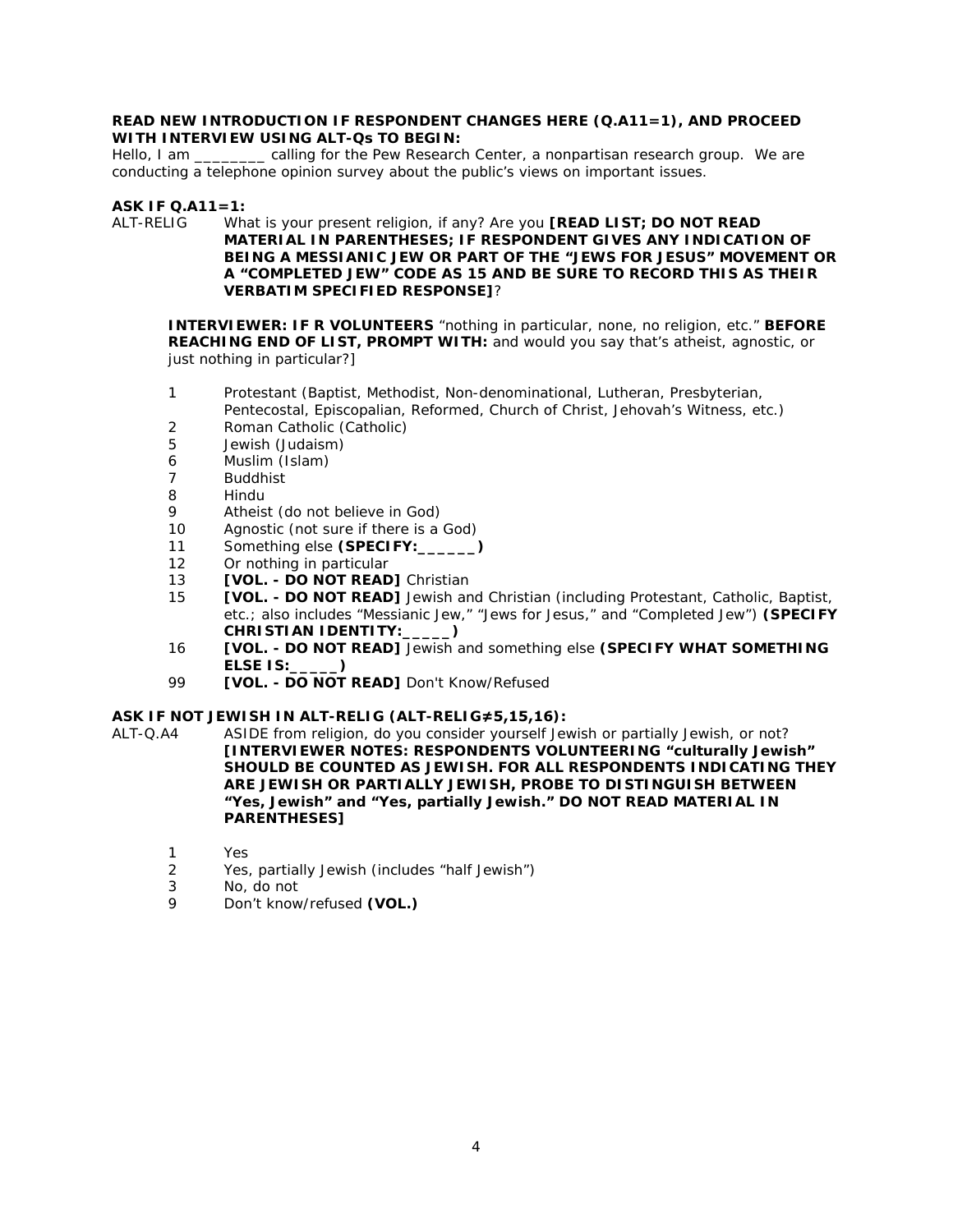## **ASK IF NOT JEWISH IN ALT-RELIG AND NOT JEWISH IN ALT-Q.A4 (ALT-RELIG≠5,15,16 AND ALT-Q.A4>2):**

And did you have a Jewish parent or were you raised Jewish or partially Jewish – or not? **[DO NOT READ MATERIAL IN PARENTHESES]**

- 1 Yes (includes partially Jewish/raised Jewish and something else/mother or father was partially Jewish)
- 2 No
- 9 Don't know/refused **(VOL.)**

#### **IF NOT JEWISH (ALT-Q.A5=2,9), ASK:**

- ALT-Q.A10 Are there any other adults in your household who are Jewish or had a Jewish parent or were raised Jewish or partially Jewish?
	- 1 Yes **– GO BACK TO Q.A11**
	- 2 No
	- 9 Don't know/refused **(VOL.)**

## **IF NO OR DON'T KNOW IN ALT-Q.A10 (ALT-Q.A10=2,9), PROCEED TO SCREENER DEMOGRAPHICS FOR RANDOM 50% OF RESPONDENTS; FOR ALL OTHERS, READ:**

Thank you very much for your time. That's all the questions I have. Have a good day/evening.

## **ASK IF ALT-RELIG=5,15,16 OR ALT-Q.A4=1,2 OR ALT-Q.A5=1:**

Overall, how would you rate your community as a place to live? **[READ]** 

- 1 Excellent
- 2 Good
- 3 Only fair **[OR]**
- 4 Poor<br>9 **IVOI**
- 9 **[VOL. DO NOT READ]** Don't know/Refused

#### **ASK IF ALT-RELIG=5,15,16 OR ALT-Q.A4=1,2 OR ALT-Q.A5=1:**

ALT-Q.A2 Are you a homeowner, or not?

- 1 Yes
- 2 No
- 9 Don't know/Refused **(VOL.)**

#### **PROGRAMMING NOTE - CREATE PROGRAMMING VARIABLES AS FOLLOWS, AND USE AS INDICATED IN SUBSEQUENT FILTERS:**

**FOR THOSE WHO ARE JEWISH BY RELIGION (JBR)**

**JBR=1 IF RELIG=5,15,16 OR ALT-RELIG=5,15,16**

**JBR=0 FOR ALL OTHERS**

**SELF-IDENTIFY AS JEWISH BUT NOT BY RELIGION**

**SELFNBR=1 IF JBR=0 AND (Q.A4=1,2 OR ALT-Q.A4=1,2)**

**SELFNBR=0 FOR ALL OTHERS**

**DO NOT IDENTIFY AS JEWISH, BUT DO HAVE JEWISH BACKGROUND BACKGROUND=1 IF JBR=0 AND SELFNBR=0 AND (Q.A5=1 OR ALT-Q.A5=1) BACKGROUND=0 FOR ALL OTHERS**

## **PROCEED TO MAIN INTERVIEW IF JBR=1 OR SELFNBR=1 OR BACKGROUND=1**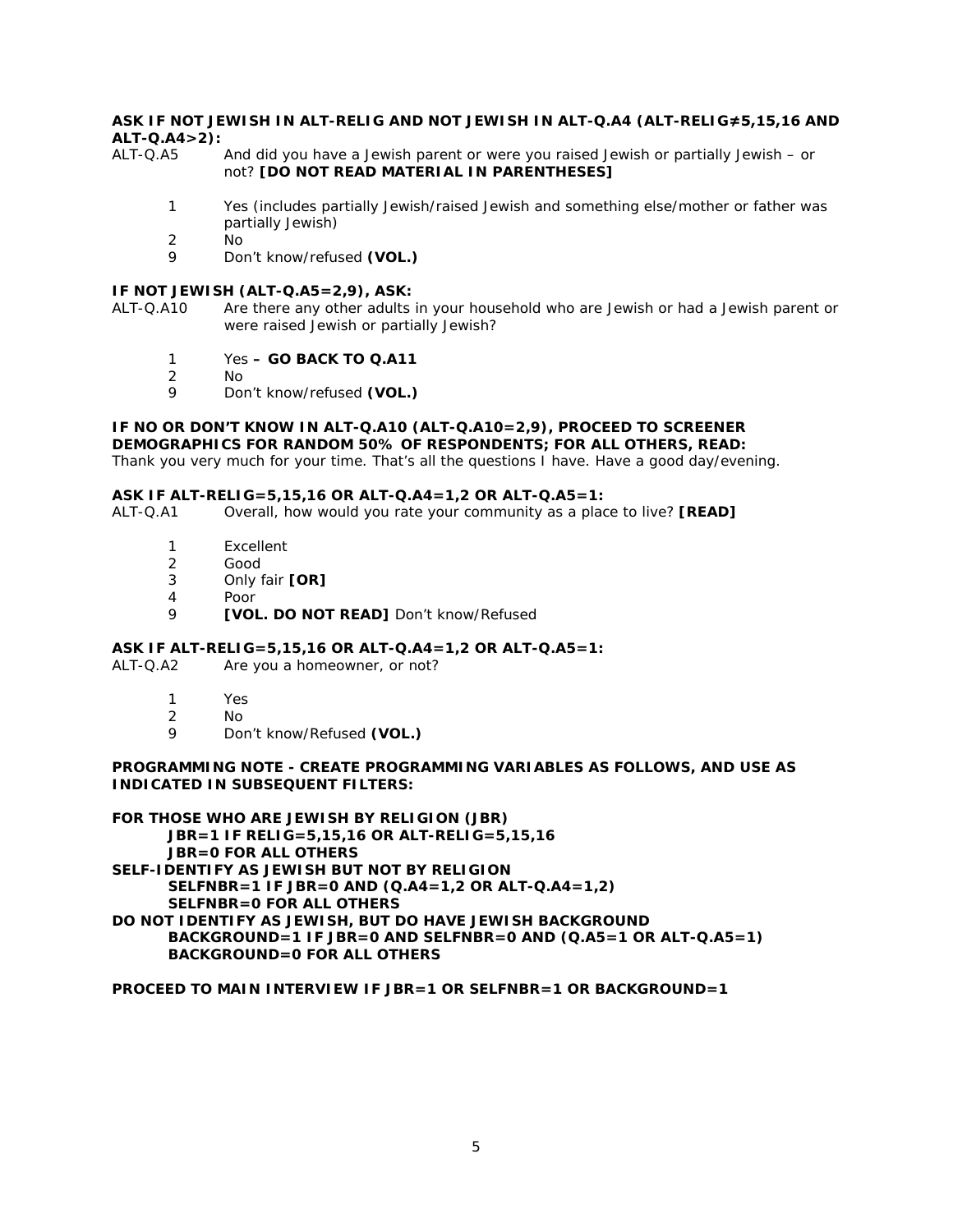## **MAIN INTERVIEW BEGINS HERE**

# **ENTER FOR ALL:**<br>SEX **FENTER R**

#### **[ENTER RESPONDENT'S SEX:]**

- 1 Male
- 2 Female

#### **READ TO ALL:**

As mentioned before, this survey is being conducted for the Pew Research Center. We have some questions on a few different topics, and as a token of our appreciation for your time, we would like to send you \$50 at the completion of this survey. We will publish a report of the survey's findings later this year, and would also be glad to send you a copy if you would like. The next question is,

## **ASK ALL:**

Q.B1 All in all, are you satisfied or dissatisfied with the way things are going in this country today?

- 1 Satisfied
- 2 Dissatisfied<br>9 Don't know
- 9 Don't know/Refused **(VOL.)**

#### **ASK ALL:**

- Q.B2 Do you approve or disapprove of the way Barack Obama is handling his job as president? **[IF DK ENTER AS DK. IF DEPENDS PROBE ONCE WITH:** Overall do you approve or disapprove of the way Barack Obama is handling his job as president? **IF STILL DEPENDS ENTER AS DK]** 
	- 1 Approve
	- 2 Disapprove<br>9 Don't know
	- 9 Don't know/Refused **(VOL.)**

#### **ASK ALL:**

Now, thinking about how Barack Obama is handling some issues…

- Q.B3 Do you approve or disapprove of the way Barack Obama is handling **[INSERT; ALWAYS ASK ITEM a FIRST, THEN RANDOMIZE ITEMS b AND c]**? How about **[NEXT ITEM]**? **[REPEAT INTRODUCTION AS NECESSARY]**
- a. the economy
- b. the nation's policy toward Israel
- c. dealing with Iran

## **RESPONSE CATEGORIES:**

- 1 Approve
- 2 Disapprove
- 9 Don't know/Refused **(VOL.)**

#### **ASK ALL:**

- Q.B4 Now, which statement comes closer to your own views even if neither is exactly right? **[READ ITEMS IN ORDER]**
	- 1 Homosexuality should be accepted by society [or]
	- 2 Homosexuality should be discouraged by society
	- 3 **[VOL. DO NOT READ]** Neither/both equally
	- 9 **[VOL. DO NOT READ]** Don't know/Refused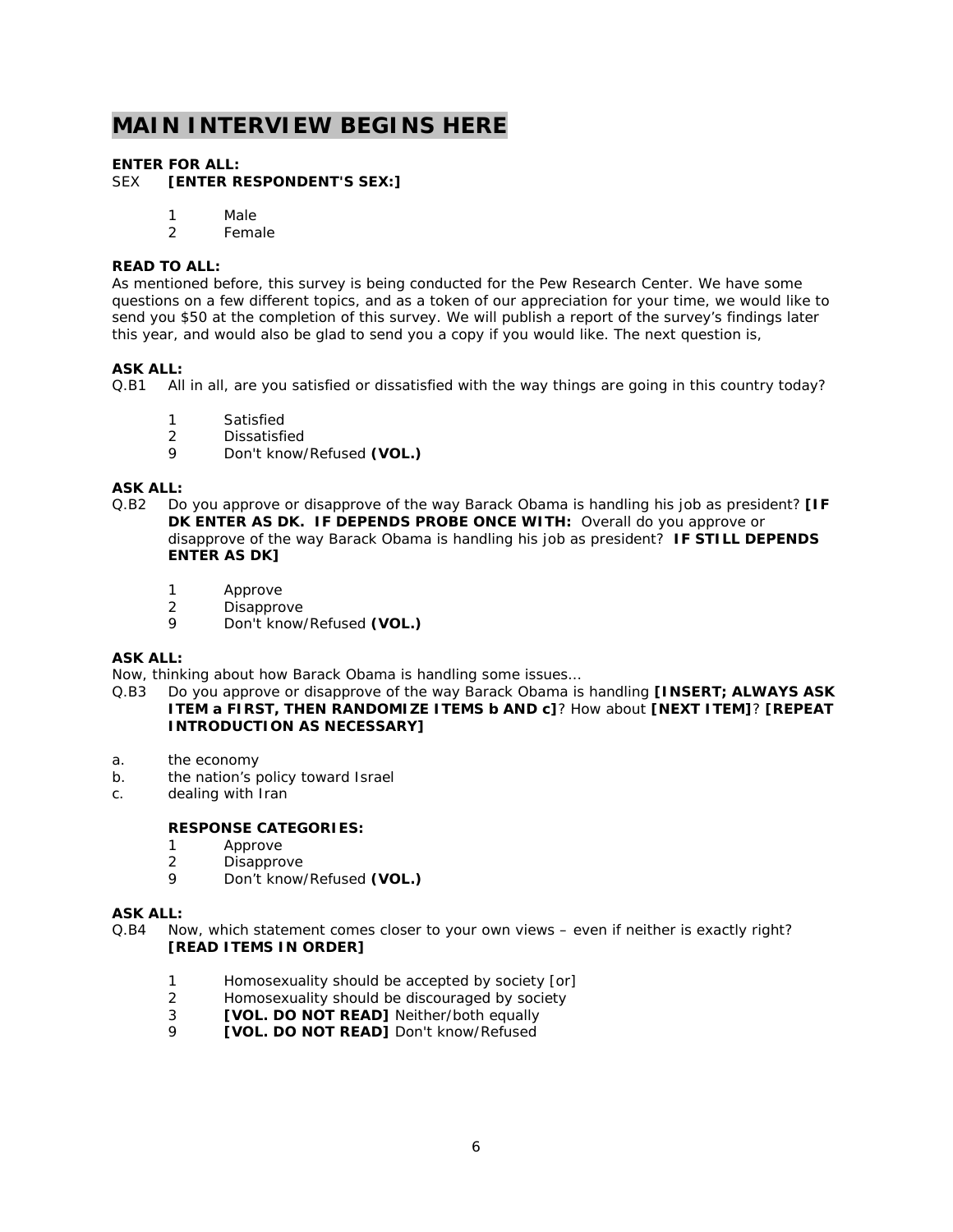- Q.B5 If you had to choose, would you rather have a smaller government providing fewer services, or a bigger government providing more services?
	- 1 Smaller government, fewer services<br>2 Bigger government, more services
	- Bigger government, more services
	- 3 Depends **(VOL.)**
	- 9 Don't know/Refused **(VOL.)**

## **ASK ALL:**

- Q.B6 Just your impression, in the United States today, is there a lot of discrimination against **[INSERT; RANDOMIZE, BUT NEVER ASK ITEM c FIRST OR LAST]**, or not? In the United States today, is there a lot of discrimination against **[INSERT NEXT ITEM]**, or not? How about **[INSERT NEXT ITEM]**? **[REPEAT ONLY AS NECESSARY:** In the United States today, is there a lot of discrimination against **[INSERT]**, or not?**]**
- a. Evangelical Christians
- b. Muslims
- c. Jews
- d. Catholics
- e. Atheists, that is, people who don't believe in God
- f. Blacks
- g. Hispanics
- h. Gays and lesbians

#### **RESPONSE CATEGORIES:**

- 1 Yes, there is a lot of discrimination
- 2 No, not a lot of discrimination
- 9 Don't know/refused **(VOL.)**

### **ASK ALL:**

- Q.C2 Now thinking about the relationship between the United States and Israel…Is the U.S. **[RANDOMIZE:** too supportive of Israel, not supportive enough of Israel**]**, or is U.S. support of Israel about right?
	- 1 Too supportive<br>2 Not supportive
	- Not supportive enough
	- 3 About right
	- 9 Don't know/Refused **(VOL.)**

### **ASK ALL:**

- Q.C3 Do you think a way can be found for Israel and an independent Palestinian state to coexist peacefully with each other, or not?
	- 1 Yes
	- 2 No
	- 3 It depends **(VOL.)**
	- 9 Don't know/refused **(VOL.)**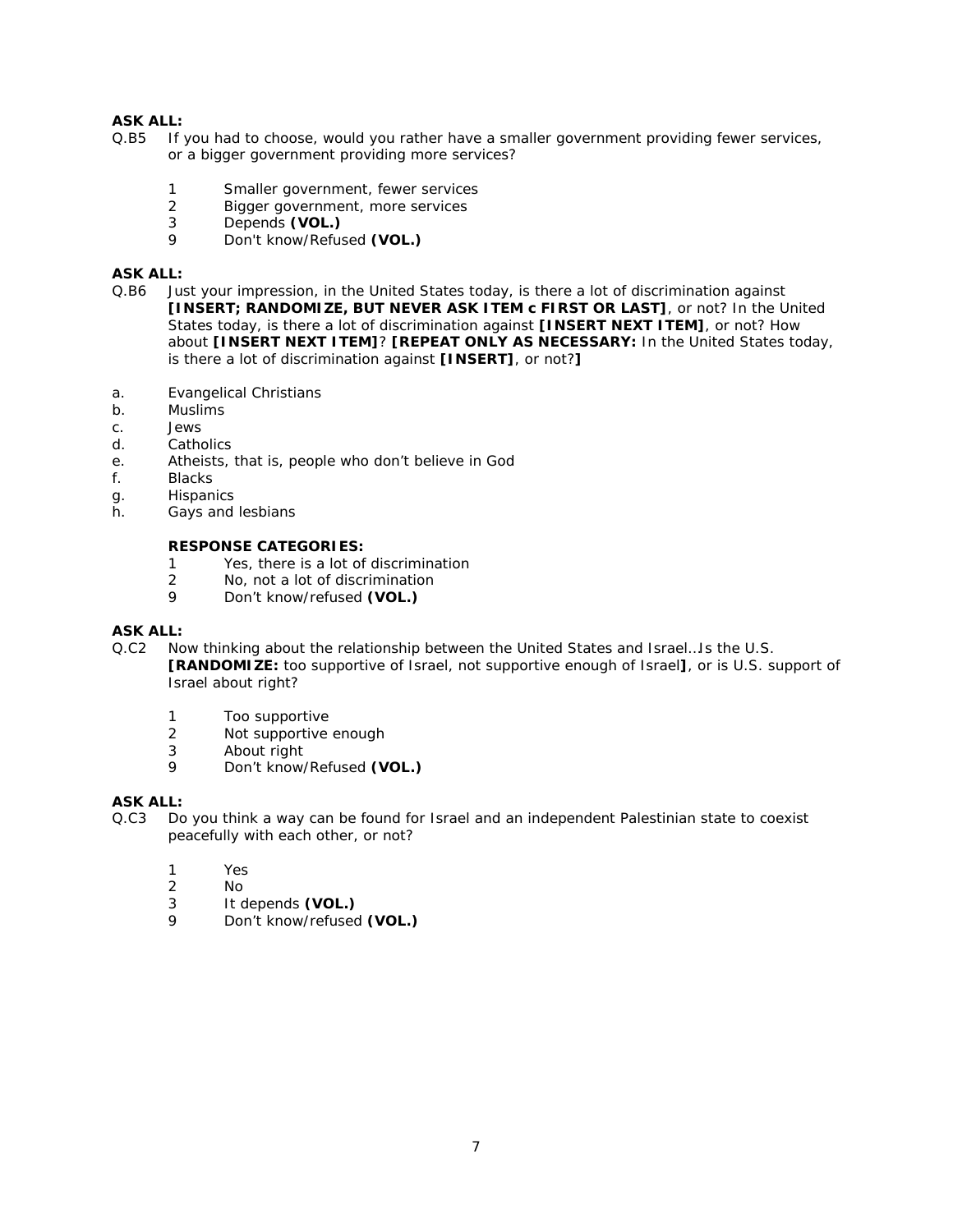#### **TO BE COMPLETED BY INTERVIEWER:**

- IREVEAL **[DO NOT READ TO RESPONDENT]** Have you already told the respondent that this is a survey of Jews and people of Jewish background?
	- 1 Yes
	- No.

#### **IF RESPONDENT HAS ALREADY BEEN TOLD THIS IS A SURVEY OF JEWS/PEOPLE OF JEWISH BACKGROUND (IREVEAL=1), READ:**

Now I have some questions about the views and experiences of **[IF JBR=1 OR SELFNBR=1, INSERT:** Jews in the United States; **IF BACKGROUND=1, INSERT:** people in the U.S. with a Jewish background**]**. I think you will find these questions very interesting.

#### **IF RESPONDENT HAS NOT ALREADY BEEN TOLD THAT THIS IS A SURVEY OF JEWS/PEOPLE WITH JEWISH BACKGROUND (IREVEAL=2), READ:**

Just to give you a little more background before we continue, the Pew Research Center conducts many surveys of different groups in the United States. Earlier, you mentioned that you **[IF RELIG/ALT-RELIG=5 OR Q.A4/ALT-Q.A4=1, INSERT:** are Jewish; **IF RELIG/ALT-RELIG=15,16 OR Q.A4/ALT-Q.A4=2, INSERT:** are partially Jewish; **IF BACKGROUND=1:** had a Jewish parent or were raised Jewish].

Now I have some questions about the views and experiences of **[IF JBR=1 OR SELFNBR=1, INSERT:** Jews in the United States; **IF BACKGROUND=1, INSERT:** people in the U.S. with a Jewish background**]**. I think you will find these questions very interesting.

#### **ASK IF R CONSIDERS SELF JEWISH BUT NOT BY RELIGION (SELFNBR=1):**

Q.E1 Earlier, you said that you think of yourself as **[IF Q.A4=1 OR ALT-Q.A4=1, INSERT:** Jewish; **IF Q.A4=2 OR ALT-Q.A4=2, INSERT:** partially Jewish]. In your own words, could you please tell me in what way you consider yourself Jewish? **[INTERVIEWER INSTRUCTION: IF R VOLUNTEERS A RESPONSE ON THE PRECODED LIST, RECORD IT IN ORDER OF MENTION; OTHERWISE, RECORD VERBATIM RESPONSE; ALLOW MULTIPLE RESPONSES, BUT DO NOT PROBE FOR ADDITIONAL MENTIONS]**

#### **PRECODED RESPONSE CATEGORIES:**

- 1 **[VOL. – DO NOT READ]** I was raised Jewish/had a Jewish parent
- 2 **[VOL. – DO NOT READ]** I have a Jewish spouse
- 3 **[VOL. – DO NOT READ]** I have a Jewish grandparent/grandparents
- 4 **[VOL. – DO NOT READ]** I am in the process of converting to Judaism
- 5 **[VOL. – DO NOT READ]** I am a Messianic Jew
- 6 **[VOL. – DO NOT READ]** Other not on precoded list **(RECORD VERBATIM RESPONSE)**
- 7 **[VOL. – DO NOT READ]** Jesus was Jewish / Christians are Jewish because Jesus was Jewish $1$
- 9 **[VOL. – DO NOT READ]** Don't know/refused

#### **ASK ALL:**

Q.E3 To you personally, is being Jewish **[INSERT; RANDOMIZE]**?

- 1 Mainly a matter of religion, [OR]
- 2 Mainly a matter of ancestry, [OR]
- 3 Mainly a matter of culture [OR]
- 4 **[VOL. DO NOT READ]** All of these
- 5 **[VOL. DO NOT READ]** Two of these
- 6 **[VOL. DO NOT READ]** Other/none of these
- 7 **[VOL. DO NOT READ]** Do not think of myself as Jewish
- 9 **[VOL. DO NOT READ]** Don't know/refused

<span id="page-7-0"></span> $1$  Code 7 added 3/11/2013; previously was combined with code 5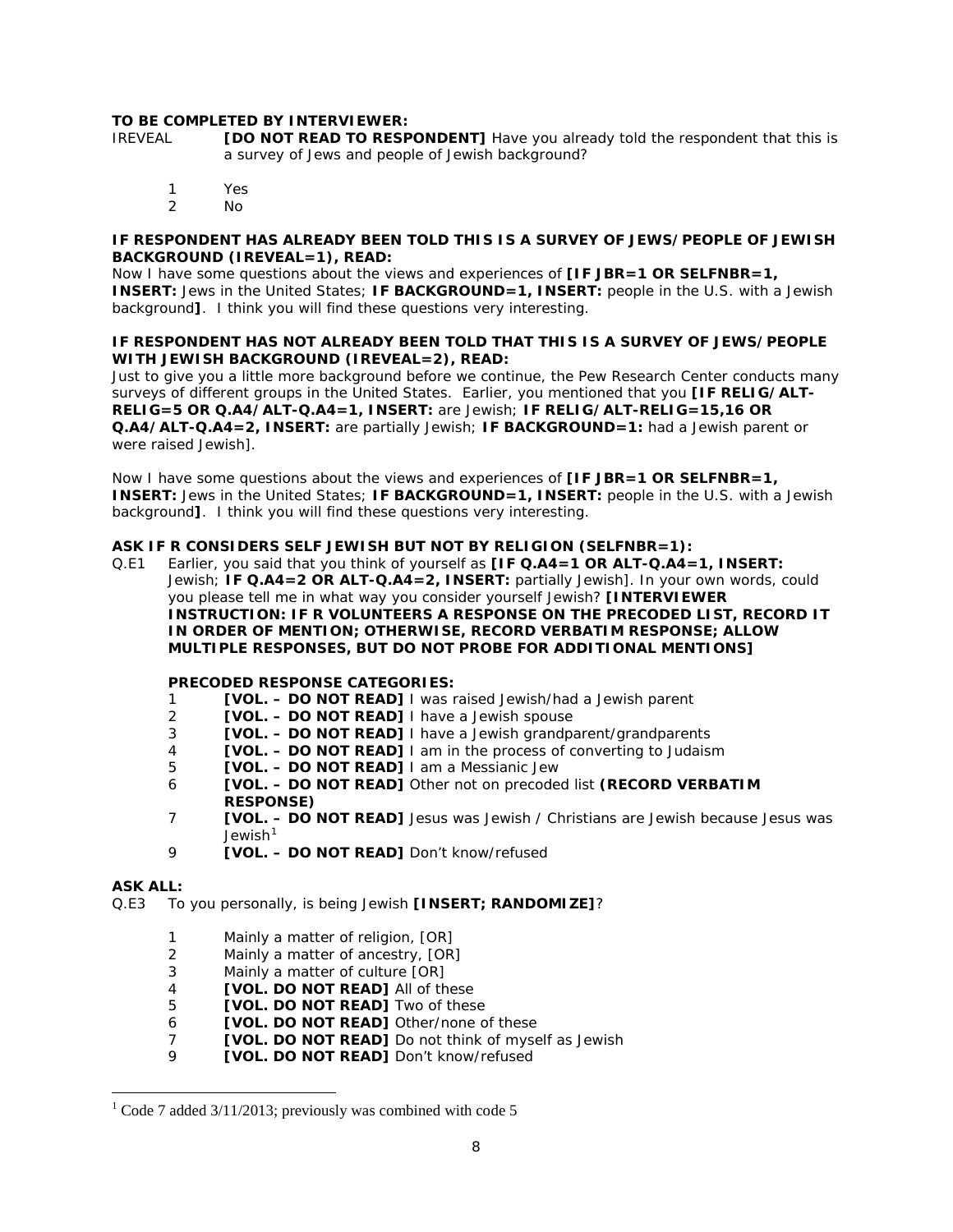## **TO BE COMPLETED BY INTERVIEWER IF Q.E3=5:**

## Q.E3a **[DO NOT READ TO RESPONDENT]** Are these two…

- 1 Religion and ancestry
- 2 Religion and culture
- 3 Ancestry and culture

## **ASK ALL WHO SELF-IDENTIFY AS JEWISH (JBR=1 OR SELFNBR=1):**

- Q.E5 Please tell me how important each of the following is to what BEING JEWISH means to you. First **[INSERT; RANDOMIZE]**. Is that essential, OR important but NOT essential, OR not an important part of what BEING JEWISH means to you? Next, **[INSERT NEXT ITEM]**. **[READ FOR SECOND AND THIRD ITEMS, THEN AS NECESSARY:** Is that essential, OR important but NOT essential, OR not an important part of what BEING JEWISH means to you? **[INTERVIEWER NOTES: IF RESPONDENT SAYS** "important," **PROBE TO CLARIFY WHETHER THAT'S ESSENTIAL, IMPORTANT BUT NOT ESSENTIAL, OR NOT IMPORTANT**; **NOTE ALSO THAT THE QUESTION IS ABOUT WHAT IT MEANS TO BE JEWISH, NOT JUST WHAT'S IMPORTANT TO THE RESPONDENT – EMPHASIZE AS NECESSARY THAT WE ARE INTERESTED IN** "what BEING JEWISH means to you."**]**
- a. Remembering the Holocaust
- b. Leading an ethical and moral life
- c. Observing Jewish law **[INTERVIEWER NOTE: IF RESPONDENT ASKS IF WE MEAN OBSERVING "HALAKHA (ha-LAH-ha)," CLARIFY THAT YES THAT IS WHAT WE ARE ASKING ABOUT]**
- d. Having a good sense of humor
- e. Working for justice and equality in society
- f. Being intellectually curious
- g. Eating traditional Jewish foods
- h. Caring about Israel
- i. Being part of a Jewish community

#### **RESPONSE CATEGORIES:**

- 1 Essential part of what BEING JEWISH means to you
- 2 Important but NOT essential
- 3 Not an important part of what BEING JEWISH means to you
- 9 Don't know/refused **(VOL.)**

#### **ASK ALL WHO SELF-IDENTIFY AS JEWISH (JBR=1 OR SELFNBR=1):**

- Q.E5k And just in your own words, is there anything I haven't mentioned that is an essential part of what being Jewish means to you? **[RECORD VERBATIM RESPONSE. IF RESPONDENT SAYS** "no," **DO NOT PROBE FURTHER; IF RESPONDENT SAYS** "yes" **AND DOES NOT ELABORATE, PROBE ONCE WITH** "could you tell me what that is?"**; IF MORE THAN ONE MENTION RECORD UP TO THREE RESPONSES IN ORDER OF MENTION, BUT DO NOT PROBE FOR ADDITIONAL MENTIONS]**
	- 1 Yes (SPECIFY)
	- 2 No
	- 9 Don't know/refused **(VOL.)**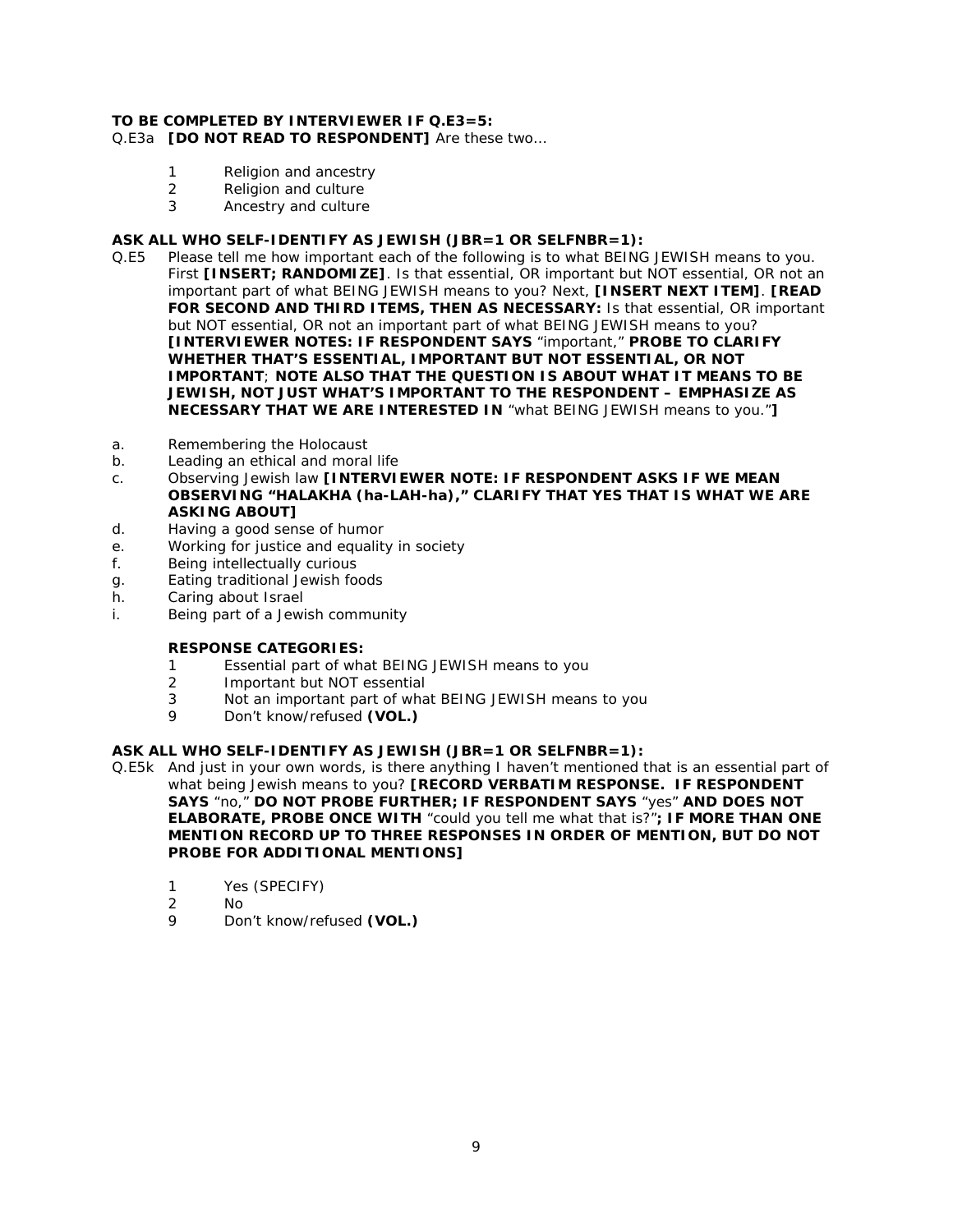- Q.E6 In your opinion, can a person be Jewish if they **[INSERT; RANDOMIZE]**, or not? And can a person be Jewish if they **[INSERT]**, or not?
- a. Do not believe in God
- b. Work on the Sabbath
- c. Are strongly critical of the state of Israel<br>d. Believe that Jesus was the messiah
- Believe that Jesus was the messiah

## **RESPONSE CATEGORIES:**

- 1 Yes, can be Jewish
- 2 No, cannot be Jewish<br>9 Don't know/refused C
- 9 Don't know/refused **(VOL.)**

## **ASK ALL:**

- Q.E7a Do you know the Hebrew alphabet, or not? **[INTERVIEWER NOTE: IF RESPONDENT SAYS** "I know most of it" **OR** "I used to," **PROBE ONCE WITH:** So would you say you know the Hebrew alphabet, or not?**]**
	- 1 Yes
	- 2 No<br>9 Dot
	- 9 Don't know/refused **(VOL.)**

## **ASK IF KNOW HEBREW ALPHABET (Q.E7a=1):**

- Q.E7b When you read Hebrew, can you understand most of the words, some of the words, or just a few of the words?
	- 1 Most of the words
	- 2 Some of the words<br>3 Just a few of the wo
	- Just a few of the words
	- 4 All of the words **(VOL.)**
	- 5 None of the words **(VOL.)**
	- 9 Don't know/refused **(VOL.)**

#### **ASK ALL:**

Q.E7c And would you say you can carry on a conversation in Hebrew, or not?

- 1 Yes
- 2 No
- 3 Partially/kind of/sort of **(VOL.)**
- 9 Don't know/refused **(VOL.)**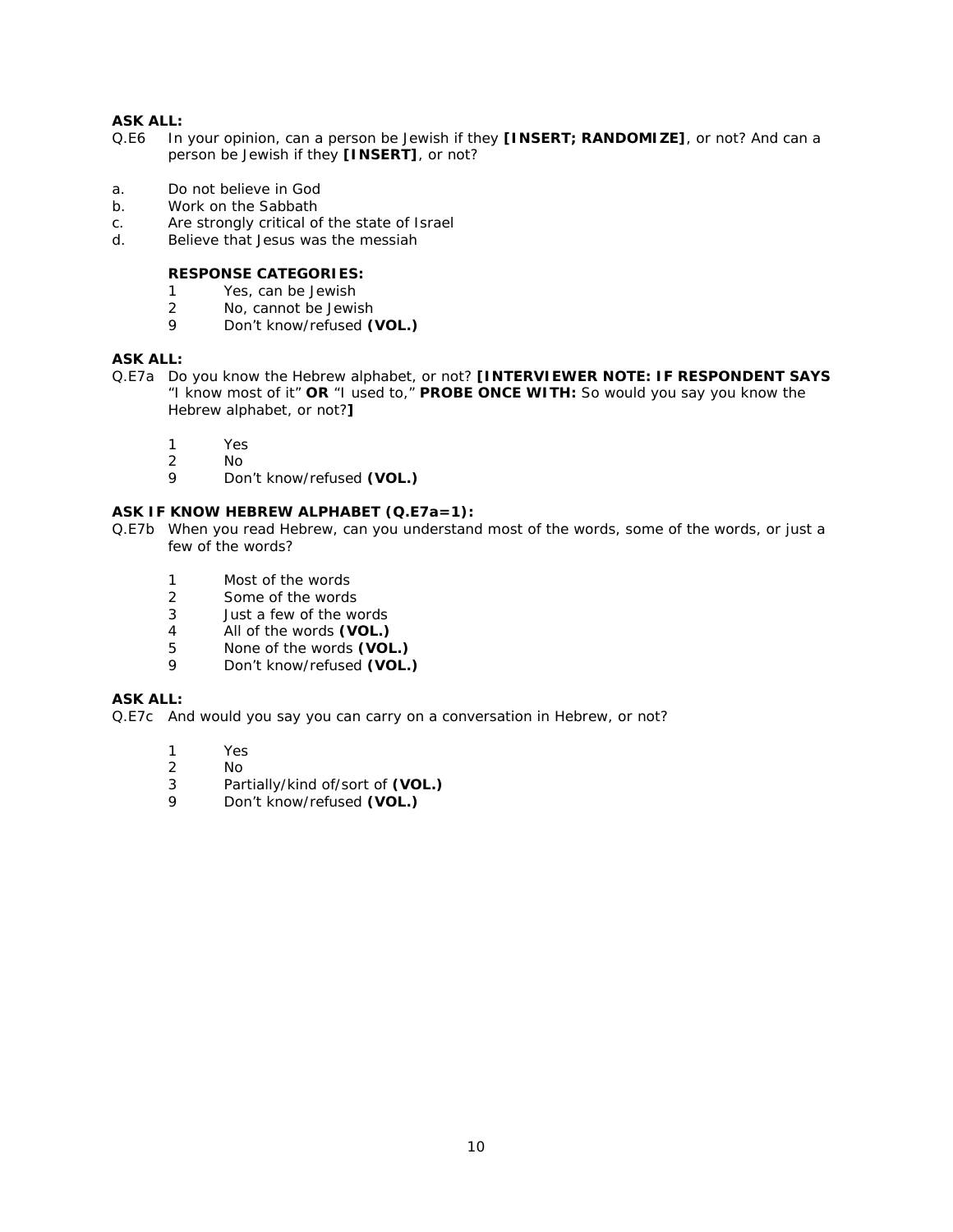Q.E9 As I read a few statements, please tell me if you agree or disagree with each one. First, **[INSERT; RANDOMIZE]**. Do you agree or disagree? Next **[INSERT NEXT ITEM]**. **[READ AS NECESSARY:** Do you agree or disagree?]

## **ASK ITEM a ONLY OF THOSE WHO SELF-IDENTIFY AS JEWISH (JBR=1 OR SELFNBR=1):**

## a. I am proud to be Jewish

**ASK ITEM b OF ALL:**

b. I have a strong sense of belonging to the Jewish people

**ASK ITEM c OF ALL:**

c. I have a special responsibility to take care of Jews in need around the world

#### **RESPONSE CATEGORIES:**

- 1 Agree<br>2 Disagr
- 2 Disagree<br>9 Don't kno
- 9 Don't know/refused **(VOL.)**

### **ASK ALL:**

- Q.E10 In 2012, did you make a financial donation to any Jewish charity or cause, such as a synagogue, Jewish school, or a group supporting Israel?
	- 1 Yes<br>2 No
	- 2 No
	- 9 Don't know/refused **(VOL.)**

## **ASK ALL:**

- Q.E11 How many of your close friends are Jewish? Would you say all of them, most of them, some of them, or hardly any of them?
	- 1 All of them
	- 2 Most of them
	- 3 Some of them
	- 4 Hardly any of them
	- 5 **[VOL. – DO NOT READ]** None of them
	- 9 **[VOL. – DO NOT READ]** Don't know/Refused

## **ASK ALL:**

Moving on…

- Q.G2 How emotionally attached are you to Israel? **[READ LIST; READ IN REVERSE ORDER TO HALF SAMPLE]**
	- 1 Very attached
	- 2 Somewhat attached
	- 3 Not very attached
	- 4 Not at all attached<br>9 **IVOL DO NOT RE**
	- **[VOL. DO NOT READ]** Don't know/Refused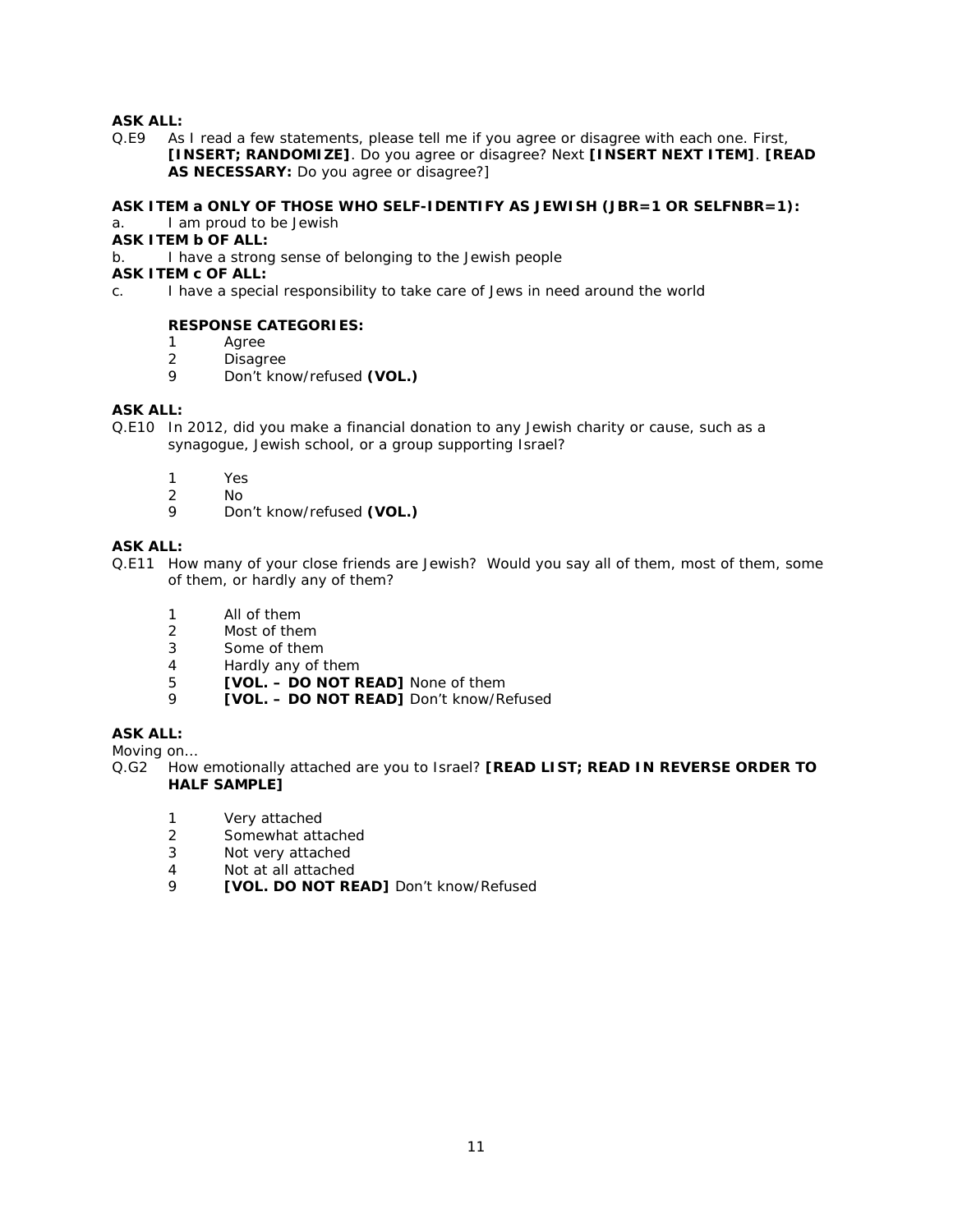### **ASK RANDOM HALF OF SAMPLE:**

- Q.G2b And as far as you know, what do you think is the most important long-term problem facing Israel? **[RECORD VERBATIM RESPONSE. PROBE ONLY FOR CLARITY – DO NOT PROBE IF RESPONDENT SAYS** "I don't know" **AND DO NOT PROBE FOR ADDITIONAL MENTIONS. IF MORE THAN ONE MENTION, RECORD IN ORDER OF MENTION]**
	- 1 Answer given **RECORD UP TO THREE RESPONSES**
	- 8 None/No challenge<br>9 Don't know/No ansi
	- Don't know/No answer

#### **ASK ALL:**

#### Q.G3 Have you ever been to Israel, or not? **[INTERVIEWER INSTRUCTION: IF RESPONDENT SAYS THEY LIVED IN ISRAEL OR WERE BORN IN ISRAEL, CODE AS 1-YES]**

- 1 Yes
- 2 No
- 9 Don't know/refused **(VOL.)**

#### **ASK IF R HAS BEEN TO ISRAEL (Q.G3=1):**

Q.G3b Have you been to Israel once or more than once?

- 1 Once<br>2 More
- 2 More than once<br>3 Lived in Israel (
- 3 Lived in Israel **(VOL.)**
- 9 Don't know/refused **(VOL.)**

## **RANDOMIZE ORDER OF Q.G5/Q.G6**

#### **ASK ALL:**

- Q.G5 Do you think the current Israeli government is making a sincere effort to bring about a peace settlement with the Palestinians, or don't you think so?
	- 1 Yes, making a sincere effort
	- 2 No, don't think so
	- 9 Don't know/refused **(VOL.)**

## **RANDOMIZE ORDER OF Q.G5/Q.G6**

#### **ASK ALL:**

- Q.G6 Do you think the current Palestinian leadership is making a sincere effort to bring about a peace settlement with Israel, or don't you think so?
	- 1 Yes, making a sincere effort
	- 2 No, don't think so
	- 9 Don't know/refused **(VOL.)**

#### **ASK ALL:**

- Q.G7 In your opinion, does the continued building of Jewish settlements in the West Bank **[READ LIST; RANDOMIZE ORDER OF OPTIONS 1 AND 2, THEN READ 3 LAST]**?
	- 1 Help the security of Israel
	- 2 Hurt the security of Israel
	- 3 Or does it not make a difference?
	- 9 **[VOL. DO NOT READ]** Don't know/refused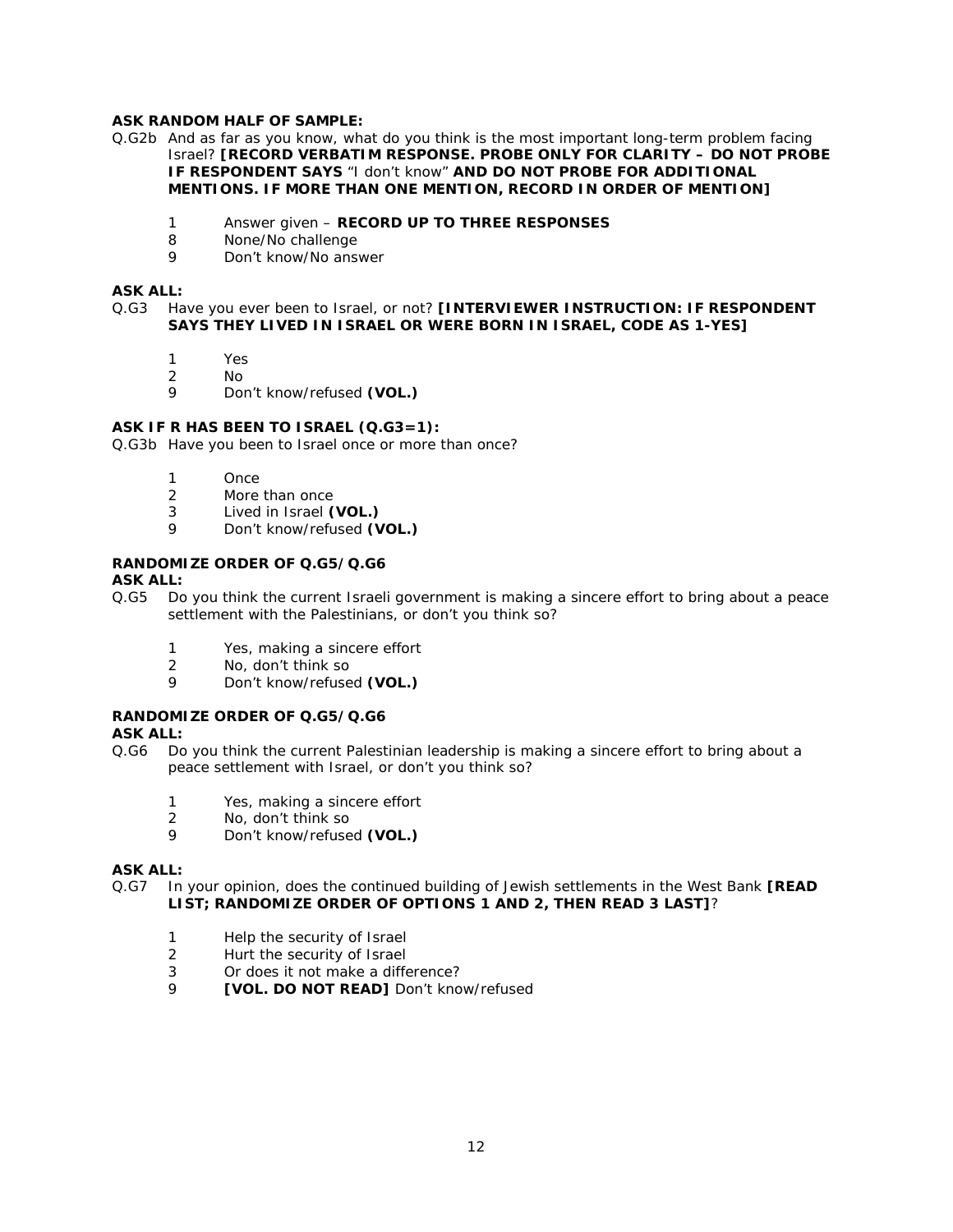Now,

- Q.G21 As I read a couple of things that some Jews in the U.S. have experienced, please tell me whether or not they have happened to you *in the past twelve months*. First, in the past twelve months, **[INSERT; RANDOMIZE]**, or not? In the past twelve months **[INSERT NEXT ITEM]**, or not?
- a. have you been called offensive names because **[IF JBR=1 OR SELFNBR=1, INSERT:** you are Jewish; **IF BACKGROUND=1, INSERT:** of your Jewish background**]**
- b. have you been snubbed in a social setting or left out of social activities because **[IF JBR=1 OR SELFNBR=1, INSERT:** you are Jewish; **IF BACKGROUND=1, INSERT:** of your Jewish background**]**

## **RESPONSE CATEGORIES:**

- 1 Yes, has happened<br>2 No, has not happer
- 2 No, has not happened<br>9 Don't know/Pefused O
- Don't know/Refused **(VOL.)**

## **ASK ALL:**

Now, a few questions about your own religious beliefs and practices…

## **ASK ALL WHO SELF-IDENTIFY AS JEWISH (JBR=1 OR SELFNBR=1):**

- Q.H1 Thinking about Jewish religious denominations, do you consider yourself to be **(READ LIST; RANDOMIZE ORDER OF OPTIONS 1-3, THEN READ 4-5 IN ORDER)**? **[PERMIT MULTIPLE RESPONSES, BUT DO NOT PROBE FOR ADDITIONAL RESPONSES; RECORD UP TO THREE IN ORDER OF MENTION; IF RESPONDENT GIVES ANY INDICATION OF BEING A MESSIANIC JEW OR PART OF THE "JEWS FOR JESUS" MOVEMENT OR A "COMPLETED JEW" CODE AS 4 AND BE SURE TO RECORD THIS AS THEIR VERBATIM SPECIFIED RESPONSE]**
	- 1 Conservative
	- 2 Orthodox
	- 3 Reform
	- 4 Something else (SPECIFY)
	- 5 Or no particular denomination
	- 9 **[VOL. DO NOT READ]** Don't know/refused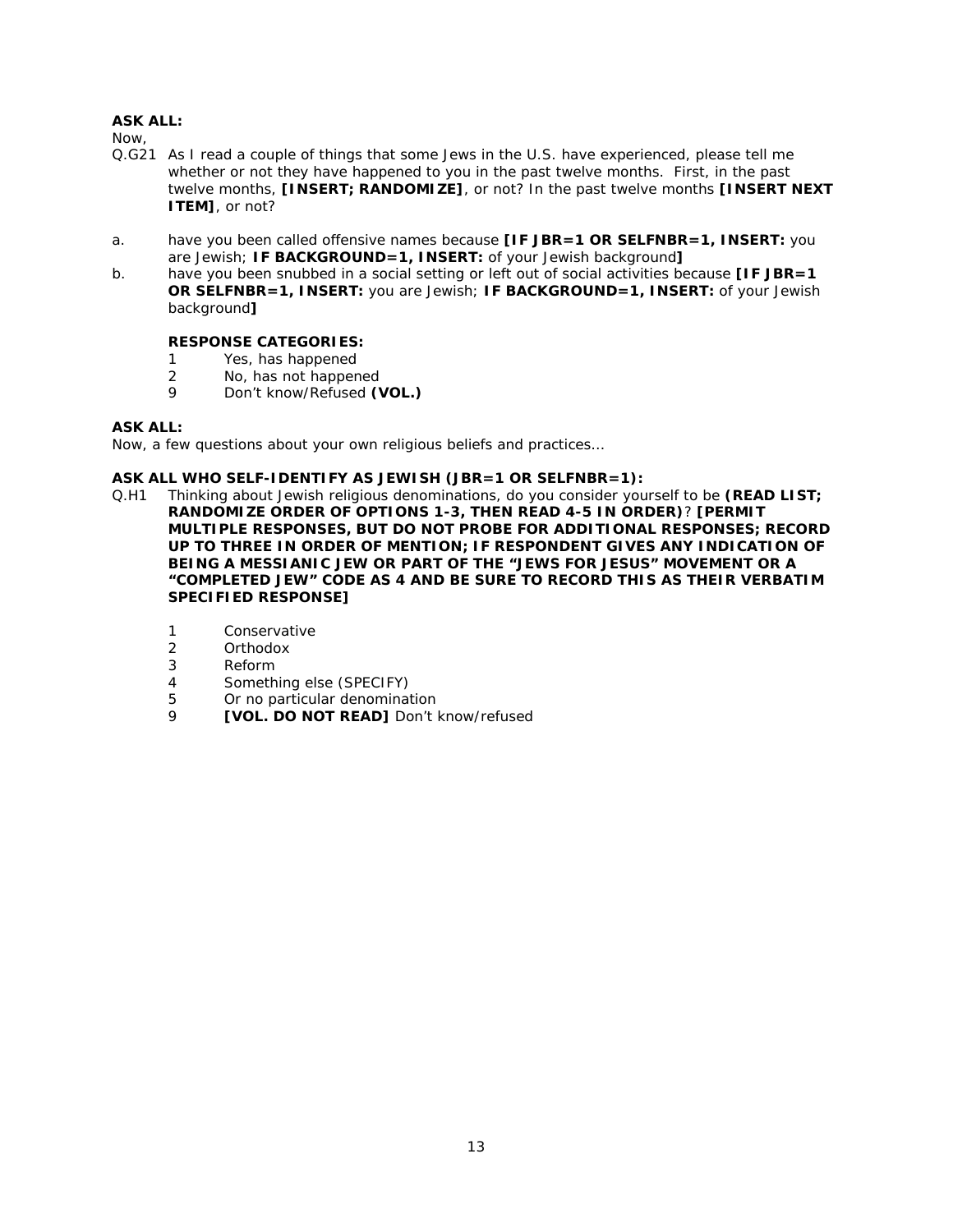### **ASK IF ORTHODOX (Q.H1=2):**

#### Q.H2 Do you consider yourself to be **(READ LIST; RANDOMIZE ORDER OF OPTIONS 1-3, THEN READ OPTION 4 LAST)**?

- 1 Modern Orthodox<br>2 Hasidic (Hah-SEE
- Hasidic (Hah-SEE-dik)
- 3 Yeshivish (Ye-SHEE-vish)<br>4 Or some other type of Ori
- 4 Or some other type of Orthodox (SPECIFY)<br>9 **IVOL DO NOT READ1** Don't know/refused
- 9 **[VOL. DO NOT READ]** Don't know/refused

## **ASK ALL:**

ATTEND1 Aside from special occasions like weddings, funerals and bar mitzvahs (MITS-vas), how often do you attend Jewish religious services at a synagogue, temple, minyan (MIN-yin) or Havurah (hah-vu-RAH)? **[READ LIST]**

- 1 More than once a week<br>2 Once a week
- 2 Once a week<br>3 Once or twice
- Once or twice a month
- 4 A few times a year, such as for high holidays<br>5 Seldom, or
- Seldom, or
- 6 Never<br>9 **EVOL**
- 9 **[VOL. DO NOT READ]** Don't know/Refused

## **ASK ALL:**

ATTEND2 And aside from special occasions like weddings and funerals, how often do you attend non-Jewish religious services? **[READ LIST] [INTERVIEWER NOTE: IF RESPONDENT ASKS, CLARIFY THAT WE ARE INTERESTED IN HOW OFTEN THEY ATTEND RELIGIOUS SERVICES OF A RELIGION OTHER THAN JUDAISM]**

- 1 More than once a week
- 2 Once a week
- 3 Once or twice a month
- 4 A few times a year
- 5 Seldom, or
- 6 Never
- 9 **[VOL. DO NOT READ]** Don't know/Refused **(VOL.)**

## **RANDOMIZE Q.H5a/Q.H5b**

#### **ASK ALL:**

- Q.H5a How important is religion in your life very important, somewhat important, not too important, or not at all important?
	- 1 Very important<br>2 Somewhat import
	- Somewhat important
	- 3 Not too important
	- 4 Not at all important
	- 9 Don't know/Refused **(VOL.)**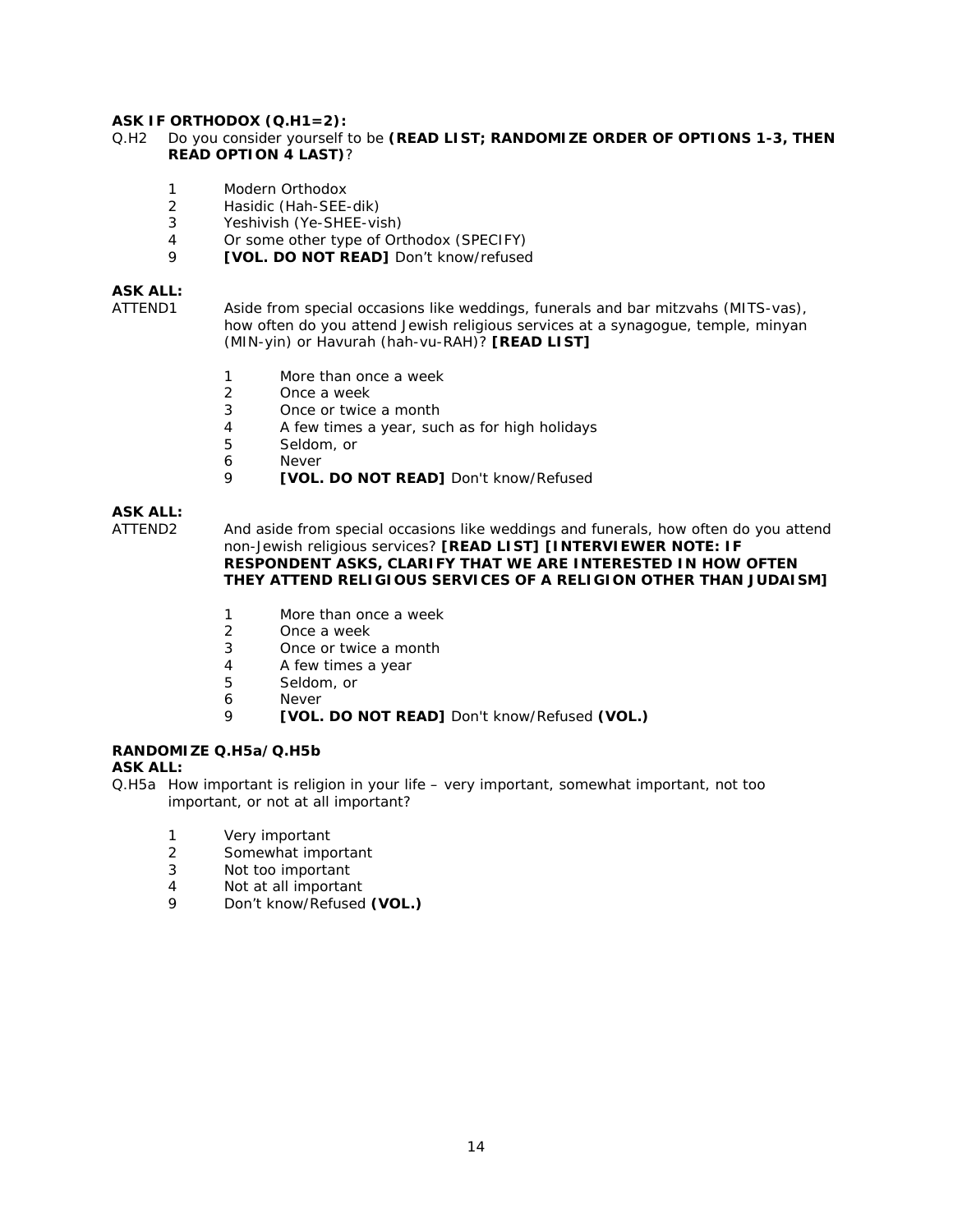### **RANDOMIZE Q.H5a/Q.H5b**

#### **ASK ALL WHO SELF-IDENTIFY AS JEWISH (JBR=1 OR SELFNBR=1):**

- Q.H5b How important is being Jewish in your life very important, somewhat important, not too important, or not at all important?
	- 1 Very important
	- 2 Somewhat important<br>3 Not too important
	- Not too important
	- 4 Not at all important<br>9 Don't know/Refused
	- 9 Don't know/Refused **(VOL.)**

## **ASK ALL:**

Q.H6 Do you believe in God or a universal spirit, or not?

- 
- 1 Yes<br>2 No
- 2 No<br>3 Oth Other **(VOL.)**
- 9 Don't know/refused **(VOL.)**

## **ASK IF BELIEVE IN GOD/UNIVERSAL SPIRIT (Q.H6=1):**

Q.H6b How certain are you about this belief? Are you absolutely certain, fairly certain, not too certain, or not at all certain?

- 1 Absolutely certain<br>2 Fairly certain
- Fairly certain
- 3 Not too certain
- 4 Not at all certain
- 9 Don't know/refused **(VOL.)**

## **ASK IF BELIEVE IN GOD/UNIVERSAL SPIRIT (Q.H6=1):**

- Q.H6c Some people believe God gave the land that is now Israel to the Jewish people. Other people do not believe this is literally true. Which comes closer to your view? **[DO NOT READ LIST]**
	- 1 Believe Israel given to the Jewish people by God
	- 2 Don't believe this is literally true
	- 9 Don't know/refused **(VOL.)**

#### **ASK ALL:**

Q.H8a Is anyone in your household currently a member of a synagogue or temple, or not?

- 1 Yes
- 2 No
- 3 Member of independent Havurah or minyan **(VOL.)**
- 4 No synagogue available/nearby **(VOL.)**
- 9 Don't know/Refused **(VOL.)**

#### **ASK IF SOMEONE IS MEMBER OF SYNAGOGUE/TEMPLE (Q.H8a=1,3):**

Q.H8b And is that you or someone else in your household?

- 1 Respondent<br>2 Someone els
- Someone else in household
- 3 Both respondent and someone else in household **(VOL.)**
- 9 Don't know/Refused **(VOL.)**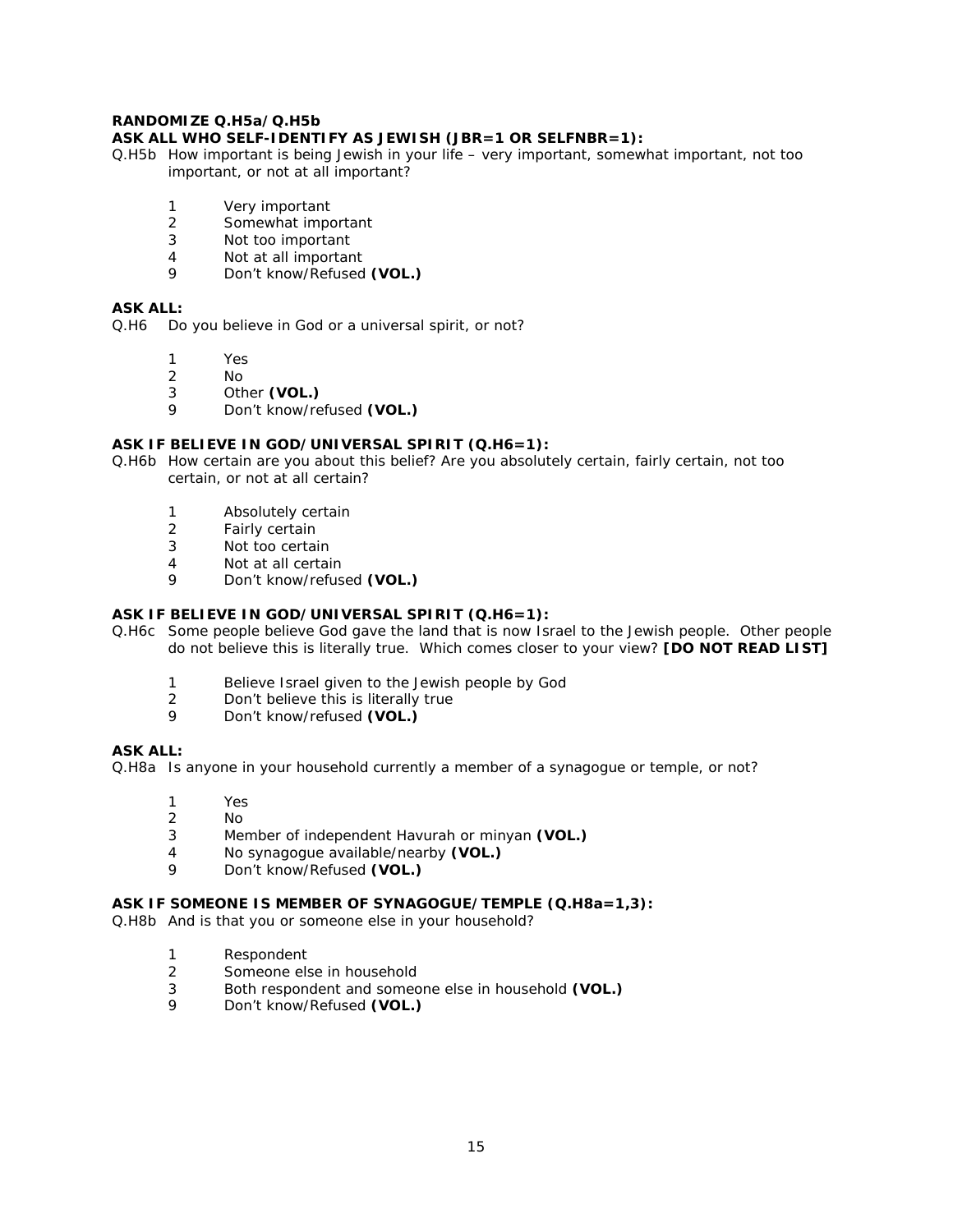- Q.H8c Is anyone in your household currently a member of any Jewish organizations other than a synagogue or temple, or not?
	- 1 Yes<br>2 No
	- No.
	- 3 None available/none nearby **(VOL.)**
	- 9 Don't know/Refused **(VOL.)**

## **ASK IF SOMEONE IS MEMBER OF JEWISH ORGANIZATION (Q.H8C=1):**

Q.H8d And is that you or someone else in your household?

- 1 Respondent
- 2 Someone else in household<br>3 Both respondent and someo
- 3 Both respondent and someone else in household **(VOL.)**
- 9 Don't know/Refused **(VOL.)**

## **ASK ALL:**

Q.H10 How often, if at all, does anyone in your household light Sabbath candles on Friday night? Would you say **[READ LIST IN ORDER; DO NOT READ MATERIAL IN PARENTHESES]**

- 1 Always (every week)<br>2 Usually
- 2 Usually<br>3 Sometin
- **Sometimes**
- 4 Never
- 9 **[VOL. DO NOT READ]** Don't know/Refused

### **ASK ALL:**

Q.H11 Do you **[INSERT: RANDOMIZE]**, or not?

- a. keep kosher in your home
- b. personally refrain from handling or spending money on the Jewish Sabbath **[INTERVIEWER NOTE: IF ASKED, "REFRAIN" MEANS TO NOT DO SOMETHING]**

## **RESPONSE CATEGORIES:**

- 1 Yes<br>2 No
- N<sub>o</sub>
- 3 Other/depends/partially **(VOL.)**
- 9 Don't know/refused **(VOL.)**

### **ASK ALL:**

Q.H11c Last Passover, did you hold or attend a Seder (SAY-der), or not?

- 1 Yes
- $\frac{2}{9}$  No
- 9 Don't know/refused **(VOL.)**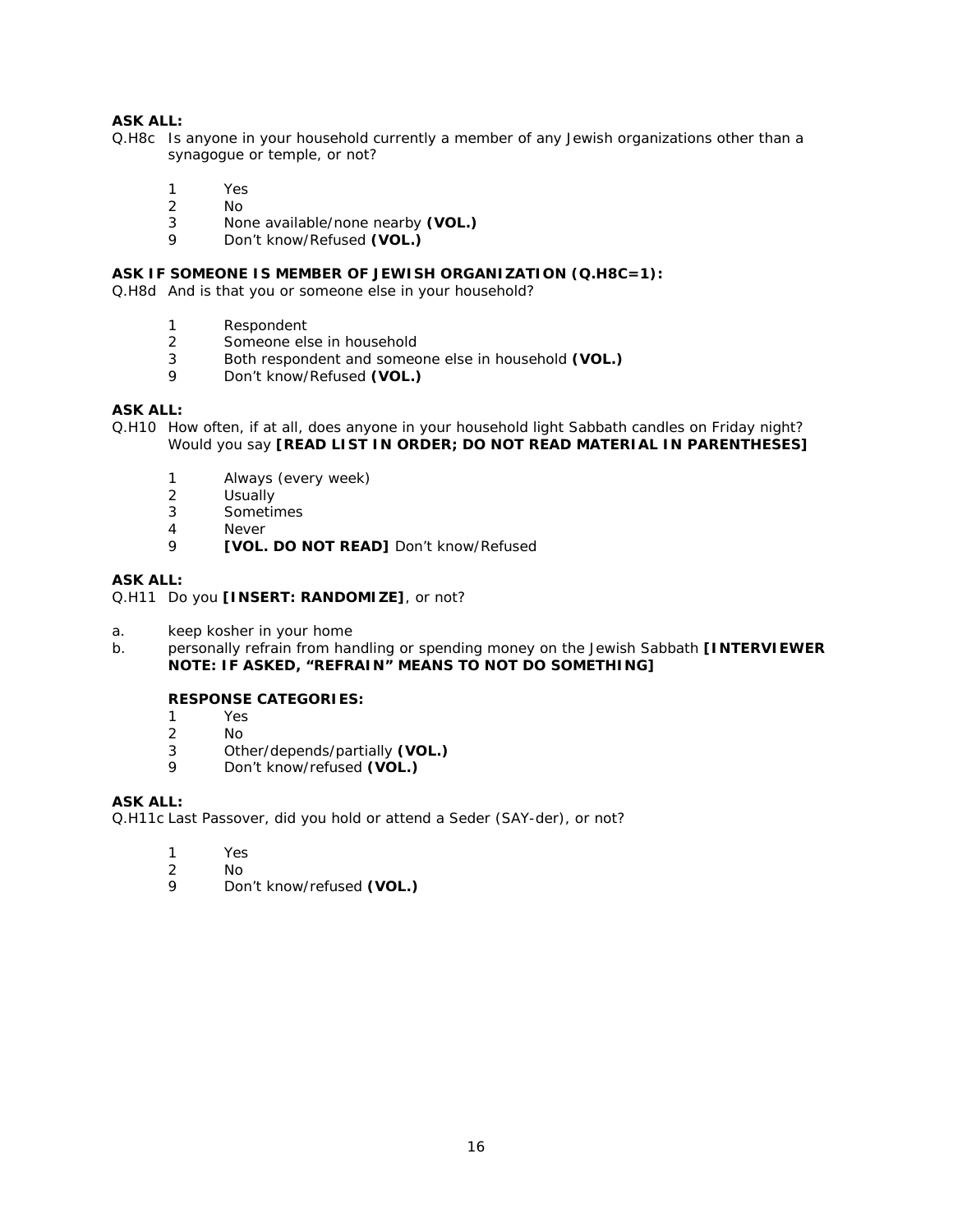Q.H12 During the last Yom Kippur (yahm KIP-er), did you fast **[READ LIST IN ORDER]**?

- 1 All day
- 2 Part of the day, or
- 3 Did you not fast?
- **4 [VOL. DO NOT READ]** Could not fast due to health problems/age/pregnancy/nursing<br>**property OL DO NOT PEAD1** Don't know/refused
- 9 **[VOL. DO NOT READ]** Don't know/refused

#### **ASK ALL:**

Q.H13 Last Christmas, did your household have a Christmas tree, or not?

- 1 Yes
- 2 No<br>9 Dou
- 9 Don't know/refused **(VOL.)**

#### **ASK IF PROTESTANT, "CHRISTIAN (VOL.)" OR "JEWISH AND CHRISTIAN (VOL.)" (RELIG=1,13,15 OR ALT-RELIG=1,13,15):**

BORN Would you describe yourself as a "born again" or evangelical Christian, or not?

- 1 Yes, would<br>2 No. would t
- 2 No, would not<br>9 Don't know/Pe
- 9 Don't know/Refused **(VOL.)**

## **ASK ALL:**

CHRELIG Thinking about when you were a child, in what religion were you raised, if any? Were you raised **[READ LIST: DO NOT READ LANGUAGE IN PARENTHESES; IF RESPONDENT GIVES ANY INDICATION OF HAVING BEEN RAISED A MESSIANIC JEW OR PART OF THE "JEWS FOR JESUS" MOVEMENT OR A "COMPLETED JEW" CODE AS 15 AND BE SURE TO RECORD THIS AS THEIR VERBATIM SPECIFIED RESPONSE]**?

> **INTERVIEWER: IF R VOLUNTEERS** "nothing in particular, none, no religion, etc." **BEFORE REACHING END OF LIST, PROMPT WITH:** and would you say that was atheist, agnostic, or just nothing in particular?]

- 5 Jewish (Judaism)
- 1 Protestant (Baptist, Methodist, Non-denominational, Lutheran, Presbyterian, Pentecostal, Episcopalian, Reformed, Church of Christ, Jehovah's Witness, etc.)
- 2 Roman Catholic (Catholic)
- 6 Muslim (Islam)
- 7 Buddhist
- 8 Hindu
- 9 Atheist (do not believe in God)
- 10 Agnostic (not sure if there is a God)
- 11 Something else **(SPECIFY:\_\_\_\_\_\_)**
- 12 Or nothing in particular
- 13 **[VOL. - DO NOT READ]** Christian
- 15 **[VOL. - DO NOT READ]** Jewish and Christian (including Protestant, Catholic, Baptist, etc.; also includes "Messianic Jew," "Jews for Jesus," and "Completed Jew") **(SPECIFY CHRISTIAN IDENTITY:\_\_\_\_\_\_\_\_\_\_)**
- 16 **[VOL. - DO NOT READ]** Jewish and something else **(SPECIFY WHAT SOMETHING ELSE IS:\_\_\_\_\_)**
- 99 **[VOL. - DO NOT READ]** Don't Know/Refused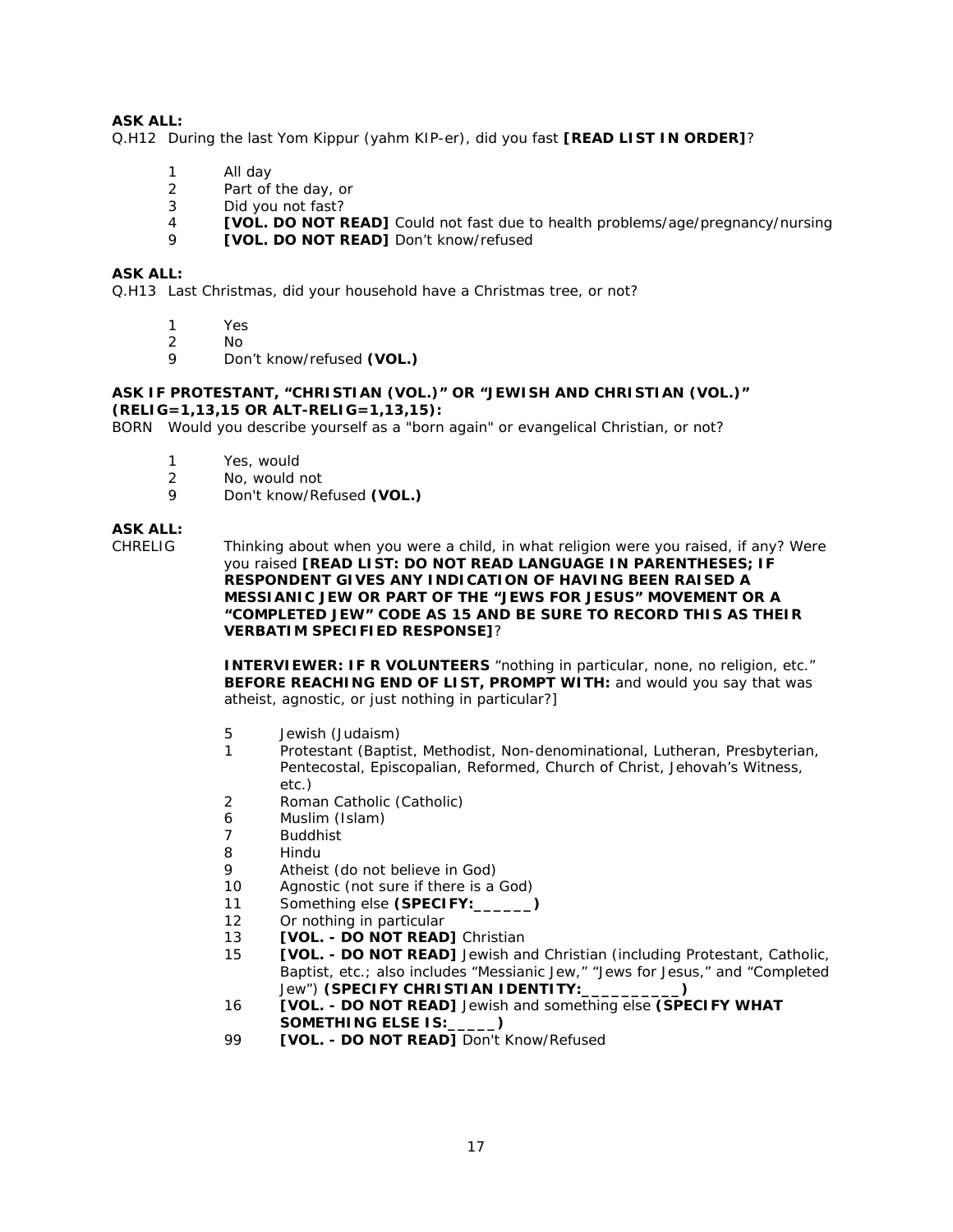### **ASK IF NOT RAISED JEWISH BY RELIGION (CHRELIG≠5,15,16):**

Q.H15 ASIDE from religion, would you say you were raised Jewish or partially Jewish, or not? **[INTERVIEWER NOTES: RESPONDENTS VOLUNTEERING THEY WERE RAISED "culturally Jewish" SHOULD BE COUNTED AS JEWISH. FOR ALL RESPONDENTS INDICATING THEY WERE RAISED JEWISH OR PARTIALLY JEWISH, PROBE TO DISTINGUISH BETWEEN "Yes, Jewish" and "Yes, partially Jewish." DO NOT READ MATERIAL IN PARENTHESES]**

- 1 Yes
- 2 Yes, partially Jewish (includes "half Jewish")
- 3 No, were not
- 9 Don't know/refused **(VOL.)**

## **ASK ALL:**

Q.H16 Thinking about your parents, which if either of them were Jewish? **(READ LIST)**

- 1 Your mother<br>2 Your father
- Your father
- 3 Both your mother and father
- 4 Or neither your mother nor your father
- 5 **[VOL. DO NOT READ]** Other **(PROBE AND RECORD VERBATIM RESPONSE)**
	- **[VOL. DO NOT READ]** Don't know/refused

#### **ASK IF RAISED JEWISH BUT NOT BY RELIGION AND NEITHER PARENT WAS JEWISH (Q.H15=1,2 AND Q.H16>3):**

Q.H17 So that I am sure I understand correctly, could you please tell me in what way you consider yourself to have been raised Jewish? **[INTERVIEWER INSTRUCTION: IF RESPONDENT VOLUNTEERS A RESPONSE ON THE PRE-CODED LIST, RECORD IT IN ORDER OF MENTION; OTHERWISE, RECORD VERBATIM RESPONSE; ALLOW MULTIPLE RESPONSES, BUT DO NOT PROBE FOR ADDITIONAL MENTIONS]** 

#### **PRECODED RESPONSE CATEGORIES:**

- 3 **[VOL. – DO NOT READ]** I have a Jewish grandparent/grandparents
- 5 **[VOL. – DO NOT READ]** I was raised a Messianic Jew
- 6 **[VOL. – DO NOT READ]** Other not on precoded list **(RECORD VERBATIM RESPONSE)**
- 7 **[VOL. – DO NOT READ]** Jesus was Jewish / Christians are Jewish because Jesus was Jewish<sup>[2](#page-17-0)</sup>
- 9 **[VOL. – DO NOT READ]** Don't know/refused

#### **ASK IF RAISED JEWISH (CHRELIG=5,15,16 OR Q.H15=1,2):**

- CHDENOM1 Now thinking about Jewish religious denominations, were you raised **[READ LIST IN SAME ORDER AS Q.H1 IF RESPONDENT RECEIVED Q.H1, OTHERWISE RANDOMIZE ORDER OF OPTIONS 1-3, THEN READ 4-5 IN ORDER)**? **[PERMIT MULTIPLE RESPONSES, BUT DO NOT PROBE FOR ADDITIONAL RESPONSES; RECORD UP TO THREE IN ORDER OF MENTION; IF RESPONDENT GIVES ANY INDICATION OF HAVING BEEN RAISED A MESSIANIC JEW OR PART OF THE "JEWS FOR JESUS" MOVEMENT OR A "COMPLETED JEW" CODE AS 4 AND BE SURE TO RECORD THIS AS THEIR VERBATIM SPECIFIED RESPONSE]**
	- 1 Conservative
	- 2 Orthodox
	- 3 Reform
	- 4 Something else (SPECIFY)
	- 5 Or no particular denomination
	- 9 **[VOL. DO NOT READ]** Don't know/refused

<span id="page-17-0"></span> $2^2$  Code 7 added 3/11/2013; previously was combined with code 5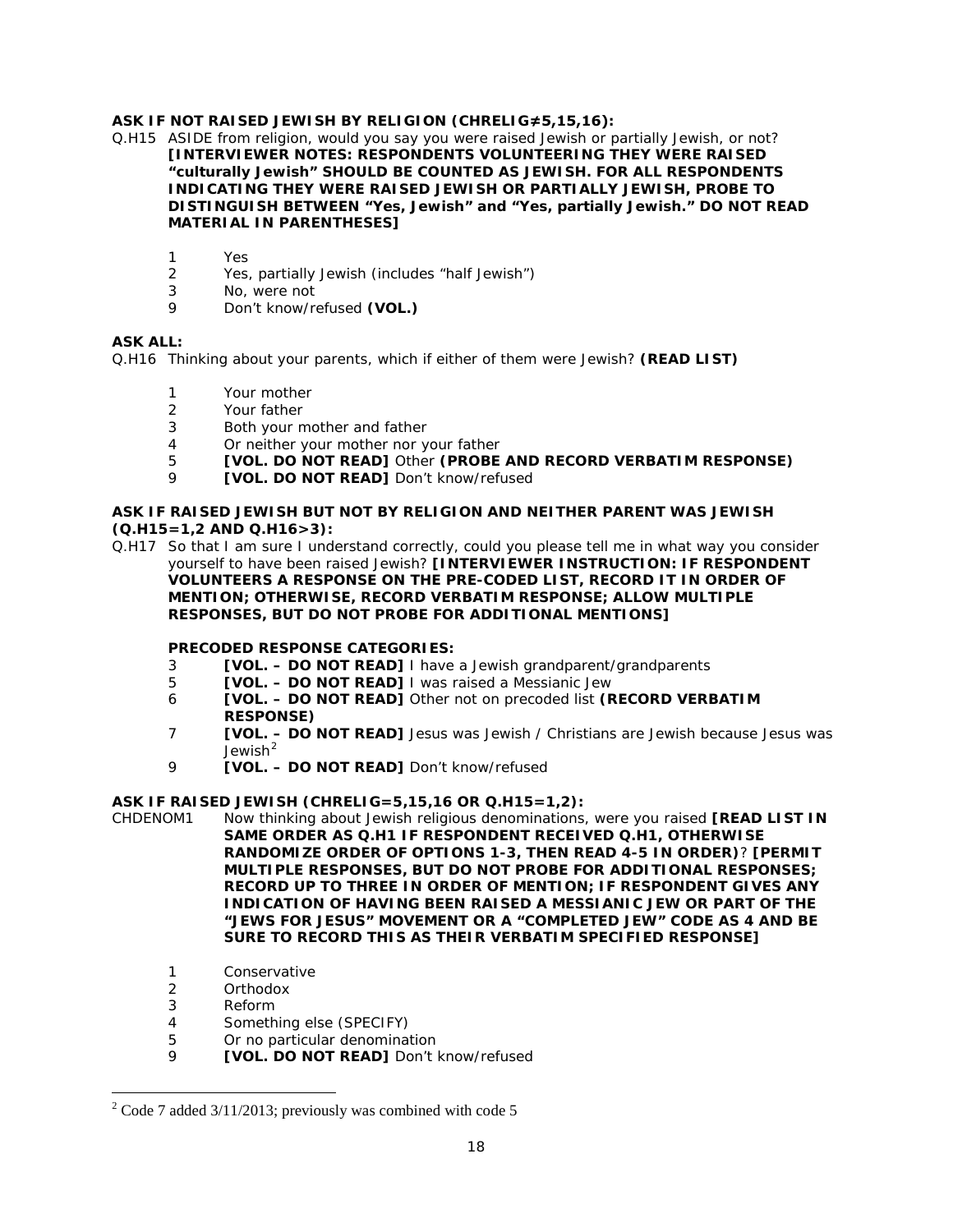## **ASK IF RAISED ORTHODOX (CHDENOM1=2):**

#### CHDENOM2 And were you raised **(READ LIST IN SAME ORDER AS Q.H2 IF RESPONDENT RECEIVED Q.H2, OTHERWISE RANDOMIZE ORDER OF OPTIONS 1-3, THEN READ OPTION 4 LAST)**?

- 1 Modern Orthodox
- 2 Hasidic (Hah-SEE-dik)<br>3 Yeshivish (Ye-SHFF-vis
- Yeshivish (Ye-SHEE-vish)
- 4 Or some other type of Orthodox (SPECIFY)<br>9 **CIVOL DO NOT READ1** Don't know/refused
- 9 **[VOL. DO NOT READ]** Don't know/refused

#### **ASK IF R IDENTIFIES AS JEWISH BY RELIGION BUT HAS NO JEWISH BACKGROUND (JBR=1 AND CHRELIG≠5,15,16 AND Q.H15>2 AND Q.H16>3):**

Q.H18 Did you have a formal conversion to Judaism, or not?

- 1 Yes<br>2 No
- $N<sub>0</sub>$
- 3 In the process of formally converting **(VOL.)**
- 9 Don't know/refused **(VOL.)**

#### **ASK ALL WHO WERE RAISED JEWISH OR HAD A JEWISH PARENT (CHRELIG=5,15,16 OR Q.H15=1,2 OR Q.H16=1,2,3):**

Q.H19b When you were growing up, did you ever attend a full-time Jewish school, such as a Yeshiva (ye-SHEE-va) or Jewish day school, or not?

- 1 Yes **(SPECIFY:** And for about how many years was that? **RECORD NUMBER OF YEARS, 0-20; ENTER 0 IF LESS THAN ONE YEAR]**
- 2 No<br>99 Dol
- Don't know/refused (VOL.)

#### **ASK ALL WHO WERE RAISED JEWISH OR HAD A JEWISH PARENT (CHRELIG=5,15,16 OR Q.H15=1,2 OR Q.H16=1,2,3):**

Q.H19c And when you were growing up, did you ever participate in some other kind of formal Jewish educational program, such as Hebrew School or Sunday school, or not?

- 1 Yes **(SPECIFY:** And for about how many years was that? **RECORD NUMBER OF YEARS, 0-20; ENTER 0 IF LESS THAN ONE YEAR]**
- 2 No
- Don't know/refused **(VOL.)**

#### **ASK ALL WHO WERE RAISED JEWISH OR HAD A JEWISH PARENT (CHRELIG=5,15,16 OR Q.H15=1,2 OR Q.H16=1,2,3):**

- Q.H20 When you were growing up, did you ever attend an overnight summer camp with Jewish content, or not?
	- 1 Yes
	- 2 No
	- 9 Don't know/refused **(VOL.)**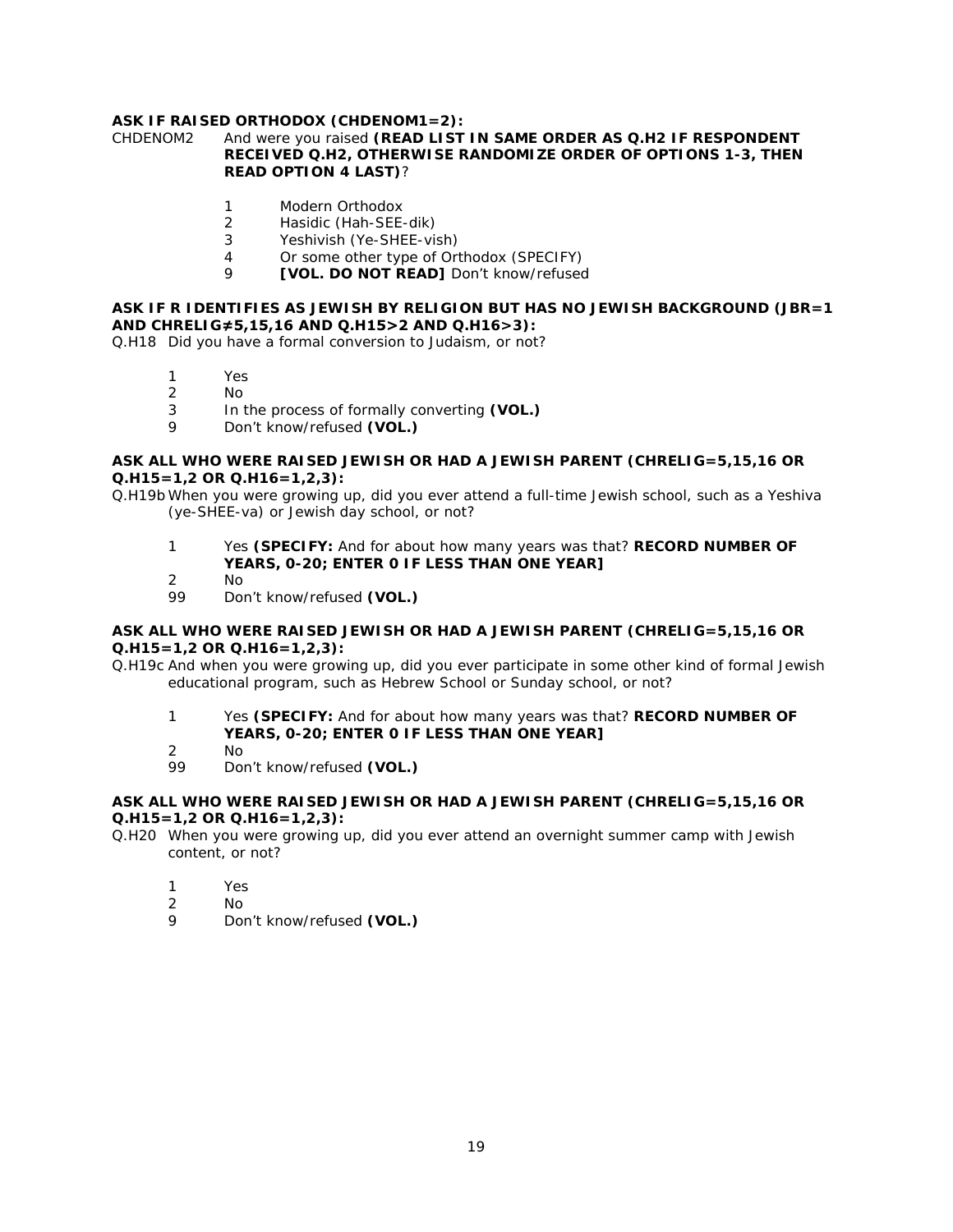#### **ASK ALL WHO WERE RAISED JEWISH OR HAD A JEWISH PARENT (CHRELIG=5,15,16 OR Q.H15=1,2 OR Q.H16=1,2,3):**

Q.H23 Did you have a **[IF SEX=1, INSERT:** Bar Mitzvah (bar MITS-va); **IF SEX=2, INSERT:** Bat Mitzvah (baht MITS-va)**]** when you were young, or not?

- 1 Yes
- 2 No.<br>3 No.
- 3 No, but had one as an adult **(VOL.)**
- 9 Don't know/refused **(VOL.)**

## **ASK ALL:**

MARITAL Are you currently married, living with a partner, divorced, separated, widowed, or have you never been married? **[IF R SAYS "SINGLE," PROBE TO DETERMINE WHICH CATEGORY IS APPROPRIATE]** 

- 1 Married<br>2 Living w
- 2 Living with a partner<br>3 Divorced
- **Divorced**
- 4 Separated<br>5 Widowed
- **Widowed**
- 6 Never been married<br>9 Don't know/Refused
- 9 Don't know/Refused **(VOL.)**

#### **ASK IF MARRIED (MARITAL=1):**

Q.H26 In what year did you and your spouse get married? **[INTERVIEWER NOTE: CURRENT MARRIAGE ONLY]** 

ENTER YEAR 9999 Don't know/Refused **(VOL.)**

**PROGRAMMING NOTE: WHEN "**(spouse/partner)**" OR "**(spouse's/partner's)**" APPEARS THROUGHOUT REST OF QUESTIONNAIRE, INSERT SPOUSE/SPOUSE'S IF MARITAL=1, AND INSERT PARTNER/PARTNER'S IF MARITAL=2**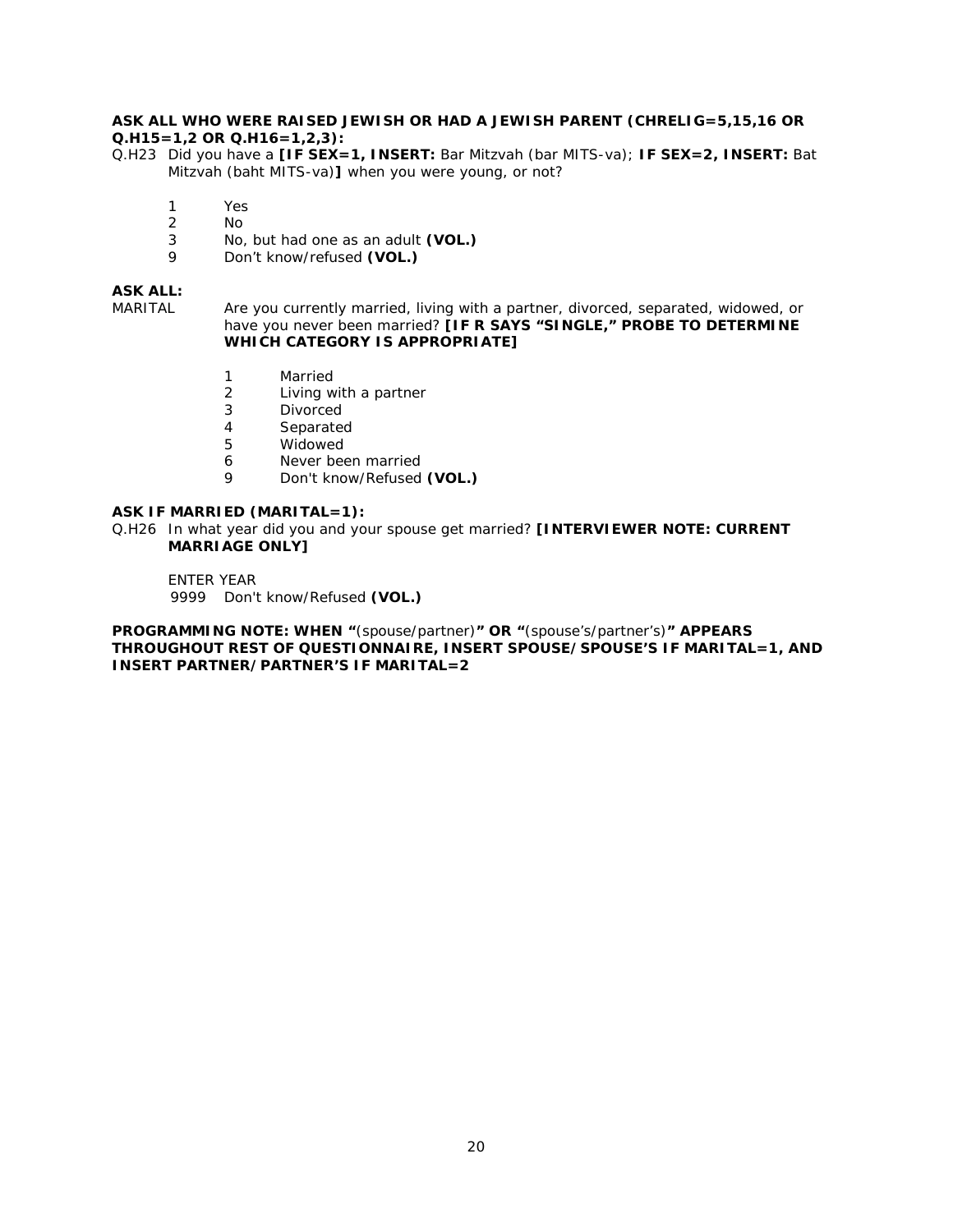## **ASK IF MARRIED OR LIVING WITH A PARTNER (MARITAL=1,2):**

SPRELIG And what is your (spouse's/partner's) religion, if any? Are they **[READ LIST; DO NOT READ LANGUAGE IN PARENTHESES; IF RESPONDENT GIVES ANY INDICATION THAT SPOUSE/PARTNER IS A MESSIANIC JEW OR PART OF THE "JEWS FOR JESUS" MOVEMENT OR A "COMPLETED JEW" CODE AS 15 AND BE SURE TO RECORD THIS AS THEIR VERBATIM SPECIFIED RESPONSE]**?

> **INTERVIEWER: IF R VOLUNTEERS** "nothing in particular, none, no religion, etc." **BEFORE REACHING END OF LIST, PROMPT WITH:** and would you say that is atheist, agnostic, or just nothing in particular?]

- 5 Jewish (Judaism)
- 1 Protestant (Baptist, Methodist, Non-denominational, Lutheran, Presbyterian, Pentecostal, Episcopalian, Reformed, Church of Christ, Jehovah's Witness, etc.)
- 2 Roman Catholic (Catholic)
- 6 Muslim (Islam)<br>7 Buddhist
- **Buddhist**
- 8 Hindu
- 9 Atheist (do not believe in God)
- 10 Agnostic (not sure if there is a God)
- 11 Something else **(SPECIFY:\_\_\_\_\_\_)**
- 12 Or nothing in particular
- 13 **[VOL. - DO NOT READ]** Christian
- 15 **[VOL. - DO NOT READ]** Jewish and Christian (including Protestant, Catholic, Baptist, etc.; also includes "Messianic Jew," "Jews for Jesus," and "Completed Jew") **(SPECIFY CHRISTIAN IDENTITY:\_\_\_\_\_\_\_\_\_\_)**
- 16 **[VOL. - DO NOT READ]** Jewish and something else **(SPECIFY WHAT SOMETHING ELSE IS:\_\_\_\_\_)**
- 99 **[VOL. - DO NOT READ]** Don't Know/Refused

#### **ASK IF MARRIED OR LIVING WITH A PARTNER AND SPOUSE/PARTNER IS NOT JEWISH BY RELIGION (MARITAL=1,2 AND SPRELIG≠5,15,16):**

Q.H28 ASIDE from religion, does your (spouse/partner) consider themself Jewish or partially Jewish, or not? **[INTERVIEWER NOTES: RESPONDENTS VOLUNTEERING "culturally Jewish" SHOULD BE COUNTED AS JEWISH. FOR ALL RESPONDENTS INDICATING SPOUSE/PARTNER IS JEWISH OR PARTIALLY JEWISH, PROBE TO DISTINGUISH BETWEEN "Yes, Jewish" and "Yes, partially Jewish." DO NOT READ MATERIAL IN PARENTHESES]**

- 1 Yes
- 2 Yes, partially Jewish (includes "half Jewish")
- 3 No, do not
- 9 Don't know/refused **(VOL.)**

#### **ASK IF MARRIED OR LIVING WITH A PARTNER (MARITAL=1,2):**

- Q.H29 And did your (spouse/partner) have a Jewish parent or was your (spouse/partner) raised Jewish or partially Jewish – or not? **[DO NOT READ MATERIAL IN PARENTHESES]**
	- 1 Yes (includes partially Jewish/raised Jewish and something else/mother or father was partially Jewish)
	- 2 No
	- 9 Don't know/refused **(VOL.)**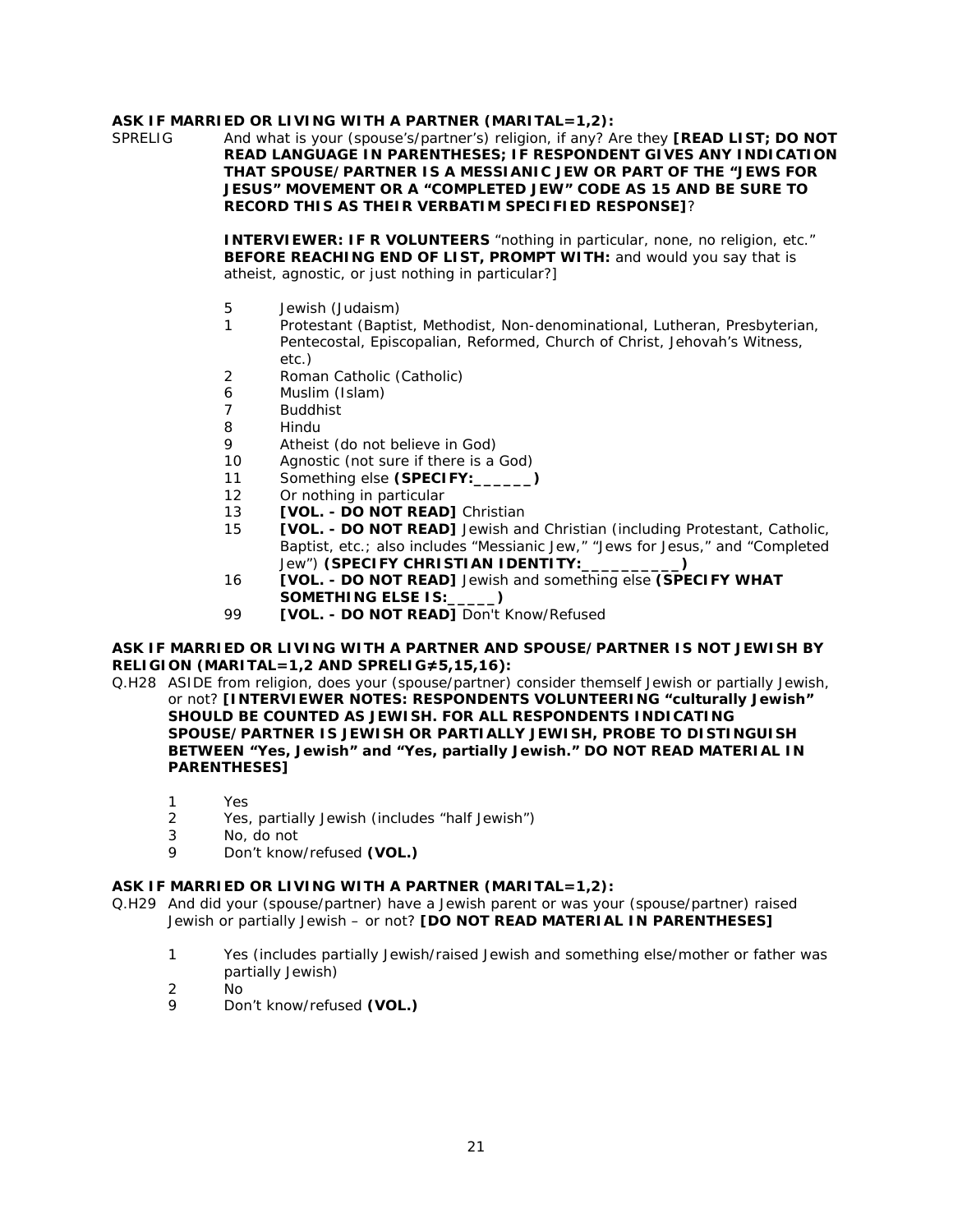#### **ASK IF SPOUSE/PARTNER JEWISH BUT NOT BY RELIGION AND NO JEWISH BACKGROUND (Q.H28=1,2 AND Q.H29=2,9):**

Q.H30 So that I am sure I understand correctly, could you please tell me in what way your (spouse/partner) considers themself Jewish? **[INTERVIEWER INSTRUCTION: IF RESPONDENT VOLUNTEERS A RESPONSE ON PRE-CODED LIST, RECORD IT IN ORDER OF MENTION; OTHERWISE, RECORD VERBATIM RESPONSE; ALLOW MULTIPLE RESPONSES, BUT DO NOT PROBE FOR ADDITIONAL MENTIONS]** 

## **PRECODED RESPONSE CATEGORIES:**

- 1 **[VOL. – DO NOT READ]** (Spouse/partner) was raised Jewish/had a Jewish parent
- 2 **[VOL. – DO NOT READ]** (Spouse/partner) considers self Jewish because respondent is Jewish
- 3 **[VOL. – DO NOT READ]** (Spouse/partner) has a Jewish grandparent/grandparents
- 4 **[VOL. – DO NOT READ]** (Spouse/partner) is in the process of converting to Judaism
- 5 **[VOL. – DO NOT READ]** (Spouse/partner) is a Messianic Jew
- 6 **[VOL. – DO NOT READ]** Other not on precoded list **(RECORD VERBATIM RESPONSE)**
- 7 **[VOL. – DO NOT READ]** (Spouse/partner) considers self Jewish because Jesus was Jewish / Christians are Jewish because Jesus was Jewish $3$
- 9 **[VOL. – DO NOT READ]** Don't know/refused **(VOL.)**

## **ASK IF SPOUSE/PARTNER JEWISH BY RELIGION BUT NO JEWISH BACKGROUND (SPRELIG=5,15,16 AND Q.H29=2,9):**

Q.H31 Did your (spouse/partner) have a formal conversion to Judaism, or not?

- 1 Yes<br>2 No
- $\frac{2}{3}$  No
- 3 Spouse/partner is in the process of formally converting **(VOL.)**
- 9 Don't know/refused **(VOL.)**

## **ASK IF MARRIED OR LIVING WITH A PARTNER (MARITAL=1,2):**

SPAGE How old is your (spouse/partner)?

- \_\_\_\_\_\_\_\_ years (18-97)
- 97 97 or older
- 99 Don't know/Refused **(VOL.)**

## **ASK IF MARRIED OR LIVING WITH A PARTNER (MARITAL=1,2):**

SPSEX And is your (spouse/partner) male or female? **[INTERVIEWER INSTRUCTION: IF RESPONDENT SEEMS OFFENDED BY THIS QUESTION, EXPLAIN THAT WE JUST NEED TO CONFIRM BECAUSE SOME OF THE RESPONDENTS WE INTERVIEW MIGHT BE IN SAME-SEX RELATIONSHIPS]**

- 1 Male
- 2 Female
- 3 Other **(VOL.)**
- 9 Don't know/refused **(VOL.)**

<span id="page-21-0"></span> $3^3$  Code 7 added 3/11/2013; previously was combined with code 5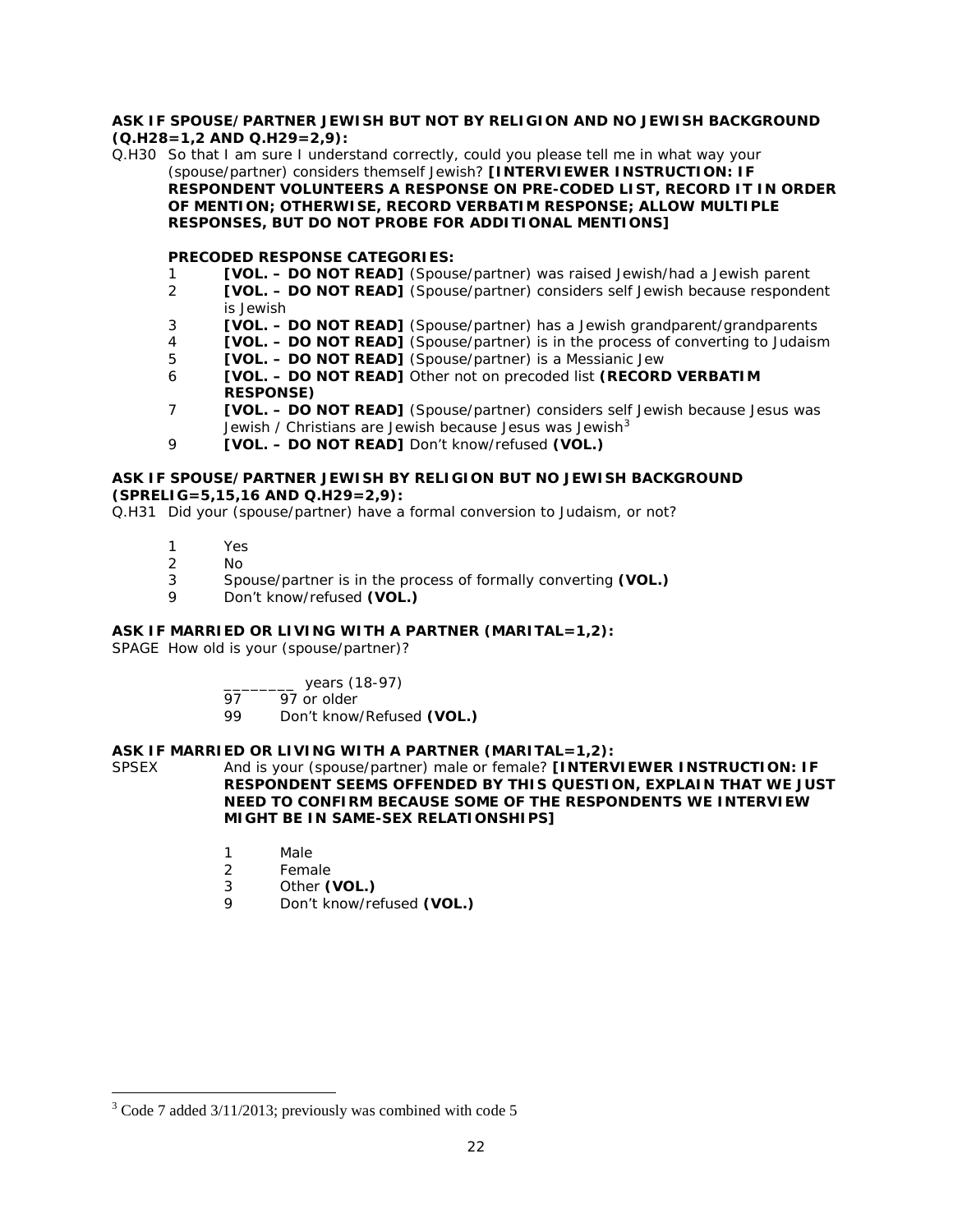Our final set of questions is to help us describe the people we've talked with in this survey.

## **ASK ALL:**

AGE What is your age?

$$
27 \text{ years} (18-97)
$$

- 97 97 or older<br>99 Don't know
- 99 Don't know/Refused **(VOL.)**

### **ASK IF AGE=DON'T KNOW/REFUSED (AGE=99):**

AGECAT Would you say you are…? **[READ LIST]**

- 1 18 to 29<br>2 30 to 39
- 2 30 to 39<br>3 40 to 49
- 40 to 49
- 4 50 to 64<br>5 65 or old
- 5 65 or older
- 9 **[VOL. - DO NOT READ]** Refused

#### **ASK IF R HAS BEEN TO ISRAEL AND IS YOUNGER THAN 40 (Q.G3=1 AND (AGE<40 OR AGECAT<3)):**

- BIRTHRIGHT Did you ever participate in a Taglit-Birthright [TAHG-leet] Israel trip, or not? **[INTERVIEWER INSTRUCTION: IF RESPONDENT DOES NOT KNOW WHAT TAGLIT-BIRTHRIGHT IS, SAY:** Taglit-Birthright is a charitable organization that sends Jewish young adults on trips to Israel.]
	- 1 Yes
	- 2 No<br>9 Dou
	- 9 Don't know/refused **(VOL.)**

## **ASK ALL:**

- EDUC What is the highest level of school you have completed or the highest degree you have received? **[DO NOT READ] [INTERVIEWER NOTE:** Enter code 3-HS grad if R completed training that did NOT count toward a degree**]**
	- 1 Less than high school (Grades 1-8 or no formal schooling)
	- 2 High school incomplete (Grades 9-11 or Grade 12 with NO diploma)
	- 3 High school graduate (Grade 12 with diploma or GED certificate)
	- 4 Some college, no degree (includes community college)
	- 5 Two year associate degree from a college or university
	- 6 Four year college or university degree/Bachelor's degree (e.g., BS, BA, AB)
	- 7 Some postgraduate or professional schooling, no postgraduate degree (e.g. some graduate school)
	- 8 Postgraduate or professional degree, including master's, doctorate, medical or law degree (e.g., MA, MS, PhD, MD, JD, graduate school, Rabbinic ordination)
	- 9 Don't know/Refused **(VOL.)**

**[MAKE FULL NOTE AVAILABLE FOR INTERVIEWERS:** Enter code 3-HS graduate if R completed vocational, business, technical, or training courses after high school that did NOT count toward an associate degree from a college, community college or university (e.g., training for a certificate or an apprenticeship)**]**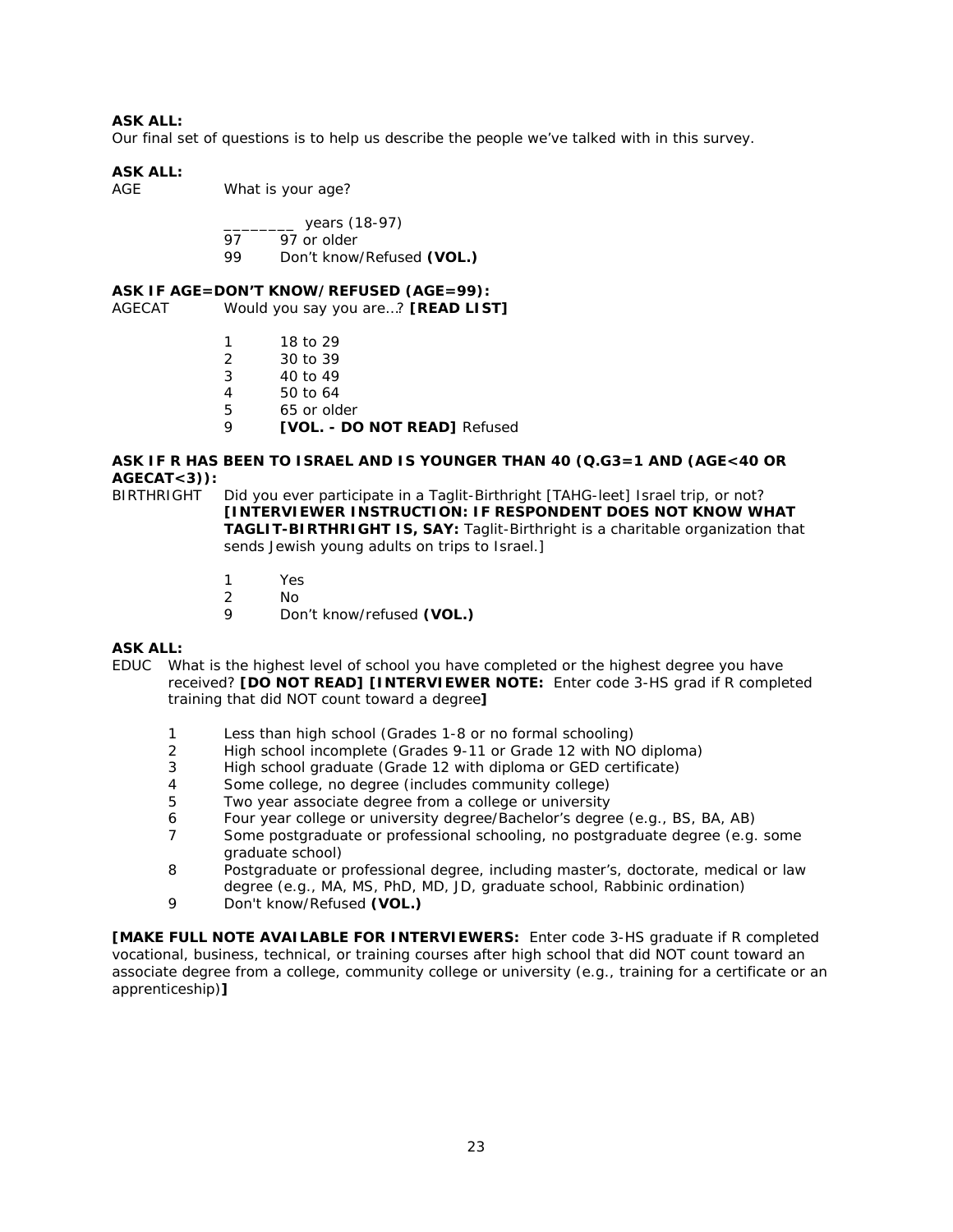HISP Are you of Hispanic, Latino, or Spanish origin, such as Mexican, Puerto Rican or Cuban?

- 1 Yes
- 2 No<br>9 Do
- 9 Don't know/Refused **(VOL.)**

## **ASK ALL:**

- RACE Which of the following describes your race? You can select as many as apply. White, Black or African American, Asian or Asian American or some other race. **[RECORD UP TO FOUR IN ORDER MENTIONED BUT DO NOT PROBE FOR ADDITIONAL] [IF R VOLS MIXED BIRACIAL, PROBE ONCE:** What race or races is that?**]**
	- 1 White (e.g., Caucasian, European, Irish, Italian, Arab, Middle Eastern)<br>2 Black or African-American (e.g., Negro, Kenyan, Nigerian, Haitian)
	- Black or African-American (e.g., Negro, Kenyan, Nigerian, Haitian)
	- 3 Asian or Asian-American (e.g., Asian Indian, Chinese, Filipino, Vietnamese or other Asian origin groups)
	- 4 Some other race **(SPECIFY\_\_\_\_ IF NEEDED:** What race or races is that?**)**
	- 5 Native American/American Indian/Alaska Native **(VOL.)**
	- 6 Pacific Islander/Native Hawaiian **(VOL.)**
	- 7 Hispanic/Latino **(VOL.)** (e.g., Mexican, Puerto Rican, Cuban)
	- 8 Don't know **(VOL.)**
	- 9 Refused (e.g., non-race answers like American, Human, purple) **(VOL.)**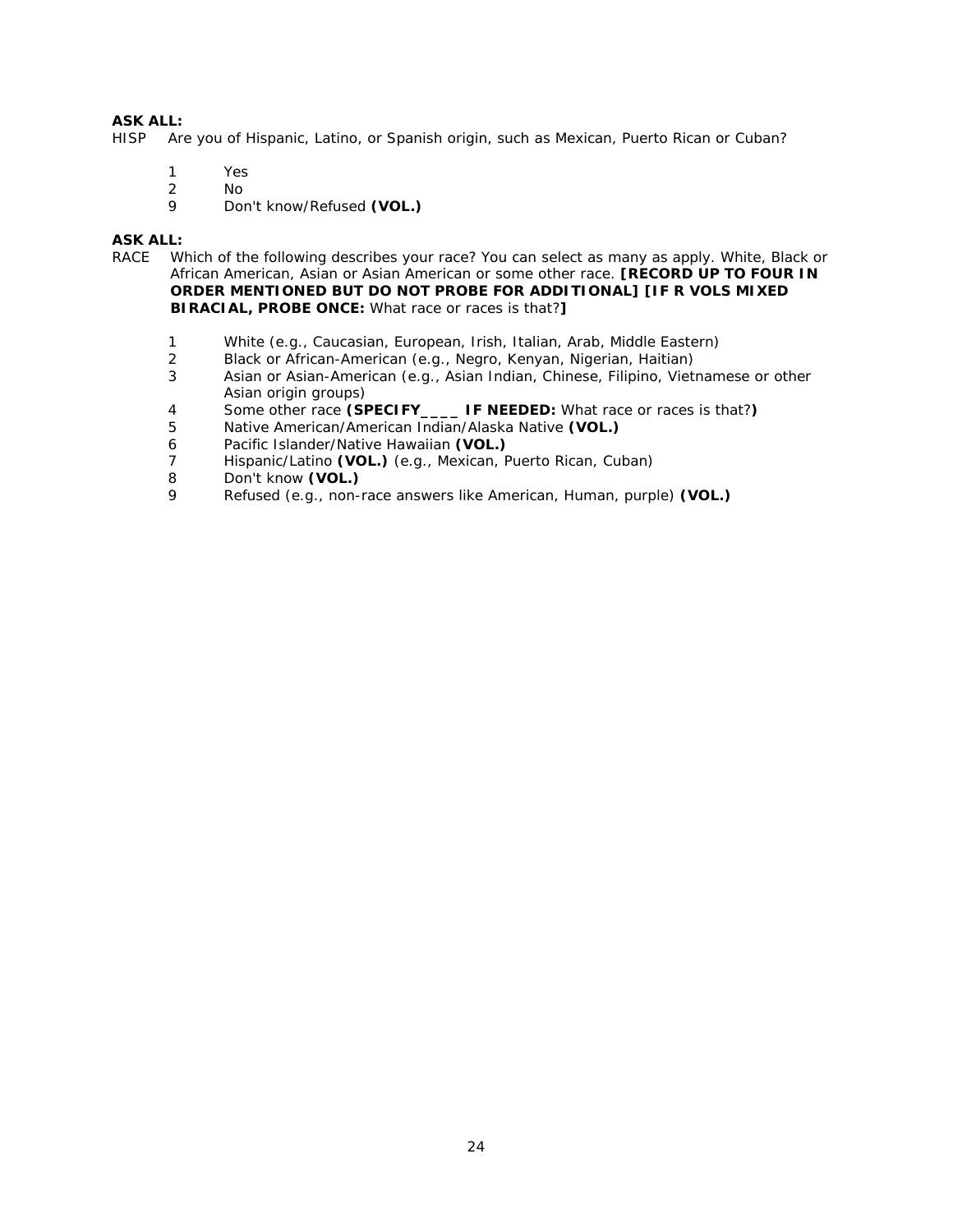#### In what country were you born? **[DO NOT READ LIST; CODE 1 FOR U.S.; USE PRECODED LIST FOR OTHER COUNTRIES; PROBE FOR COUNTRY IF CONTINENT OR REGION GIVEN; IF RESPONDENT INDICATES THEY WERE BORN IN U.S.S.R., PROBE FOR SPECIFIC COUNTRY]**

- 1 U.S.<br>2 Arge
- 2 Argentina<br>3 Australia
- 3 Australia
- 4 Austria<br>5 Belarus
- **Belarus**
- 6 Canada<br>7 Czech R
- 7 Czech Republic/Czechoslovakia
- 8 France<br>9 Germai
- 9 Germany<br>10 Great Brit
- 10 Great Britain/United Kingdom (U.K.)<br>11 Hungary
- 11 Hungary<br>12 Iran
- Iran
- 13 Israel/Palestine<br>14 Jamaica
- 14 Jamaica<br>15 Lithuania
- 15 Lithuania<br>16 Mexico
- 16 Mexico<br>17 Moldov
- 17 Moldova<br>18 Morocco
- 18 Morocco<br>19 Netherla
- Netherlands/Holland
- 20 Poland<br>21 Roman
- **Romania**
- 22 Russia<br>23 South
- 23 South Africa<br>24 Turkey
- **Turkey**
- 25 Ukraine
- 26 Uzbekistan
- 98 Other **[SPECIFY:** 199 Don't know/Refused **(VOL.**)
- Don't know/Refused **(VOL.)**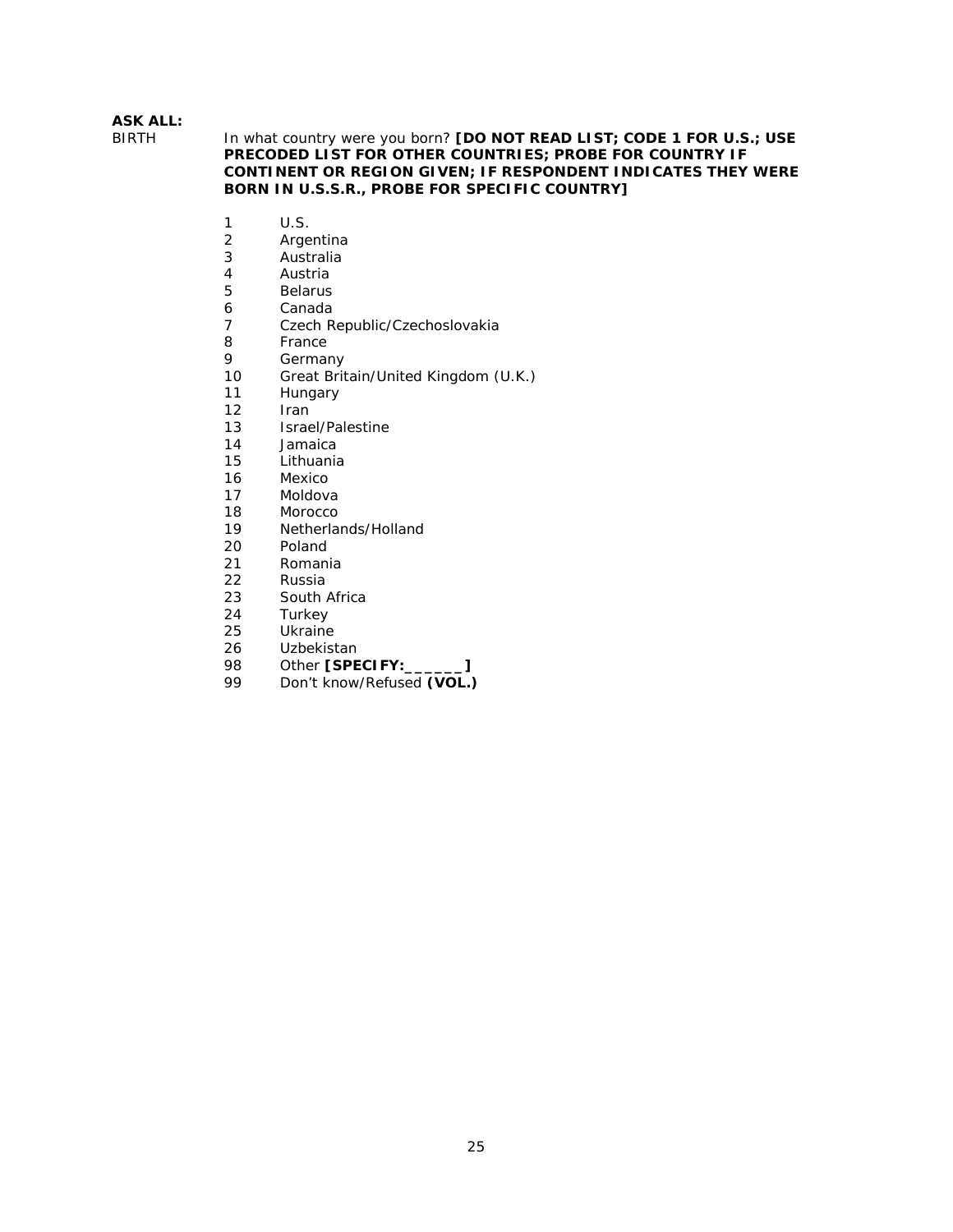# **ASK IF BORN IN U.S. (BIRTH=1)**<br>FATHER In what country was

In what country was your father born? **[DO NOT READ LIST; IF "SAME", SELECT COUNTRY; CODE 1 FOR U.S.; USE PRECODED LIST FOR OTHER COUNTRIES; PROBE FOR COUNTRY IF CONTINENT OR REGION GIVEN; IF RESPONDENT INDICATES THEY WERE BORN IN U.S.S.R., PROBE FOR SPECIFIC COUNTRY]** 

- 1 U.S.<br>2 Arge
- 2 Argentina<br>3 Australia
- 3 Australia
- 4 Austria<br>5 Belarus
- **Belarus**
- 6 Canada<br>7 Czech R
- 7 Czech Republic/Czechoslovakia
- 8 France<br>9 Germai
- 9 Germany<br>10 Great Brit
- Great Britain/United Kingdom (U.K.)
- 11 Hungary<br>12 Iran
- Iran
- 13 Israel/Palestine<br>14 Jamaica
- 14 Jamaica<br>15 Lithuania
- 15 Lithuania<br>16 Mexico
- 16 Mexico<br>17 Moldov
- 17 Moldova<br>18 Morocco
- 18 Morocco<br>19 Netherla
- Netherlands/Holland
- 20 Poland<br>21 Roman
- **Romania**
- 22 Russia<br>23 South
- 23 South Africa<br>24 Turkey
- **Turkey**
- 25 Ukraine
- 26 Uzbekistan
- 98 Other **[SPECIFY:**<br>99 Don't know/Refused (VOL.)
- Don't know/Refused **(VOL.)**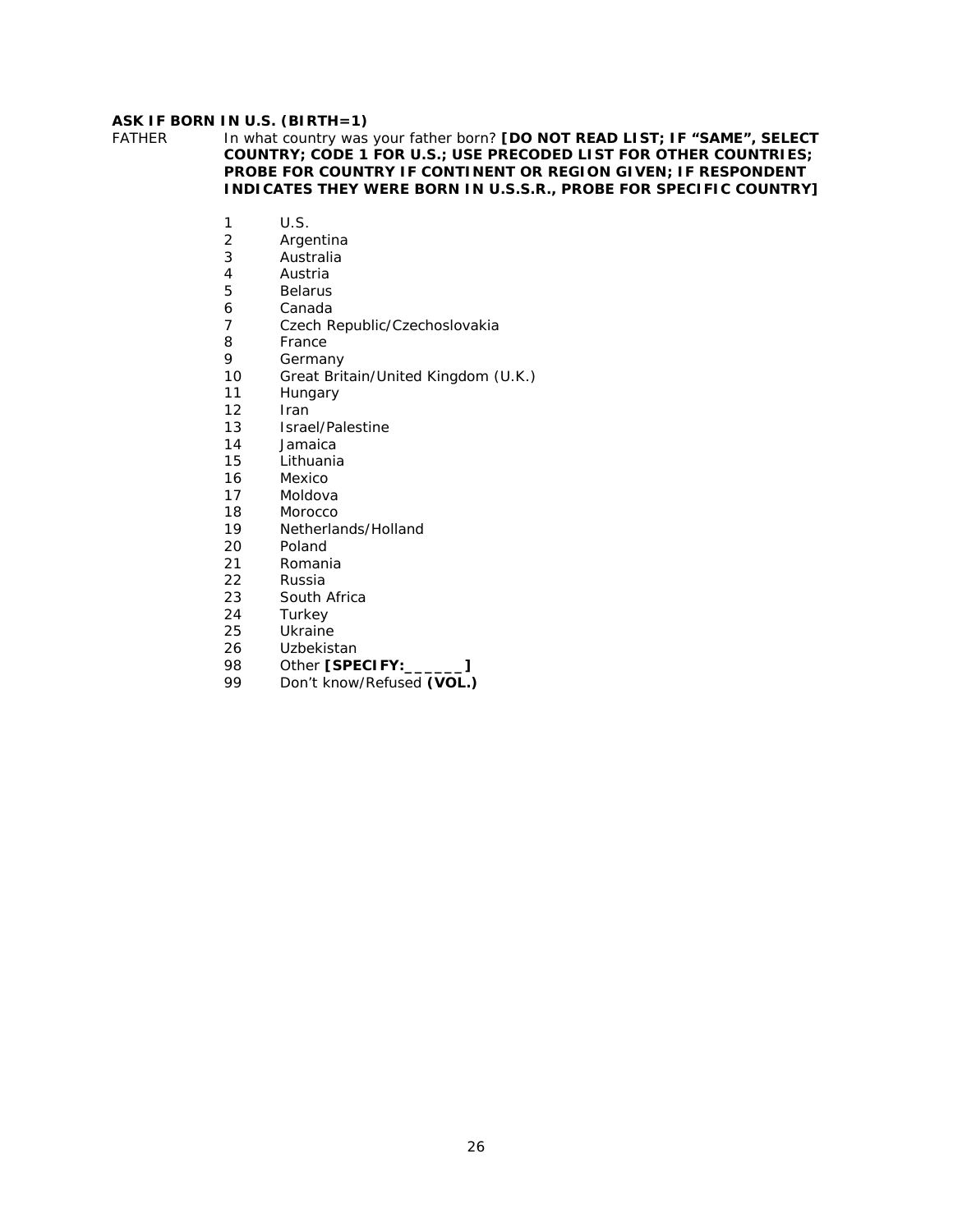## **ASK IF BORN IN U.S. (BIRTH=1)**

MOTHER In what country was your mother born? **[DO NOT READ LIST; IF "SAME", SELECT COUNTRY; CODE 1 FOR U.S.; USE PRECODED LIST FOR OTHER COUNTRIES; PROBE FOR COUNTRY IF CONTINENT OR REGION GIVEN; IF RESPONDENT INDICATES THEY WERE BORN IN U.S.S.R., PROBE FOR SPECIFIC COUNTRY]** 

- 1 U.S.<br>2 Arge
- 2 Argentina<br>3 Australia
- 3 Australia
- 4 Austria<br>5 Belarus
- **Belarus**
- 6 Canada<br>7 Czech R
- Czech Republic/Czechoslovakia
- 8 France<br>9 Germai
- **Germany**
- 10 Great Britain/United Kingdom (U.K.)
- 11 Hungary
- 12 Iran
- 13 Israel/Palestine<br>14 Jamaica
- **Jamaica**
- 15 Lithuania<br>16 Mexico
- 16 Mexico<br>17 Moldov
- Moldova
- 18 Morocco<br>19 Netherla
- Netherlands/Holland
- 20 Poland<br>21 Roman
- **Romania**
- 22 Russia
- 23 South Africa<br>24 Turkey
- **Turkey**
- 25 Ukraine
- 26 Uzbekistan
- 98 Other **[SPECIFY:\_\_\_\_\_\_]**
- 99 Don't know/Refused **(VOL.)**

## **ASK IF RESPONDENT NOT BORN IN US (BIRTH>1):**

CITIZEN Are you currently a citizen of the United States, or not?

- - 1 Yes
	- 2 No
	- 9 Don't know/Refused **(VOL.)**

## **ASK IF R NOT BORN IN U.S. (BIRTH>1 AND BIRTH<99):**

Q.Z1 In what year did you come to live in the U.S.? **[RECORD VERBATIM RESPONSE]** 

1900-2013 9999 Don't know/refused **(VOL)**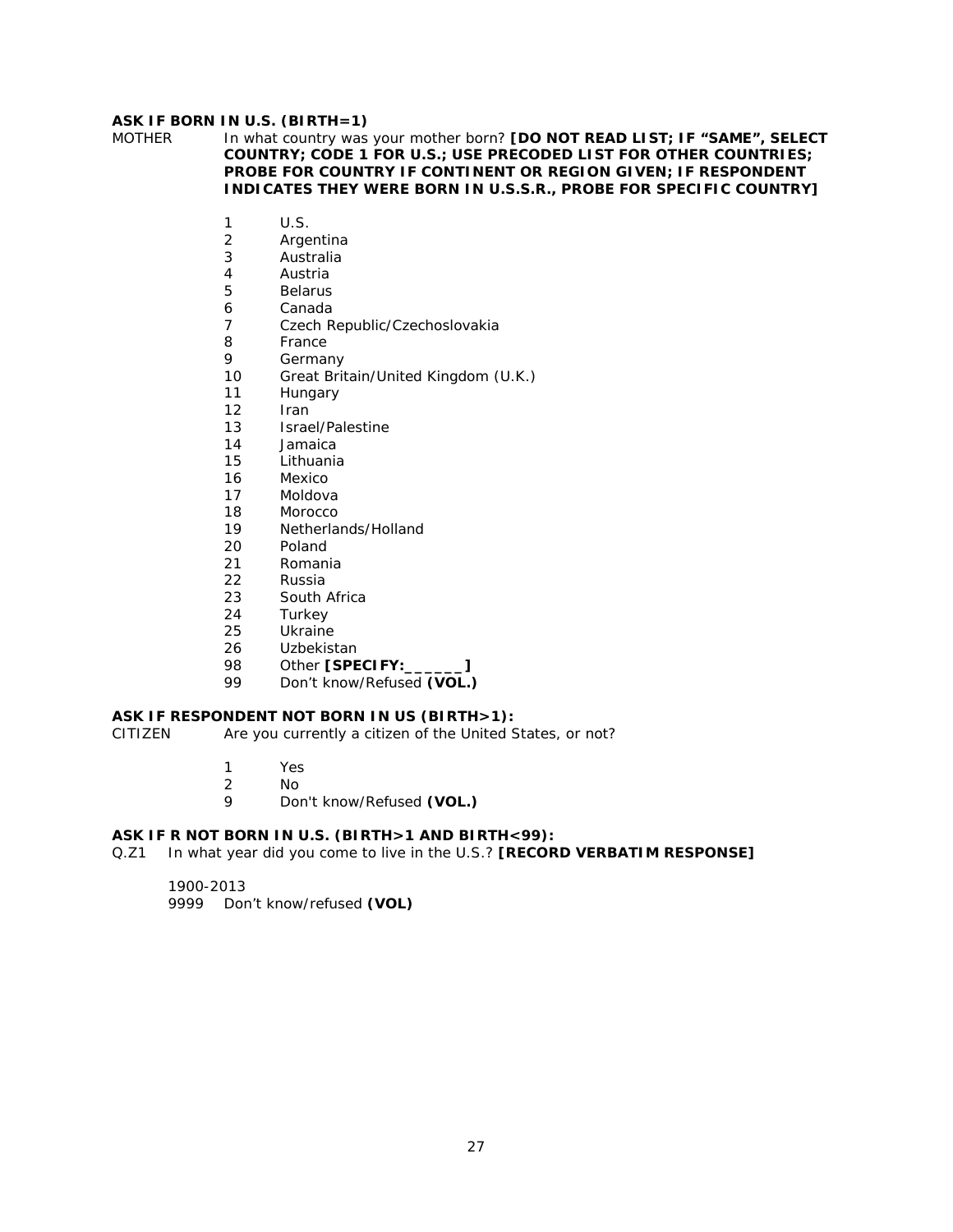- INCOME Last year, that is in 2012, what was your total family income from all sources, before taxes? Just stop me when I get to the right category. **[READ]** 
	- 1 Less than \$10,000<br>2 10 to under \$20.00
	- 2 10 to under \$20,000
	- 3 20 to under \$30,000<br>4 30 to under \$40,000
	- 4 30 to under \$40,000
	- 5 40 to under \$50,000
	- 6 50 to under \$75,000
	- 7 75 to under \$100,000
	- 8 100 to under \$150,000 [OR]
	- 9 \$150,000 or more
	- 99 **[VOL. DO NOT READ]** Don't know/Refused

# **ASK IF INCOME EXCEEDS \$150,000 (INCOME=9):**<br>INCOME2 And was that **IREAD LIST1**?

And was that **[READ LIST]**?

- 1 150 to under \$200,000
- 2 200 to under \$250,000
- 3 250 to under \$300,000 [OR]<br>4 \$300,000 or more
- 4 \$300,000 or more<br>99 **IVOL DO NOT RE**
- 99 **[VOL. DO NOT READ]** Don't know/Refused

## **ASK IF BORN IN U.S. OR U.S. CITIZEN (BIRTH=1 OR CITIZEN=1):**

- REG Which of these statements best describes you? **[READ IN ORDER] [INSTRUCTION: BE SURE TO CLARIFY WHETHER RESPONDENT IS ABSOLUTELY CERTAIN THEY ARE REGISTERED OR ONLY PROBABLY REGISTERED; IF RESPONDENT VOLUNTEERS THAT THEY ARE IN NORTH DAKOTA AND DON'T HAVE TO REGISTER, PUNCH 1]** 
	- 1 Are you ABSOLUTELY CERTAIN that you are registered to vote at your current address [OR]
	- 2 Are you PROBABLY registered, but there is a chance your registration has lapsed [OR]
	- 3 Are you NOT registered to vote at your current address
	- 9 **[VOL. DO NOT READ]** Don't know/Refused

#### **ASK ALL:**

PARTY In politics TODAY, do you consider yourself a Republican, Democrat, or independent?

- 1 Republican
- 2 Democrat
- 3 Independent
- 4 No preference **(VOL.)**
- 5 Other party **(VOL.)**
- 9 Don't know/Refused **(VOL.)**

#### **ASK IF INDEP/NO PREF/OTHER/DK/REF (PARTY=3,4,5,9):**

PARTYLN As of today do you lean more to the Republican Party or more to the Democratic Party?

- 1 Republican
- 2 Democrat
- 9 Other/Don't know/Refused **(VOL.)**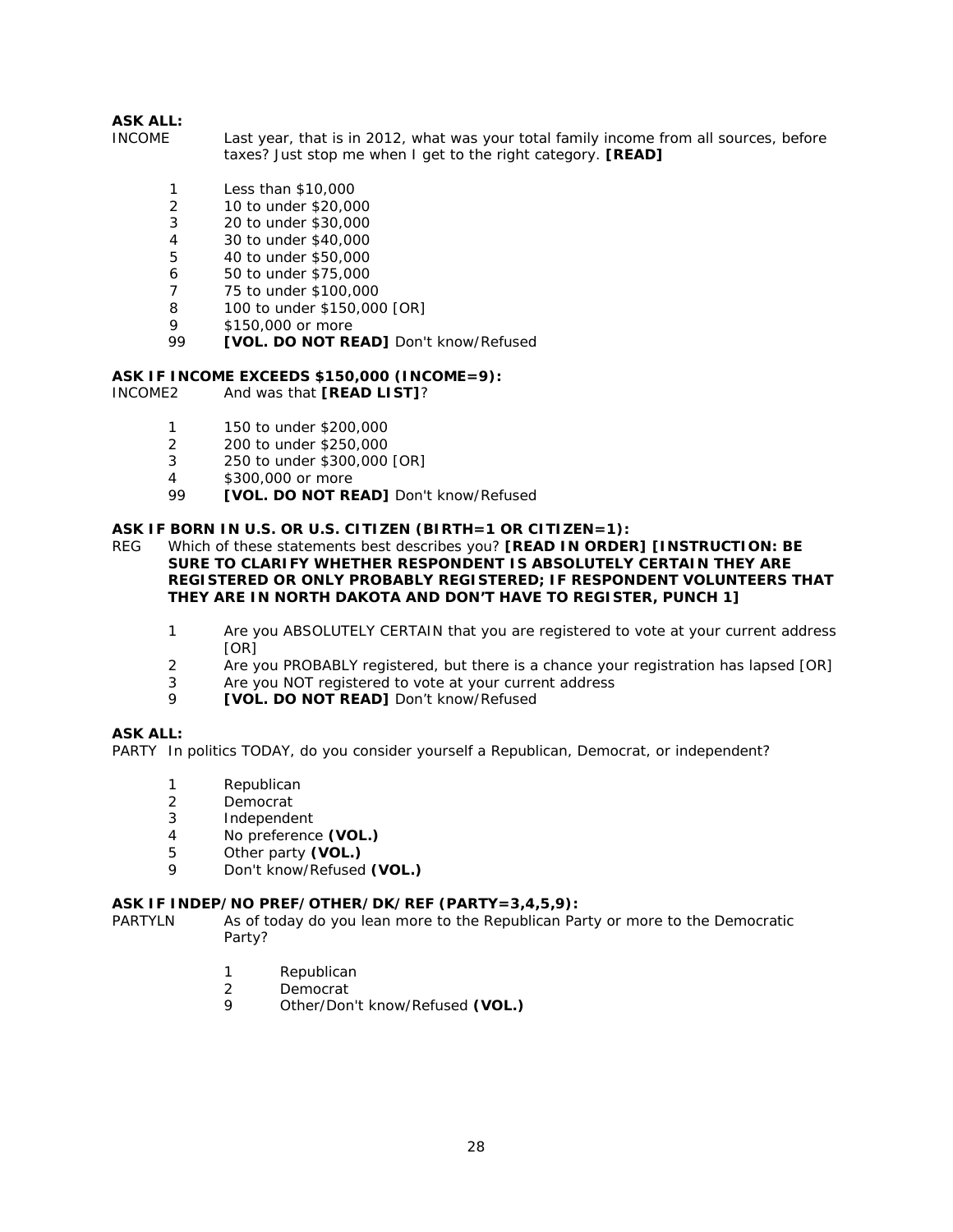IDEO In general, would you describe your political views as... **[READ]** 

- 1 Very conservative
- 2 Conservative<br>3 Moderate
- **Moderate**
- 4 Liberal [OR]<br>5 Verv liberal
- Very liberal
- 9 **[VOL. DO NOT READ]** Don't know/Refused

#### **ASK ALL:**

EMPLOY Are you now employed full-time, part-time or not employed? **[INTERVIEWER INSTRUCTION: IF RESPONDENT VOLUNTEERS "retired, student, etc." PROBE "just to be clear …" AND REPEAT QUESTION.]** 

- 1 Full-time<br>2 Part-time
- 2 Part-time<br>3 Not emplo
- Not employed
- 9 Don't know/Refused **(VOL.)**

## **ASK IF NOT EMPLOYED (3 IN EMPLOY):**<br>EMPLOY1 Are you currently looking for

Are you currently looking for work, or not?

- 1 Yes, looking for work
- 2 No, not looking
- 9 Don't know/Refused **(VOL.)**

## **ASK ALL:**

How many adults, age 18 and older, currently live in your household INCLUDING YOURSELF? **[INTERVIEWER NOTE: HOUSEHOLD MEMBERS INCLUDE PEOPLE WHO THINK OF THIS HOUSEHOLD AS THEIR PRIMARY PLACE OF RESIDENCE, INCLUDING THOSE WHO ARE TEMPORARILY AWAY ON BUSINESS, VACATION, IN A HOSPITAL, OR AWAY AT SCHOOL. THIS INCLUDES ALL ADULTS]** 

> ENTER NUMBER (RANGE 1-50) 99 Don't know/Refused **(VOL.)**

#### **ASK IF TWO OR MORE ADULTS IN HH AND R IS MARRIED/PARTNERED (HHADULT>1 AND HHADULT<99 AND MARITAL=1,2):**

HHSPOUSE **[IF TWO ADULTS IN HH (HHADULT=2), INSERT:** Is the other adult in your household; **IF MORE THAN TWO ADULTS IN HH (HHADULT>2 AND HHADULT<99, INSERT:** Is one of the other adults in your household**]** your (spouse/partner)?

- 1 Yes
- 2 No
- 9 Don't know/refused **(VOL.)**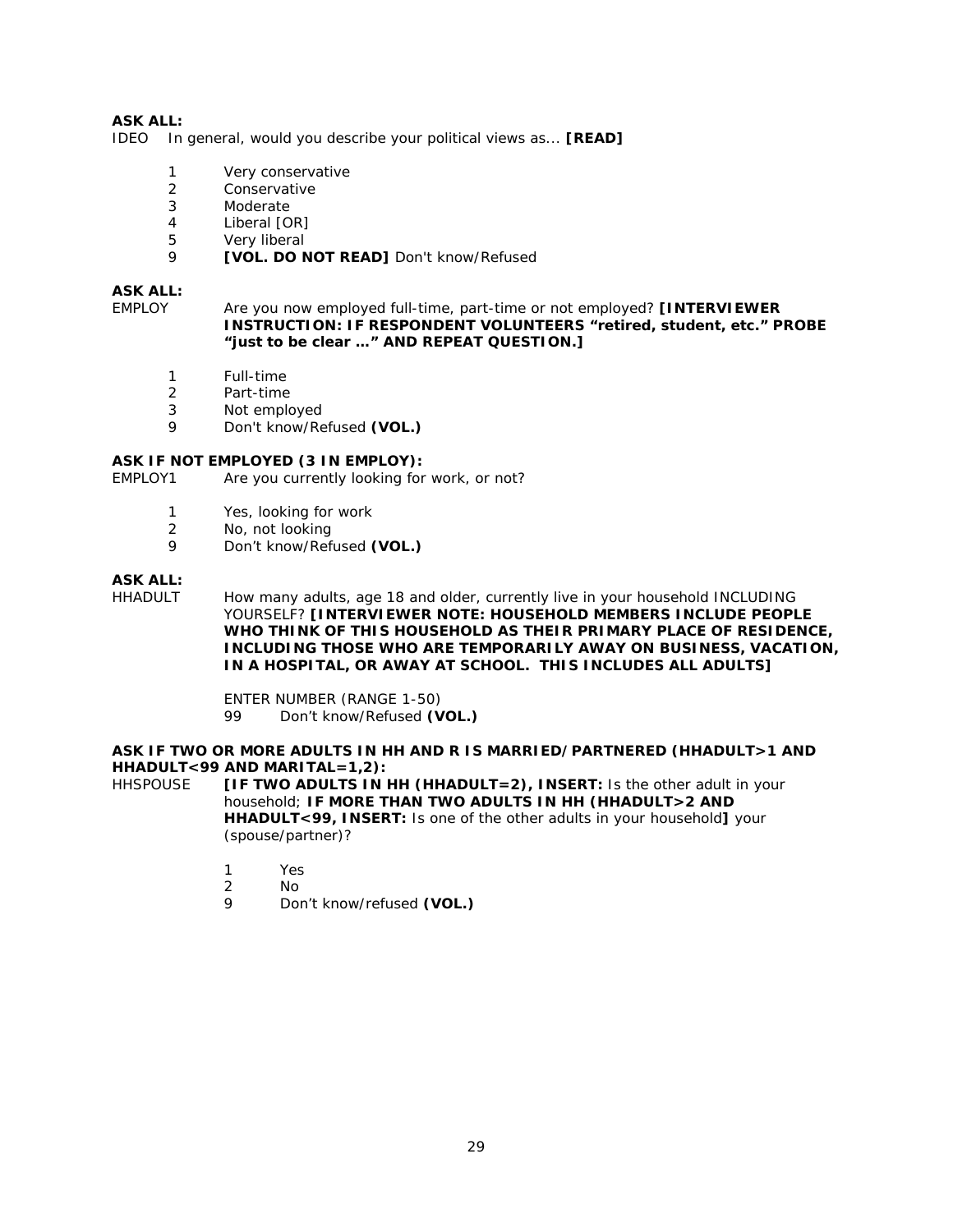#### **PROGRAMMING NOTE: COMPUTE VARIABLE OTHERADULTS=1 IF HHADULT=1 OR HHADULT=99 OR (HHADULT=2 AND HHSPOUSE=1) OTHERADULTS=0 IF (HHADULT>3 AND HHADULT<99) OR (HHADULT=3 AND HHSPOUSE>1) OR (HHADULT=3 AND MARITAL>2) OTHERADULTS=2**

**VAL LABEL OTHERADULTS 0 "No adults in R's HH other than R/R's spouse" 1 "One adult in R's HH in addition to R/R's spouse" 2 "Two or more adults in R's HH in addition to R/R's spouse"**

#### **ASK IF ONE ADULT IN R's HH OTHER THAN R/R's SPOUSE (OTHERADULTS=1):**

- HHJEWISH2 Thinking about the **[IF HHSPOUSE=1, INSERT:** adult in your household other than you and your (spouse/partner); **FOR ALL OTHERS, INSERT:** other adult in your household**]** – do they consider themselves Jewish or partially Jewish or did they have a Jewish parent or were they raised Jewish or partially Jewish – or not?
	- 1 Yes<br>2 No
	- No
	- 9 Don't know/refused **(VOL.)**

**ASK IF MORE THAN ONE ADULT IN R's HH OTHER THAN R/R's SPOUSE (OTHERADULTS=2)** Of the **[INSERT NUMBER OF ADULTS IN HH LESS 2 IF HHSPOUSE=1; INSERT NUMBER OF ADULTS IN HH LESS 1 IF MARITAL>2 OR HHSPOUSE>1]** adults in your household other than you **[IF HHSPOUSE=1, INSERT:** and your (spouse/partner)**]**, how many consider themselves Jewish or partially Jewish or had a Jewish parent or were raised Jewish or partially Jewish?

> \_\_\_\_\_\_\_\_\_Enter number (0-50)<br>99 Don't know/Refused Don't know/Refused (VOL.)

**PROGRAMMING NOTE:** 

**COMPUTE VARIABLE OTHERADULTJEW=0 IF HHJEWISH2=1 OR HHJEWISH3=1 OTHERADULTJEW=1 IF HHJEWISH3>1 AND HHJEWISH3<99 OTHERADULTJEW=2 VAL LABEL OTHERADULTJEW 0 "No Jewish adults in HH other than R/R's spouse" 1 "One Jewish adult in HH other than R/R's spouse" 2 "Two or more Jewish adults in HH other than R/R's spouse"**

**ASK ADULTAGE / ADULTSEX / ADULTLINK / ADULTREL / ADULTID / ADULTJNBR SERIES FOR EACH ADULT IN HH WHO IS JEWISH OR OF JEWISH BACKGROUND: USE 1,2,3 ETC AS VARIABLE NAMING CONVENTION (e.g. ADULTAGE1, ADULTSEX1, etc.); IF MORE THAN ONE ADULT, START BY ASKING ABOUT OLDEST, THEN SECOND OLDEST, THEN THIRD OLDEST, ETC.; ALWAYS END BY ASKING ABOUT YOUNGEST ADULT**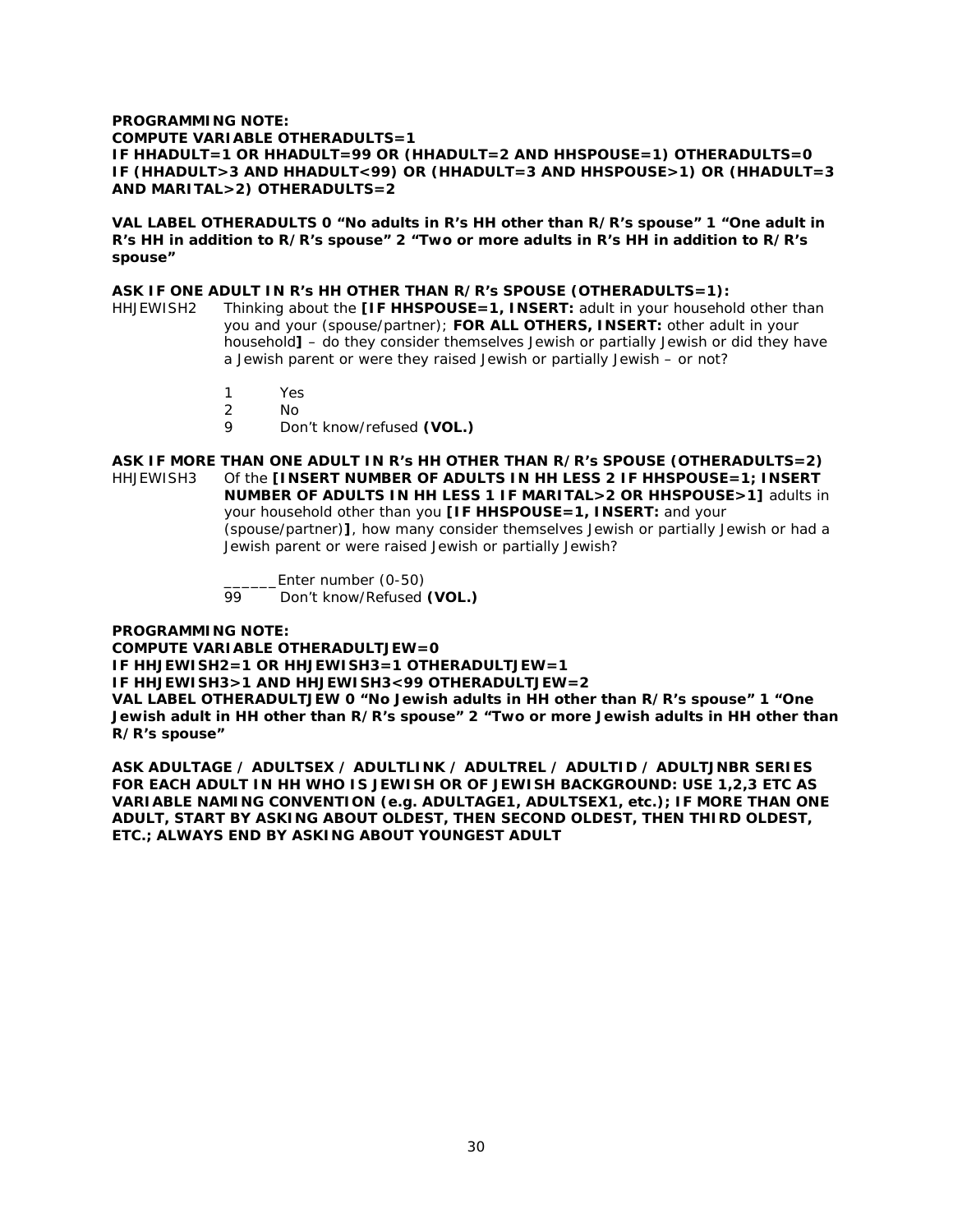#### **READ IF OTHERADULTJEW>0**

I have just a few questions about the **[IF OTHERADULTJEW=1, INSERT:** adult; **IF OTHERADULTJEW=2, INSERT:** adults**]** in your household other than you **[IF HHSPOUSE=1, INSERT:** and your (spouse/partner)**] [IF OTHERADULTJEW=1, INSERT:** who considers themself Jewish or partially Jewish or had a Jewish parent or was raised Jewish or partially Jewish; **IF OTHERADULTJEW=2, INSERT;** who consider themselves Jewish or partially Jewish or had a Jewish parent or were raised Jewish or partially Jewish**]**.

#### **ASK FOR EACH ADULT OTHER THAN R/R's SPOUSE/PARTNER WHO IS JEWISH/RAISED JEWISH/HAS JEWISH PARENT:**

ADULTAGE1 How old is **[IF OTHERADULTJEW=1:** this person; **OTHERADULTJEW=2:** the oldest of these adults**]**? **[IF TWO OR MORE OTHER JEWISH ADULTS (OTHERADULTJEW=2), INSERT FOR SECOND AND EACH SUBSEQUENT ADULT THROUGH THE NEXT TO LAST ADULT:** How old is the next oldest adult, other than you **((IF HHSPOUSE=1):** and your (spouse/partner)**)** who considers themselves Jewish or partially Jewish or had a Jewish parent or was raised Jewish or partially Jewish?**; INSERT FOR LAST ADULT:** How old is the youngest adult, other than you **((IF HHSPOUSE=1):** and your (spouse/partner)**)** who considers themselves Jewish or partially Jewish or had a Jewish parent or was raised Jewish or partially Jewish?**].**

 $\frac{1}{97}$  years (18-97)

97 97 or older<br>99 Don't know

Don't know/Refused (VOL.)

#### **ASK FOR EACH ADULT OTHER THAN R/R's SPOUSE/PARTNER WHO IS JEWISH/RAISED JEWISH/HAS JEWISH PARENT:**

ADULTSEX1 And is this person male or female?

- 1 Male<br>2 Fema
- **Female**
- 3 Other **(VOL.)**
- 9 Don't know/refused **(VOL.)**

#### **ASK FOR EACH ADULT OTHER THAN R/R's SPOUSE/PARTNER WHO IS JEWISH/RAISED JEWISH/HAS JEWISH PARENT:**

ADULTLINK1 What is **[IF ADULTSEX=1, INSERT:** his**; IF ADULTSEX=2, INSERT:** her**; IF ADULTSEX>2, INSERT:** this person's**]** relationship to you? **[DO NOT READ LIST]**

- 1 Boyfriend/girlfriend
- 2 Parent (including mother/father/mother-in-law/father-in-law)
- 3 Child / stepchild
- 4 Grandparent
- 5 Grandchild
- 6 Roommate
- 7 Sibling (including brother, sister, step-brother, step-sister)
- 97 Other (**SPECIFY:**
- 99 Don't know/Refused **(VOL.)**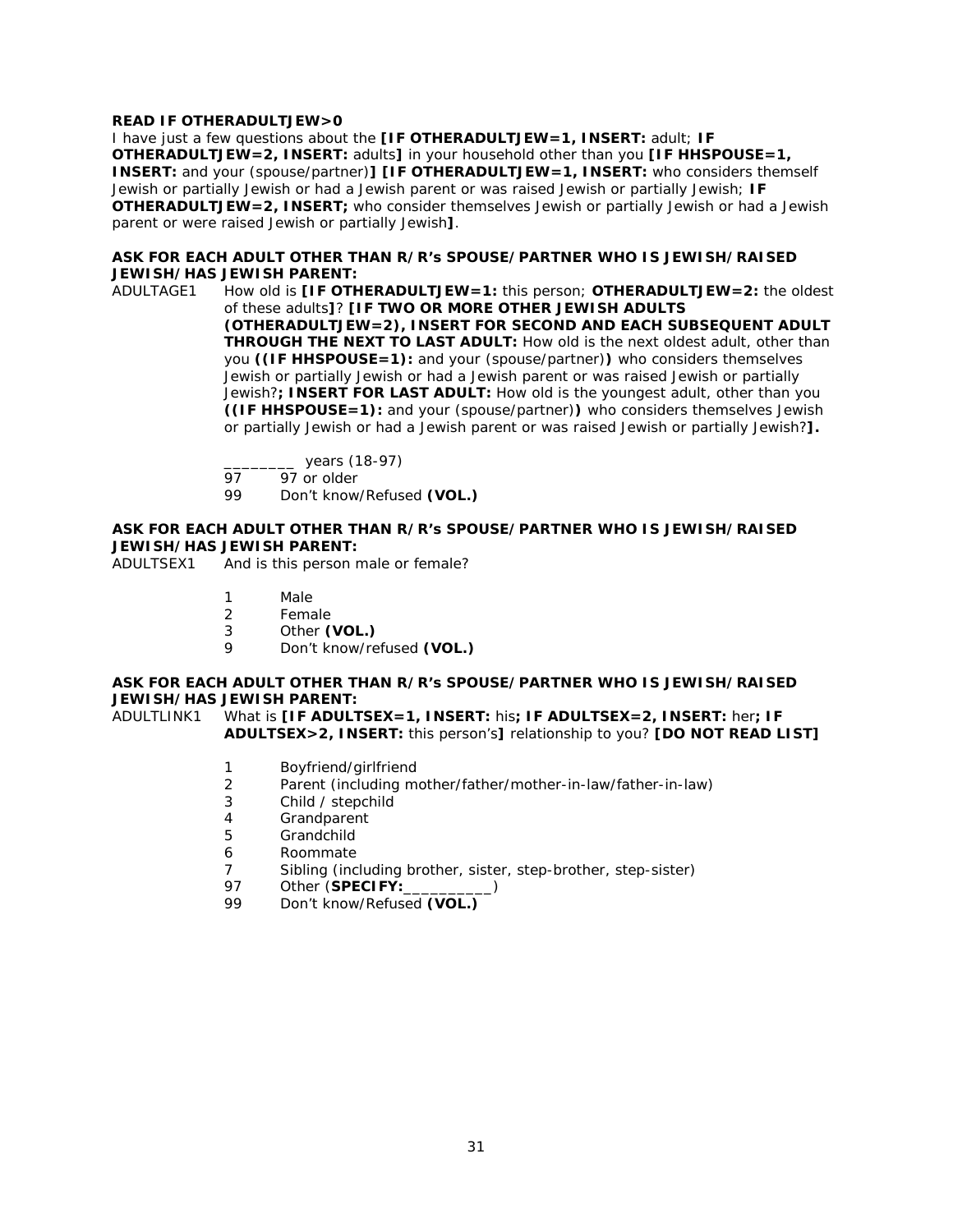#### **ASK FOR EACH ADULT OTHER THAN R/R's SPOUSE/PARTNER WHO IS JEWISH/RAISED JEWISH/HAS JEWISH PARENT:**

ADULTREL1 What is this person's present religion, if any? Are they **[READ LIST; DO NOT READ LANGUAGE IN PARENTHESES; IF RESPONDENT GIVES ANY INDICATION THIS PERSON IS A MESSIANIC JEW OR PART OF THE "JEWS FOR JESUS" MOVEMENT OR A "COMPLETED JEW" CODE AS 15 AND BE SURE TO RECORD THIS AS THEIR VERBATIM SPECIFIED RESPONSE]**?

> **INTERVIEWER: IF R VOLUNTEERS** "nothing in particular, none, no religion, etc." **BEFORE REACHING END OF LIST, PROMPT WITH:** and would you say that is atheist, agnostic, or just nothing in particular?]

- 5 Jewish (Judaism)
- 1 Protestant (Baptist, Methodist, Non-denominational, Lutheran, Presbyterian, Pentecostal, Episcopalian, Reformed, Church of Christ, Jehovah's Witness, etc.)
- 2 Roman Catholic (Catholic)
- 6 Muslim (Islam)
- 7 Buddhist<br>8 Hindu
- **Hindu**
- 9 Atheist (do not believe in God)<br>10 Agnostic (not sure if there is a
- Agnostic (not sure if there is a God)
- 11 Something else **(SPECIFY:\_\_\_\_\_\_)**
- 12 Or nothing in particular
- 13 **[VOL. - DO NOT READ]** Christian
- 15 **[VOL. - DO NOT READ]** Jewish and Christian (including Protestant, Catholic, Baptist, etc.; also includes "Messianic Jew," "Jews for Jesus," and "Completed Jew") **(SPECIFY CHRISTIAN IDENTITY:\_\_\_\_\_\_\_\_\_\_)**
- 16 **[VOL. - DO NOT READ]** Jewish and something else **(SPECIFY WHAT SOMETHING ELSE IS:\_\_\_\_\_)**
- 99 **[VOL. - DO NOT READ]** Don't Know/Refused

#### **ASK FOR EACH ADULT OTHER THAN R/R's SPOUSE/PARTNER WHO IS JEWISH/RAISED JEWISH/HAS JEWISH PARENT AND WHO IS NOT JEWISH BY RELIGION (ADULTREL≠5,15,16):**

- ADULTID1 ASIDE from religion, does this person consider themselves Jewish or partially Jewish, or not? **[INTERVIEWER NOTES: RESPONDENTS VOLUNTEERING "culturally Jewish" SHOULD BE COUNTED AS JEWISH. FOR ALL RESPONDENTS INDICATING PERSON IS JEWISH OR PARTIALLY JEWISH, PROBE TO DISTINGUISH BETWEEN "Yes, Jewish" and "Yes, partially Jewish." DO NOT READ MATERIAL IN PARENTHESES]**
	- 1 Yes<br>2 Yes.
	- Yes, partially Jewish (includes "half Jewish")
	- 3 No, do not
	- 9 Don't know/refused **(VOL.)**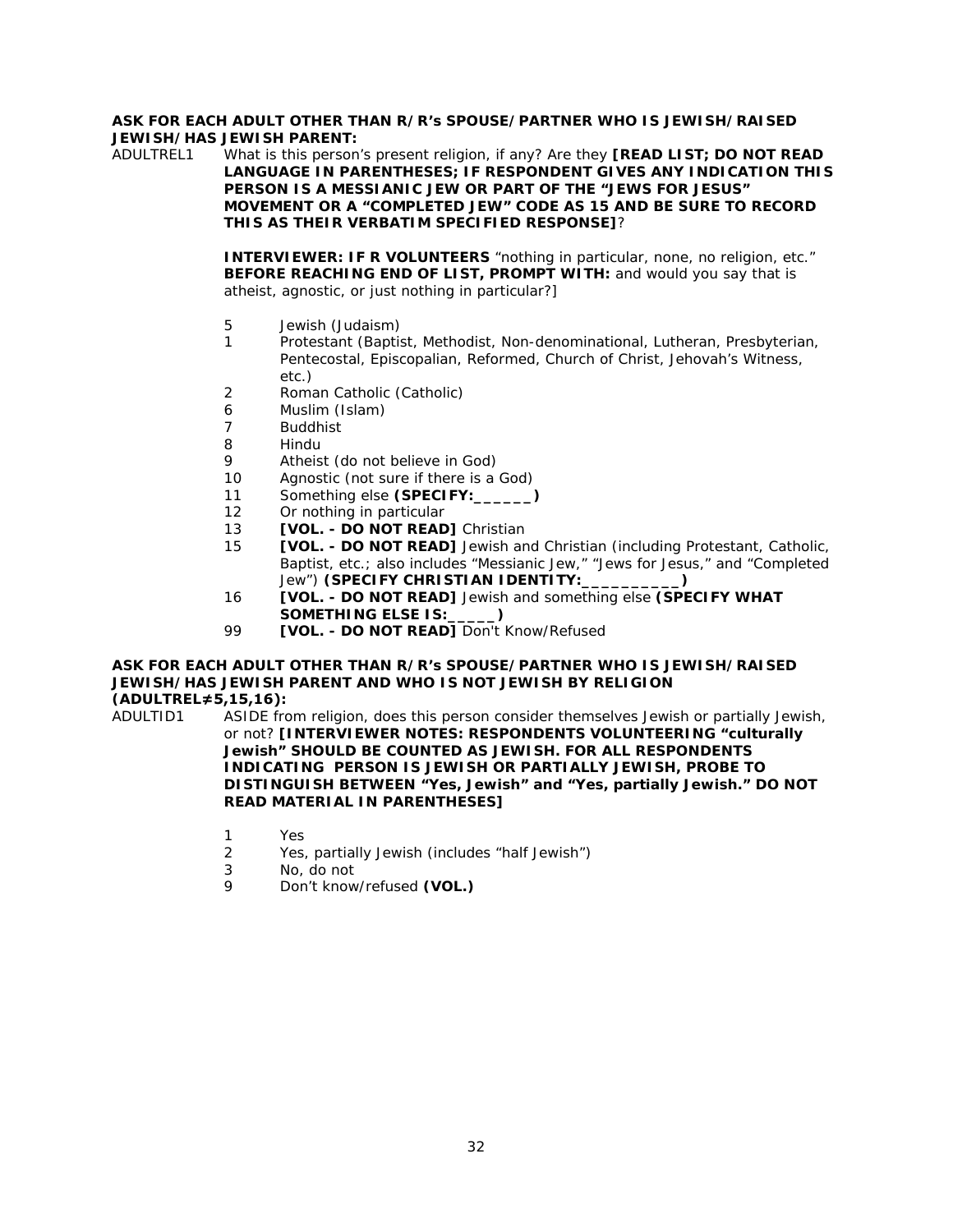#### **ASK FOR EACH ADULT OTHER THAN R/R's SPOUSE/PARTNER WHO IS JEWISH/RAISED JEWISH/HAS JEWISH PARENT:**

ADULTJNBR1 Did this person have a Jewish parent or was this person raised Jewish or partially Jewish – or not? [**DO NOT READ MATERIAL IN PARENTHESES]**

- 1 Yes (includes partially Jewish/raised Jewish and something else/mother or father was partially Jewish)
- 2 No
- 9 Don't know/refused **(VOL.)**

#### **ASK ALL:**

HHCHILD How many children under the age of 18 live in your household?

ENTER NUMBER (RANGE 0-50) 99 Don't know/Refused **(VOL.)**

**ASK HHCHILDAGE / HHCHILDJREL / HHCHILDJOTH /HHCHILDPAR FOR EACH CHILD IN HH: USE 1,2,3 ETC AS VARIABLE NAMING CONVENTION (e.g. HHCHILDAGE1, HHCHILDJREL1, etc.); IF MORE THAN ONE CHILD, START BY ASKING ABOUT OLDEST, THEN SECOND OLDEST, THEN THIRD OLDEST, ETC.; ALWAYS END BY ASKING ABOUT YOUNGEST CHILD; ONLY PROCEED TO HHCHILDED1 AFTER COMPLETING HHCHILDAGE / HHCHILDJREL / HHCHILDJOTH / HHCHILDPAR FOR EACH CHILD IN HH**

### **ASK IF ONE OR MORE CHILDREN IN HH (HHCHILD>0 AND HHCHILD<99):**

HHCHILDAGE1 **[IF MORE THAN ONE CHILD IN HH (HHCHILD>1), INSERT FOR HHCHILDAGE1:** Thinking about the oldest of these children,; **IF MORE THAN TWO CHILDREN IN HH (HHCHILD>2), INSERT FOR HHCHILDAGE2 AND UNTIL REACHING LAST (YOUNGEST) CHILD:** Thinking about the next oldest child in your household,**; IF MORE THAN ONE CHILD IN HH (HHCHILD>1), INSERT FOR LAST (YOUNGEST) CHILD ASKED ABOUT;** And thinking about the youngest child in your household,**]** What is this child's age?

> $\frac{1}{99}$  years (0-17) Don't know/Refused (VOL.)

## **ASK IF ONE OR MORE CHILDREN IN HH (HHCHILD>0 AND HHCHILD<99):**

HHCHILDJREL1 In what religion, if any, is this child being raised? Is he or she being raised Jewish, in another religion, in no religion, or partly Jewish and partly something else?

- 1 Jewish
- 2 Another religion
- 3 No religion
- 4 Partly Jewish and partly something else<br>9 Don't know/refused (VOL)
- 9 Don't know/refused **(VOL.)**

## **ASK IF HHCHILDJREL≠1,4:**

HHCHILDJOTH1ASIDE from religion, is this child being raised Jewish or partially Jewish, or not? **[INTERVIEWER NOTES: RESPONDENTS VOLUNTEERING "culturally Jewish" SHOULD BE COUNTED AS JEWISH. FOR ALL RESPONDENTS INDICATING CHILD IS JEWISH OR PARTIALLY JEWISH, PROBE TO DISTINGUISH BETWEEN "Yes, Jewish" and "Yes, partially Jewish." DO NOT READ MATERIAL IN PARENTHESES]**

- 1 Yes
- 2 Yes, partially Jewish (includes "half Jewish")
- 3 No, is not
- 9 Don't know/refused **(VOL.)**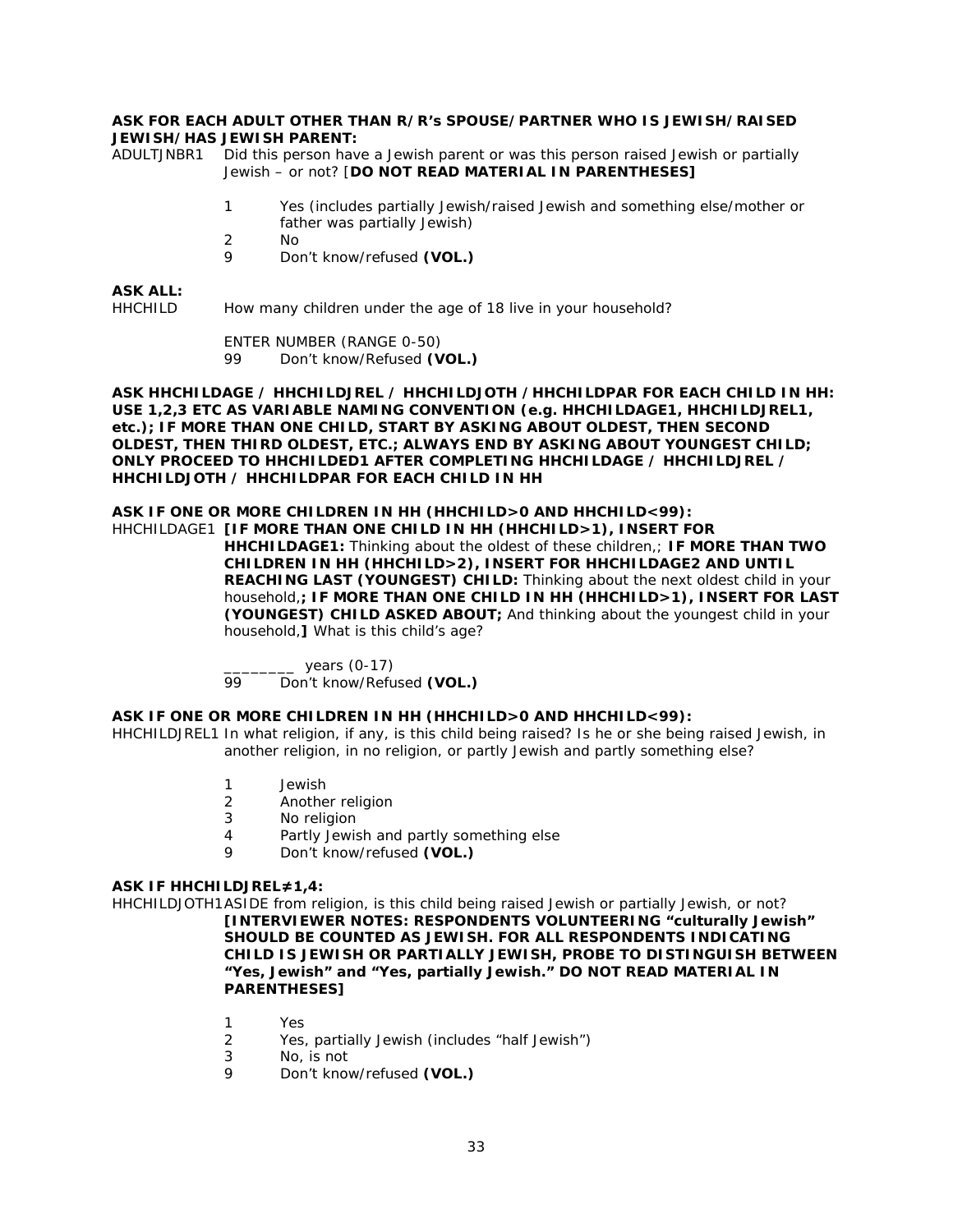#### **ASK IF ONE OR MORE CHILDREN IN HH (HHCHILD>0 AND HHCHILD<99):**

HHCHILDPAR1 Are you the parent or guardian of this child, or not?

- 1 Yes
- 2 No
- 9 Don't know/refused **(VOL.)**

## **ASK IF R IS PARENT OF ANY CHILD IN HH (ANY HHCHILDPAR1=1):**

HHCHILDED1 During the past year, did **[IF ONE CHILD IN HH (HHCHILD=1), INSERT:** this child; **IF MORE THAN ONE CHILD IN HH (HHCHILD>1 AND HHCHILD<99), INSERT:** any of the children in your household**]** attend a Yeshiva (ye-SHEE-va) or Jewish day school, or not?

- 1 Yes<br>2 No
- 2 No<br>9 Dou
- 9 Don't know/refused **(VOL.)**

#### **ASK IF CHILD ATTENDED JEWISH DAY SCHOOL AND R IS NOT THE PARENT OF AT LEAST ONE CHILD IN HH (HHCHILDED1=1 AND ANY HHCHILDPAR1/2/3 etc.=2,9)**

HHCHILDED1b And are you the parent or guardian of any children in your household who attended a Yeshiva (ye-SHEE-va) or Jewish day school in the past year, or not?

- 1 Yes<br>2 No
- 2 No
- 9 Don't know/refused **(VOL.)**

#### **ASK IF R IS PARENT OF ANY CHILD IN HH (ANY HHCHILDPAR1=1):**

HHCHILDED2 **[IF YES IN HHCHILDED1, INSERT:** Aside from the Yeshiva (ye-SHEE-va) or Jewish day school,**]** Did **[IF ONE CHILD IN HH (HHCHILD=1), INSERT:** this child; **IF MORE THAN ONE CHILD IN HH (HHCHILD>1 AND HHCHILD<99), INSERT:** any of the children in your household**]** receive any **[IF YES IN HHCHILDED1, INSERT:** other**]** formal Jewish education during the past year, such as in Hebrew school, congregational school or Sunday school, or not?

- 1 Yes
- 2 No
- 9 Don't know/refused **(VOL.)**

**ASK IF CHILD RECEIVED OTHER FORMAL JEWISH EDUCATION AND R IS NOT THE PARENT OF AT LEAST ONE CHILD IN HH (HHCHILDED2=1 AND ANY HHCHILDPAR1/2/3 etc.=2,9)** HHCHILDED2b And are you the parent or guardian of any children in your household who received this kind of formal Jewish education during the past year, or not?

- 1 Yes
- 2 No
- 9 Don't know/refused **(VOL.)**

#### **ASK IF R IS PARENT OF ANY CHILD IN HH (ANY HHCHILDPAR1=1):**

HHCHILDED3 Aside from formal education, did **[IF ONE CHILD IN HH (HHCHILD=1), INSERT:** this child; **IF MORE THAN ONE CHILD IN HH (HHCHILD>1 AND HHCHILD<99), INSERT:** any of the children in your household**]** participate during the past year in any other organized Jewish youth programs, such as Jewish day care or nursery school, Jewish youth groups, Jewish day camp or sleep away camp, or other activities?

- 1 Yes
- 2 No
- 9 Don't know/refused **(VOL.)**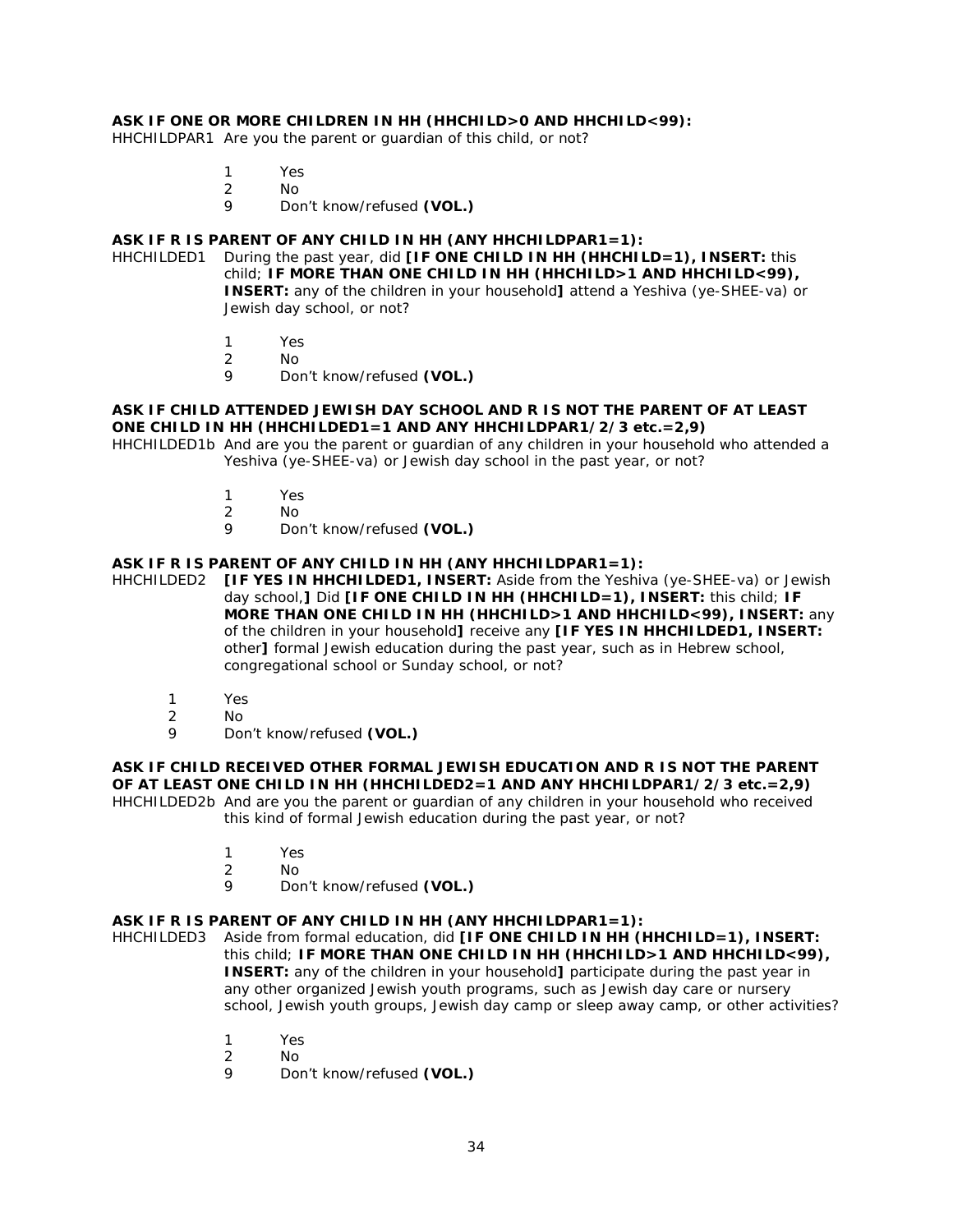## **ASK IF CHILD PARTICIPATED IN JEWISH YOUTH PROGRAM AND R IS NOT THE PARENT OF AT LEAST ONE CHILD IN HH (HHCHILDED3=1 AND ANY HHCHILDPAR1/2/3 etc.=2,9)**

HHCHILDED3b And are you the parent or guardian of any children in your household who participated in this kind of Jewish youth program during the past year, or not?

- 1 Yes
- 2 No
- 9 Don't know/refused **(VOL.)**

## **ASK ALL LANDLINE SAMPLE:**

L1. Now thinking about your telephone use… Do you have a working cell phone?

- 1 Yes, have cell phone
- 2 No, do not
- 9 Don't know/Refused **(VOL.)**

#### **ASK IF NO CELL PHONE AND MULTI-PERSON HOUSEHOLD (L1=2,9 AND (HHADULT>1 OR HHCHILD>0)):**

L1a. Does anyone in your household have a working cell phone?

- 1 Yes, someone in household has cell phone<br>2 No
- 2 No<br>9 Dot
- 9 Don't know/Refused **(VOL.)**

#### **ASK ALL CELL PHONE SAMPLE:**

- C1. Now thinking about your telephone use… Is there at least one telephone INSIDE your home that is currently working and is not a cell phone?
	- 1 Yes home telephone<br>2 No home telephone
	- No home telephone
	- 9 Don't know/Refused **(VOL.)**

#### **ASK IF R HAS A CELLPHONE (INCLUDING ALL CELL SAMPLE AND LANDLINE SAMPLE IF L1=1):**

C1a. How many working cell phones do YOU personally have? **[INTERVIEWER NOTE: IF RESPONDENT SEEMS CONFUSED ABOUT WHAT WE MEAN BY "you personally," CLARIFY THAT WE MEAN THE NUMBER OF CELLPHONES FOR WHICH R IS THE PRIMARY USER, AND TELL R (IF MULTI-ADULT HOUSEHOLD) THAT WE WILL ASK NEXT ABOUT HOW MANY CELLPHONES OTHER ADULTS IN R'S HOUSEHOLD HAVE]**

[RECORD RESPONSE (Range 0-6), ENTER 6 IF 6 OR GREATER] 9 Don't know/Refused **(VOL.)**

#### **ASK CELL SAMPLE IF MULTI-ADULT HOUSEHOLD (HHADULT>1), AND ASK LANDLINE SAMPLE IF MULTI-ADULT HOUSEHOLD AND R OR SOMEONE IN R's HH HAS CELL PHONE (HHADULT>1 AND (L1=1 OR L1a=1)):**

C1b. Thinking about the other adults in your household, how many working cell phones in total do THEY have?

[RECORD RESPONSE (Range 0-6), ENTER 6 IF 6 OR GREATER] 9 Don't know/Refused **(VOL.)**

**INTERVIEWER INSTRUCTION: IF R IS UNCOMFORTABLE WITH ANY OF THE PHONE USE QUESTIONS (L1/L1A/C1/C1a/C1b), SAY:** We aren't asking these questions for commercial purposes or to try and sell anything. Rather, we need this information so we can calculate the likelihood of having reached different people for this survey, which helps ensure that the survey's results are representative of the entire population.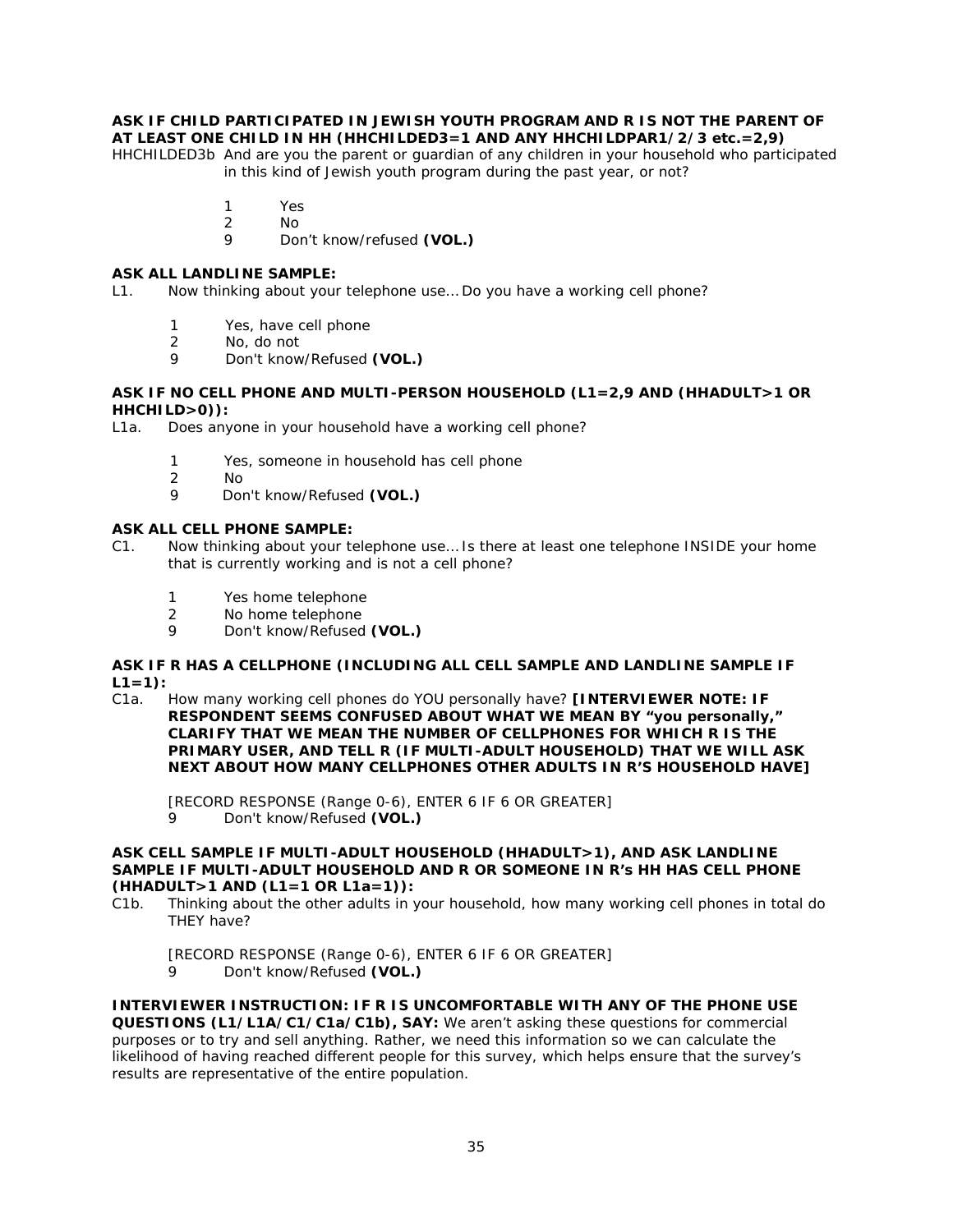FERT And one last question - how many children have you ever had? Please count all your biological children who were born alive at any time in your life. **[INTERVIEWER NOTE: IF R ASKS WHETHER ADOPTED CHILDREN OR STEPCHILDREN SHOULD BE INCLUDED, SAY:** No, we're asking you only to count all your biological children who were born alive at any time in your life; **IF R IS UNCOMFORTABLE WITH THIS QUESTION, SAY:** We understand that this is a sensitive question. We ask it only so that we can estimate the population's fertility rate.**]** 

[RECORD RESPONSE (Range 0-50)] 99 Don't know/Refused **(VOL.)**

## **ASK ALL:**

CC You have been very helpful and I appreciate your time. As we mentioned earlier, this survey is being conducted by the Pew Research Center as part of a major study of the Jewish community in America, and the results will be released later this year. **[HAVE WEBSITE AVAILABLE IF REQUESTED, BUT DO NOT OFFER WEBSITE UNLESS IT IS REQUESTED]**

#### **ASK ALL:**

- INC As a token of our appreciation, we would like to send you a check for \$50. Would it be okay to do this?
	- 1 Yes **GO TO NAME**<br>2 No **GO TO REPOR**
	- 2 No **– GO TO REPORT**

#### **ASK IF WANT INCENTIVE (INC=1):**

NAME Wonderful. Can I please have your name and address, so that I can send you the \$50 check?

- 1 **[RECORD ADDRESS; GET NAME/ADDRESS/APT #/CITY/STATE/ZIP]**
- 2 Don't know/Refused (VOL.) **– GO TO REPORT**

### **ASK ALL:**

- REPORT We would be glad to notify you by email when our survey report is published online later this year, or to send you a copy of the report if you would prefer. Would you like for us to do that? **[IF YES, PROBE TO DETERMINE IF WOULD LIKE TO BE NOTIFIED OR TO HAVE REPORT SENT]**
	- 1 Yes, would like to be notified **(ASK FOR AND RECORD RESPONDENT EMAIL ADDRESS)**
	- 2 Yes, would like to have report sent **(RECORD ADDRESS IF NOT ALREADY AVAILABLE FROM NAME: GET NAME/ADDRESS/APT #/CITY/STATE/ZIP)**
	- 3 No
	- 9 Don't know/Refused **(VOL.)**

#### **PROGRAMMING NOTE: COMPUTE ADDRESS=0 IF NAME=1 OR REPORT=2 ADDRESS=1**

**ASK IF DID NOT PROVIDE ZIPCODE AS PART OF GIVING THEIR ADDRESS (ADDRESS=0):** ZIPCODE So that I know what areas we've called this evening, what is your zipcode?

> Enter zipcode (PROGRAMMING NOTE: FILL WITH ZIPCODE FROM NAME IF POSSIBLE)

99999 Don't know/Refused **(VOL.)**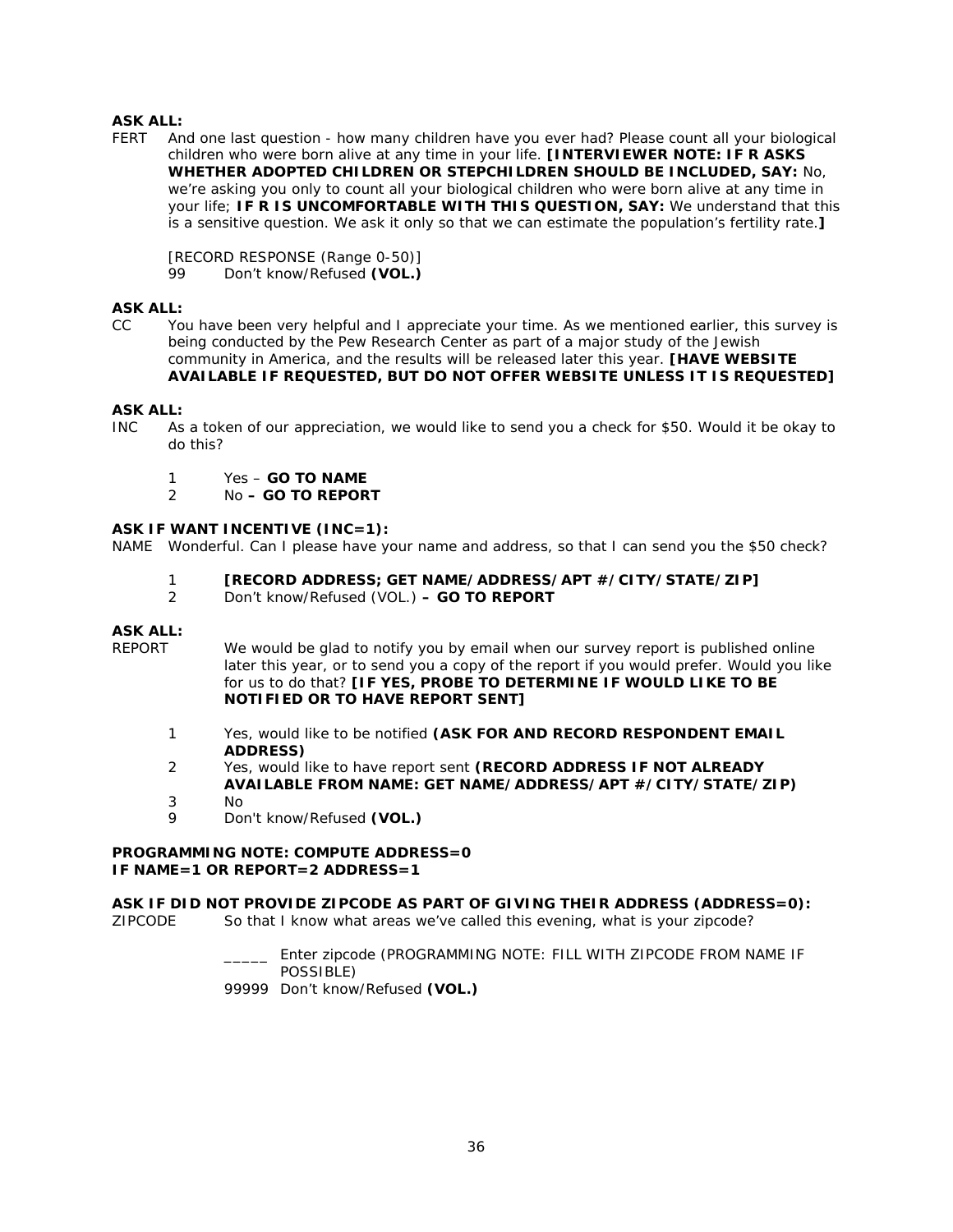# **ASK RANDOM 10% OF RESPONDENTS:**<br>CONTACT At a later date, news reporter

- At a later date, news reporters may want to talk further with people who took part in this survey. Would you be willing to talk to a reporter about the survey topics at a convenient time?
	- 1 Yes
	- 2 No<br>9 Do
	- 9 Don't know/Refused **(VOL.)**

## **ASK IF YES AND R HAS NOT ALREADY PROVIDED NAME IN NAME OR REPORT (CONTACT=1 AND ADDRESS=0):**

NAME2 So that a reporter might reach you more easily, can you tell me your first name?

- 1 Gave name **(SPECIFY)**
- Declined to be contacted at this point

## **ASK ALL:**

Thank you again and have a good evening.

#### INTLAN ENTER LANGUAGE IN WHICH INTERVIEW WAS CONDUCTED

- 1 English<br>2 Russian
- **Russian**
- IGEN Enter interviewer gender
	- 1 Male
	- 2 Female

## INTERVIEWER RACE:

- IHISP1 Are you, yourself, of Hispanic origin or descent, such as Mexican, Puerto Rican, Cuban, or some other Spanish background?
	- 1 Yes
	- 2 No
	- 9 Don't know/Refused **(VOL.)**

IRACE1 Which of the following describes your race? You can select as many as apply.

- 1 White
- 2 Black or African-American
- 3 Asian or Asian-American
- 4 Or some other race
- 9 **[VOL. DO NOT READ]** Don't know/Refused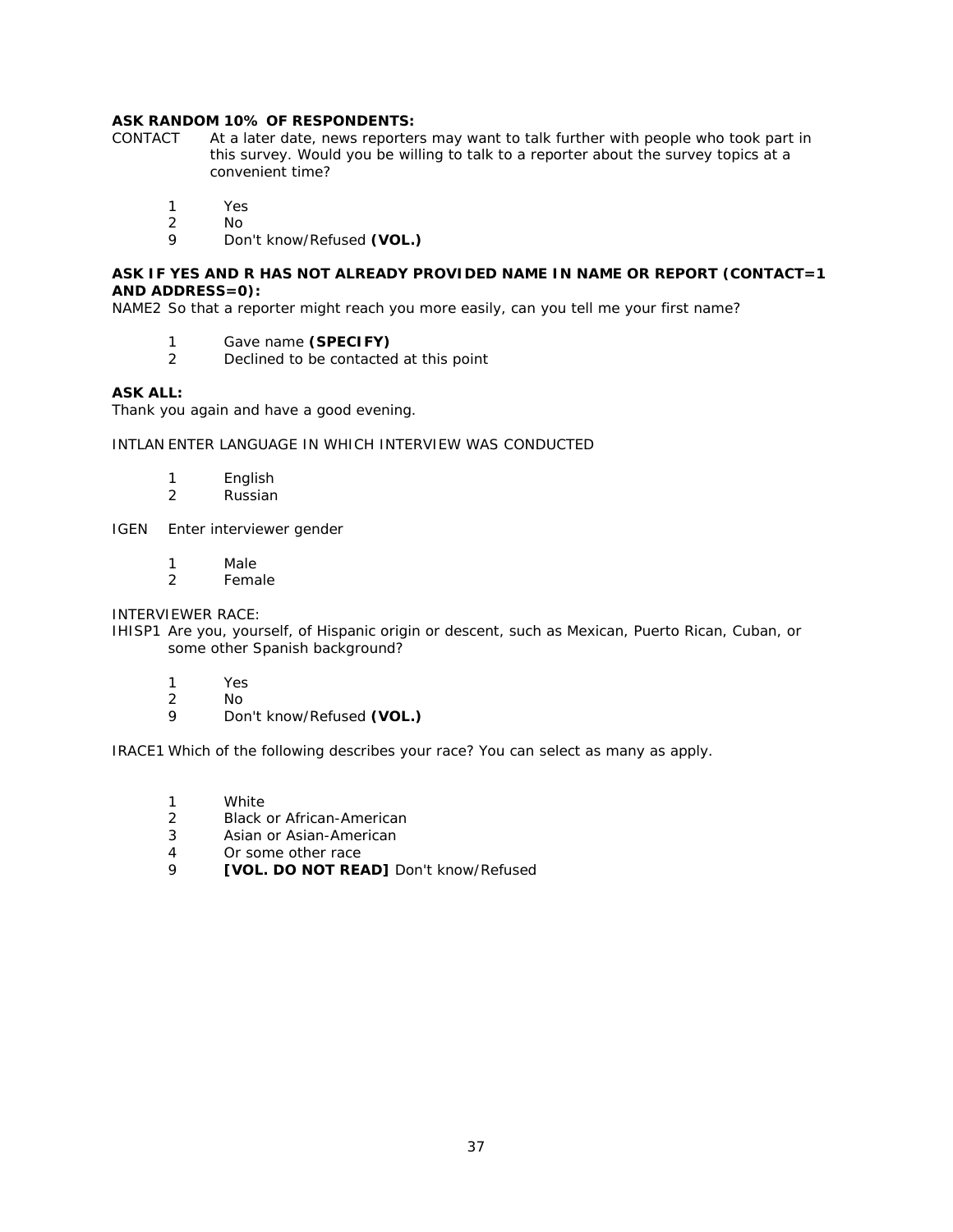## **Screener Demographics**

### **PROGRAMMING NOTE: SCREENER DEMOGRAPHICS SHOULD BE ASKED OF RANDOM HALF OF RESPONDENTS FROM NON-QUALIFYING HOUSEHOLDS**

## **ASK ALL:**

We have just a few more questions and we'll be done.

## **ASK ALL:**

## SCRNSEX **[ENTER RESPONDENT'S SEX:]**

- 1 Male<br>2 Fema **Female**
- 

## **ASK ALL:**

SCRNAGE What is your age?

\_\_\_\_\_\_\_\_ years (18-97)

97 97 or older<br>99 Don't know

Don't know/Refused (VOL.)

## **ASK ALL:**

SCRNEDUC What is the highest level of school you have completed or the highest degree you have received? **[DO NOT READ] [INTERVIEWER NOTE:** Enter code 3-HS grad if R completed training that did NOT count toward a degree**]**

- 1 Less than high school (Grades 1-8 or no formal schooling)
- 2 High school incomplete (Grades 9-11 or Grade 12 with NO diploma)<br>3 High school graduate (Grade 12 with diploma or GED certificate)
- High school graduate (Grade 12 with diploma or GED certificate)
- 4 Some college, no degree (includes community college)<br>5 Two vear associate degree from a college or university
- Two year associate degree from a college or university
- 6 Four year college or university degree/Bachelor's degree (e.g., BS, BA, AB)
- 7 Some postgraduate or professional schooling, no postgraduate degree (e.g. some graduate school)
- 8 Postgraduate or professional degree, including master's, doctorate, medical or law degree (e.g., MA, MS, PhD, MD, JD, graduate school)
- 9 Don't know/Refused **(VOL.)**

**[MAKE FULL NOTE AVAILABLE FOR INTERVIEWERS:** Enter code 3-HS graduate" if R completed vocational, business, technical, or training courses after high school that did NOT count toward an associate degree from a college, community college or university (e.g., training for a certificate or an apprenticeship)**]**

## **ASK ALL:**

SCRNHISP Are you of Hispanic, Latino, or Spanish origin, such as Mexican, Puerto Rican or Cuban?

- 1 Yes
- 2 No
- 9 Don't know/Refused **(VOL.)**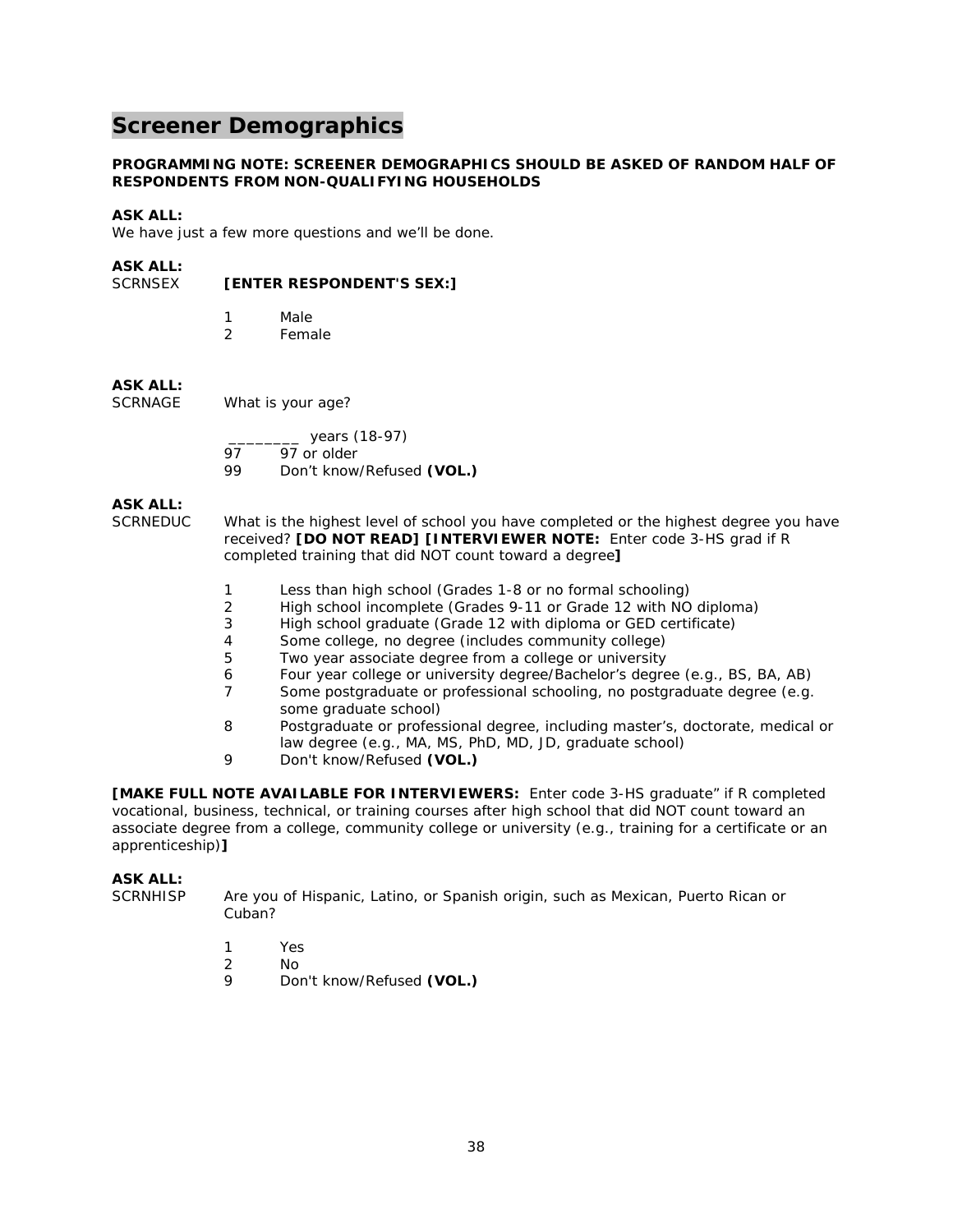SCRNRACE Which of the following describes your race? You can select as many as apply. White, Black or African American, Asian or Asian American or some other race. **[RECORD UP TO FOUR IN ORDER MENTIONED BUT DO NOT PROBE FOR ADDITIONAL] [IF R VOLS MIXED BIRACIAL, PROBE ONCE:** What race or races is that?**]**

- 1 White (e.g., Caucasian, European, Irish, Italian, Arab, Middle Eastern)<br>2 Black or African-American (e.g., Negro, Kenyan, Nigerian, Haitian)
- Black or African-American (e.g., Negro, Kenyan, Nigerian, Haitian)
- 3 Asian or Asian-American (e.g., Asian Indian, Chinese, Filipino, Vietnamese or other Asian origin groups)
- 4 Some other race **(SPECIFY\_\_\_\_ IF NEEDED:** What race or races is that?**)**
- 5 Native American/American Indian/Alaska Native **(VOL.)**
- 6 Pacific Islander/Native Hawaiian **(VOL.)**
- 7 Hispanic/Latino **(VOL.)** (e.g., Mexican, Puerto Rican, Cuban)
- 8 Don't know **(VOL.)**
- 9 Refused (e.g., non-race answers like American, Human, purple) **(VOL.)**

## **ASK ALL:**

SCRNHHADULT How many adults, age 18 and older, currently live in your household INCLUDING YOURSELF? **[INTERVIEWER NOTE: HOUSEHOLD MEMBERS INCLUDE PEOPLE WHO THINK OF THIS HOUSEHOLD AS THEIR PRIMARY PLACE OF RESIDENCE, INCLUDING THOSE WHO ARE TEMPORARILY AWAY ON BUSINESS, VACATION, IN A HOSPITAL, OR AWAY AT SCHOOL. THIS INCLUDES ALL ADULTS]** 

> ENTER NUMBER (RANGE 1-50) 99 Don't know/Refused **(VOL.)**

#### **ASK ALL:**

SCRNHHCHILD How many children under the age of 18 live in your household?

ENTER NUMBER (RANGE 0-50)

99 Don't know/Refused

#### **ASK ALL:**

SCRNZIPCODE What is your zipcode?

\_\_\_\_\_ Enter zipcode 99999 Don't know/Refused **(VOL.)**

#### **ASK ALL LANDLINE RESPONDENTS:**

SCRNL1. Now thinking about your telephone use… Do you or anyone in your household have a working cell phone?

- 1 Yes, have cell phone
- 2 No, do not
- 9 Don't know/Refused **(VOL.)**

#### **ASK ALL CELL PHONE RESPONDENTS:**

- SCRNC1. Now thinking about your telephone use… Is there at least one telephone INSIDE your home that is currently working and is not a cell phone?
	- 1 Yes home telephone
	- 2 No home telephone
	- 9 Don't know/Refused **(VOL.)**